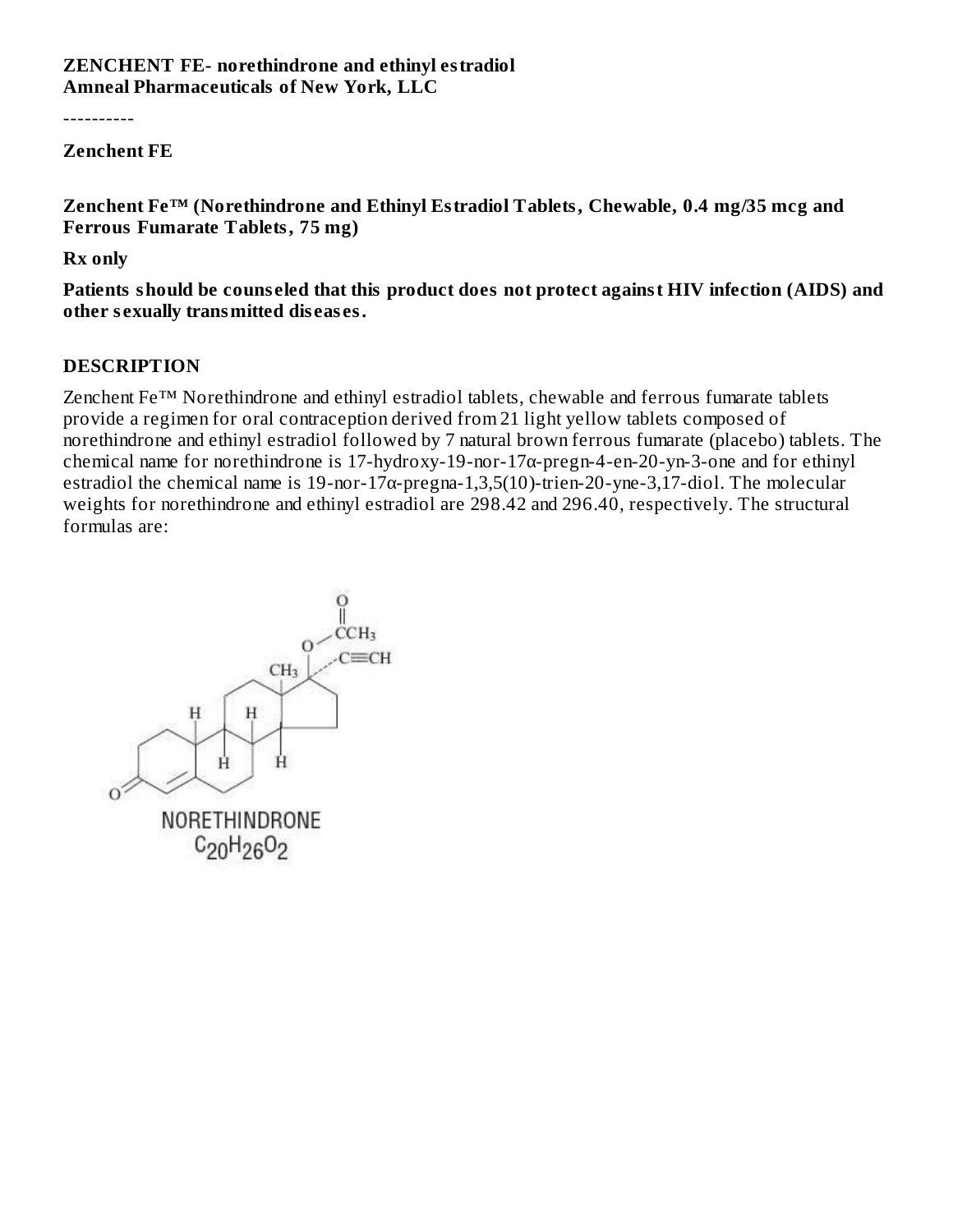

The active light yellow norethindrone and ethinyl estradiol tablets contain 0.4 mg norethindrone and 0.035 mg ethinyl estradiol, and the following inactive ingredients: dicalcium phosphate dihydrate, lactose monohydrate, magnesium stearate, maltodextrin, povidone, D&C yellow #10 (15% to 20%), natural spearmint and sucralose.

The inert natural brown tablets contain 75 mg ferrous fumarate and compressible sugar, microcrystalline cellulose, sodium starch glycolate, magnesium stearate, and sucralose. The ferrous fumarate tablets do not serve any therapeutic purpose. Ferrous fumarate tablets are not USP for dissolution and assay.

## **CLINICAL PHARMACOLOGY**

Combination oral contraceptives act by suppression of gonadotropins. Although the primary mechanism of this action is inhibition of ovulation, other alterations include changes in the cervical mucus (which increase the difficulty of sperm entry into the uterus) and the endometrium (which reduce the likelihood of implantation).

## **PHARMACOKINETICS**

#### **Absorption**

Ethinyl estradiol and norethindrone are rapidly absorbed with maximum plasma concentrations occurring within 2 hours after norethindrone and ethinyl estradiol administration (see Table 1). Norethindrone appears to be completely absorbed following oral administration; however, it is subject to first-pass metabolism resulting in an absolute bioavailability of approximately 65%. Large intersubject variability is reflected in a 3- to 5-fold variation in norethindrone bioavailability. Ethinyl estradiol bioavailability is approximately 43% due to small-intestinal and hepatic first-pass metabolism.

| $t_{\rm max}$ (h) | $C_{\text{max}}$ (pg/mL)                          | $AUC_{0-\infty}$<br>$(pg\cdot h/mL)$ | $t_{1/2}$ (h)          |
|-------------------|---------------------------------------------------|--------------------------------------|------------------------|
|                   |                                                   | $18034.9 \pm 7852.9^{\rm b}$         | $8.6 \pm 3.7^b$        |
|                   | $131.4 \pm 34.2^b$                                | $1065.8 \pm 276.2^b$                 | $17.1 \pm 4.4^{\rm b}$ |
|                   |                                                   |                                      |                        |
|                   |                                                   |                                      |                        |
|                   | $1.24 \pm 0.40$ <sup>a</sup><br>$1.44 \pm 0.33^b$ | $4210.6 \pm 1628.8^a$                |                        |

**Table 1: Mean ±SD Pharmacokinetic Parameters Following Single Dos e Administration of Norethindrone and Ethinyl Estradiol in Healthy Female Subjects Under Fasting Conditions.**

 $C_{max}$  = maximum plasma concentration; t<sub>max</sub> = time to reach  $C_{max}$ ; AUC = area under the curve; t<sub>1/2</sub>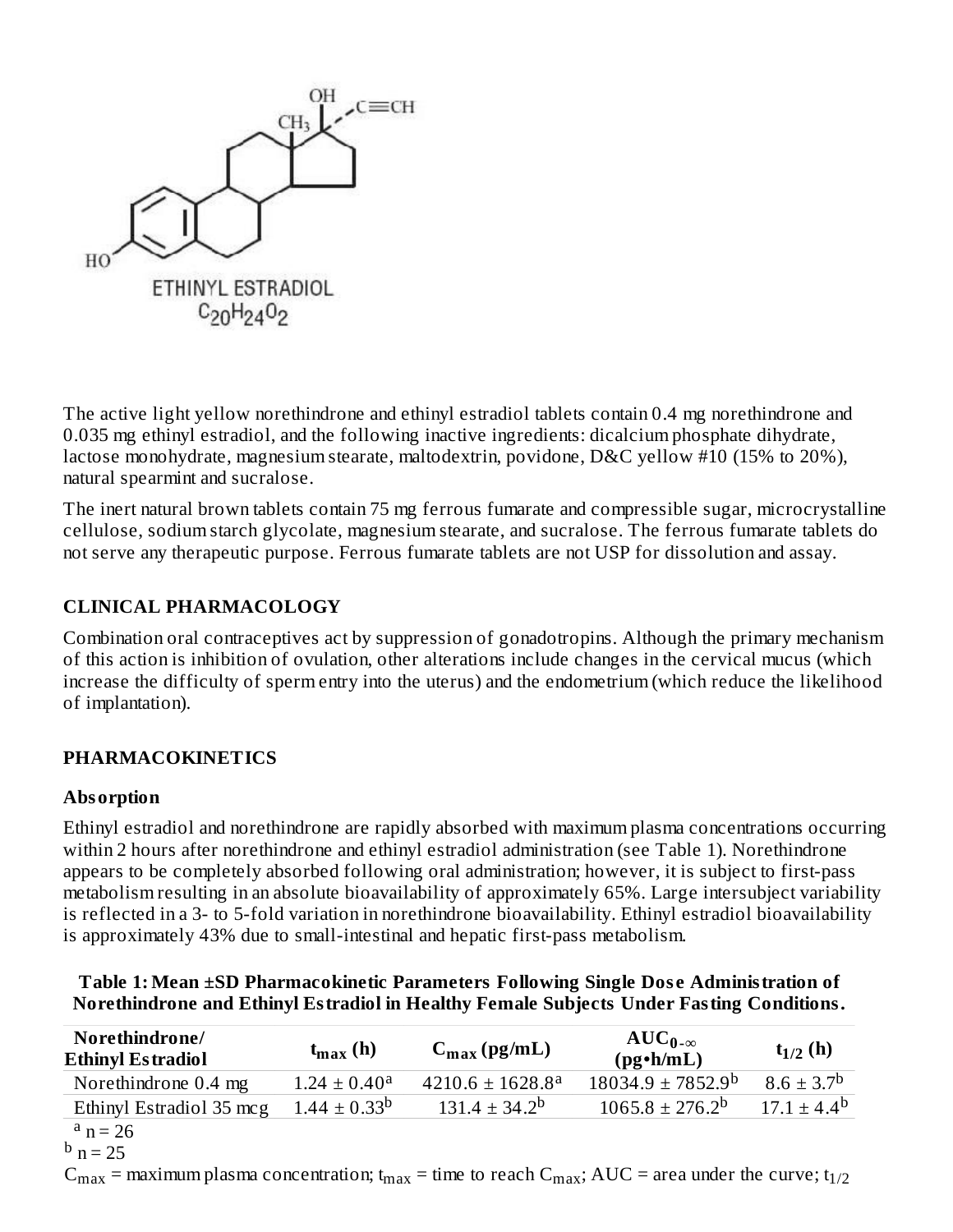Effect of Food. Single-dose administration of norethindrone and ethinyl estradiol tablets, chewable with food decreased the maximum norethindrone and ethinyl estradiol concentration by 53% and 47%, respectively; the extent of norethindrone and ethinyl estradiol absorption (AUC values) was not affected by food administration.

## **Distribution**

Norethindrone is 36% bound to sex hormone- binding globulin (SHBG) and 61% bound to albumin. Ethinyl estradiol is not bound to SHBG but is highly (98.5%) bound to albumin. Volume of distribution of norethindrone and ethinyl estradiol ranges from 2 to 4 L/kg.

## **Metabolism**

Norethindrone undergoes extensive biotransformation, primarily via reduction, followed by sulfate and glucuronide conjugation; less than 5% of a norethindrone dose is excreted unchanged; greater than 50% and 20% to 40% of a dose is excreted in urine and feces, respectively. The majority of metabolites in the circulation are sulfates, with glucuronides accounting for most of the urinary metabolites.

Ethinyl estradiol is also extensively metabolized, both by oxidation and by conjugation with sulfate and glucuronide. Sulfates are the major circulating conjugates of ethinyl estradiol, and glucuronides predominate in urine. The primary oxidative metabolite is 2-hydroxy-ethinyl estradiol which is formed by the CYP3A4 isoform of cytochrome P450.

## **Excretion**

Plasma clearance values for norethindrone and ethinyl estradiol are similar (approximately 0.4 L/hr/kg). Ethinyl estradiol and norethindrone are excreted in both urine and feces, primarily as metabolites. Ethinyl estradiol is excreted in urine and feces as glucuronides and sulfates, and about 28% to 43% undergoes enterohepatic circulation. The mean terminal elimination half-lives of norethindrone and ethinyl estradiol following single dose administration of norethindrone and ethinyl estradiol are approximately 9 hours and 17 hours, respectively.

## **Special Populations**

**Race.** The effect of race on the disposition of norethindrone and ethinyl estradiol after norethindrone and ethinyl estradiol administration has not been evaluated.

**Renal Insufficiency.** The effect of renal disease on the disposition of norethindrone and ethinyl estradiol after norethindrone and ethinyl estradiol administration has not been evaluated. In premenopausal women with chronic renal failure undergoing peritoneal dialysis who received multiple doses of an oral contraceptive containing ethinyl estradiol and norethindrone, plasma ethinyl estradiol concentrations were higher and norethindrone concentrations were unchanged compared to concentrations in premenopausal women with normal renal function.

**Hepatic Insufficiency.** The effect of hepatic disease on the disposition of norethindrone and ethinyl estradiol after norethindrone and ethinyl estradiol administration has not been evaluated. However, ethinyl estradiol and norethindrone may be poorly metabolized in patients with impaired liver function.

## **Drug-Drug Interactions**

See **"Precautions"** section – **DRUG INTERACTIONS.**

## **INDICATIONS AND USAGE**

Norethindrone and ethinyl estradiol tablets, chewable and ferrous fumarate tablets are indicated for the prevention of pregnancy in women who elect to use this product as a method of contraception.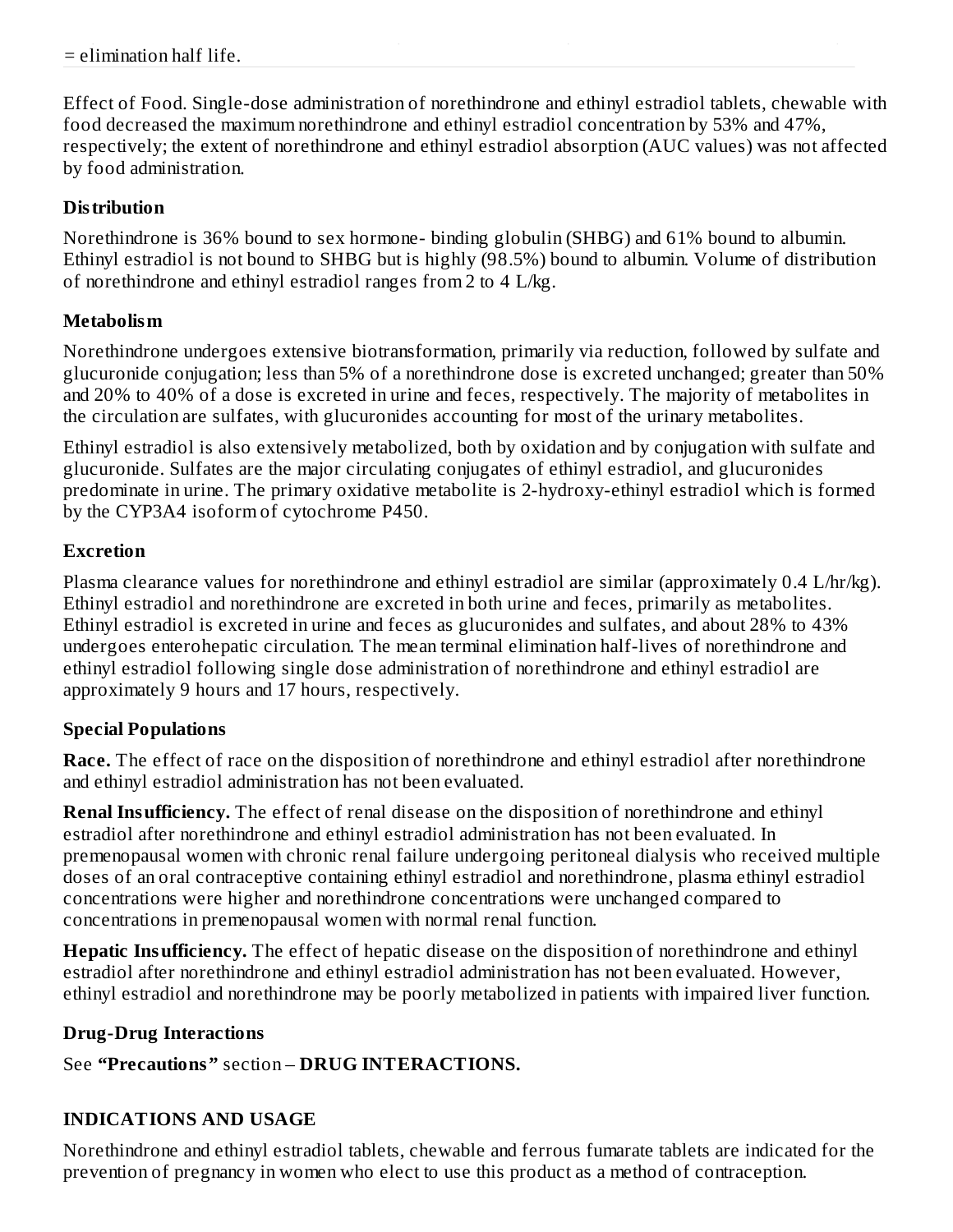Oral contraceptives are highly effective. Table 2 lists the typical unintended pregnancy rates for users of combination oral contraceptives and other methods of contraception. The efficacy of these contraceptive methods, except sterilization, the IUD, and implants, depends upon the reliability with which they are used. Correct and consistent use of methods can result in lower failure rates.

|                                                    | % of Women Experiencing an<br><b>Unintended Pregnancy</b><br>within the First Year of Use | % of Women<br><b>Continuing Use</b><br>at One Year <sup>3</sup> |     |
|----------------------------------------------------|-------------------------------------------------------------------------------------------|-----------------------------------------------------------------|-----|
| <b>Method</b>                                      | <b>Typical Use 1</b>                                                                      | Perfect Use <sup>2</sup>                                        |     |
| (1)                                                | (2)                                                                                       | (3)                                                             | (4) |
| Chance <sup>4</sup>                                | 85                                                                                        | 85                                                              |     |
| Spermicides <sup>5</sup>                           | 26                                                                                        | 6                                                               | 40  |
| Periodic abstinence                                | 25                                                                                        |                                                                 | 63  |
| Calendar                                           |                                                                                           | $\boldsymbol{9}$                                                |     |
| <b>Ovulation Method</b>                            |                                                                                           | 3                                                               |     |
| Sympto-thermal <sup>6</sup>                        |                                                                                           | $\overline{2}$                                                  |     |
| Post-Ovulation                                     |                                                                                           | $\mathbf{1}$                                                    |     |
| Cap $7$                                            |                                                                                           |                                                                 |     |
| Parous women                                       | 40                                                                                        | 26                                                              | 42  |
| Nulliparous women                                  | 20                                                                                        | $\overline{9}$                                                  | 56  |
| Sponge                                             |                                                                                           |                                                                 |     |
| Parous women                                       | 40                                                                                        | 20                                                              | 42  |
| Nulliparous women                                  | 20                                                                                        | $\overline{9}$                                                  | 56  |
| Diaphragm <sup>7</sup>                             | 20                                                                                        | 6                                                               | 56  |
| Withdrawal                                         | 19                                                                                        | $\overline{\mathcal{A}}$                                        |     |
| Condom $8$                                         |                                                                                           |                                                                 |     |
| Female (Reality <sup>®*</sup> )                    | 21                                                                                        | 5                                                               | 56  |
| Male                                               | 14                                                                                        | 3                                                               | 61  |
| Pill                                               | 5                                                                                         |                                                                 | 71  |
| Progestin only                                     |                                                                                           | 0.5                                                             |     |
| Combined                                           |                                                                                           | 0.1                                                             |     |
| <b>IUD</b>                                         |                                                                                           |                                                                 |     |
| Progesterone T                                     | 2.0                                                                                       | 1.5                                                             | 81  |
| Copper T 380A                                      | 0.8                                                                                       | 0.6                                                             | 78  |
| $LNg$ 20                                           | 0.1                                                                                       | 0.1                                                             | 81  |
| Depo-Provera <sup>®*</sup>                         | 0.3                                                                                       | 0.3                                                             | 70  |
| Norplant <sup>®*</sup> and Norplant <sup>®*2</sup> | 0.05                                                                                      | 0.05                                                            | 88  |
| Female Sterilization                               | 0.5                                                                                       | 0.5                                                             | 100 |
| <b>Male Sterilization</b>                          | 0.15                                                                                      | 0.10                                                            | 100 |

**TABLE 2 Percentage of women experiencing an unintended pregnancy during the first year of typical us e and the first year of perfect us e of contraception and the percentage continuing us e at the end of the first year. United States.**

**Emergency Contraceptive Pills:** Treatment initiated within 72 hours after unprotected intercourse reduces the risk of pregnancy by at least 75%. <sup>9</sup>

**Lactational Amenorrhea Method:** LAM is a highly effective, *temporary* method of contraception.  $^{\rm 10}$ 

Source: Trussell J, Stewart F, Contraceptive Efficacy. In Hatcher RA, Trussell J, Stewart F, Cates W, Stewart GK, Kowal D, Guest F, *Contraceptive Technology: Seventeenth Revised Edition.*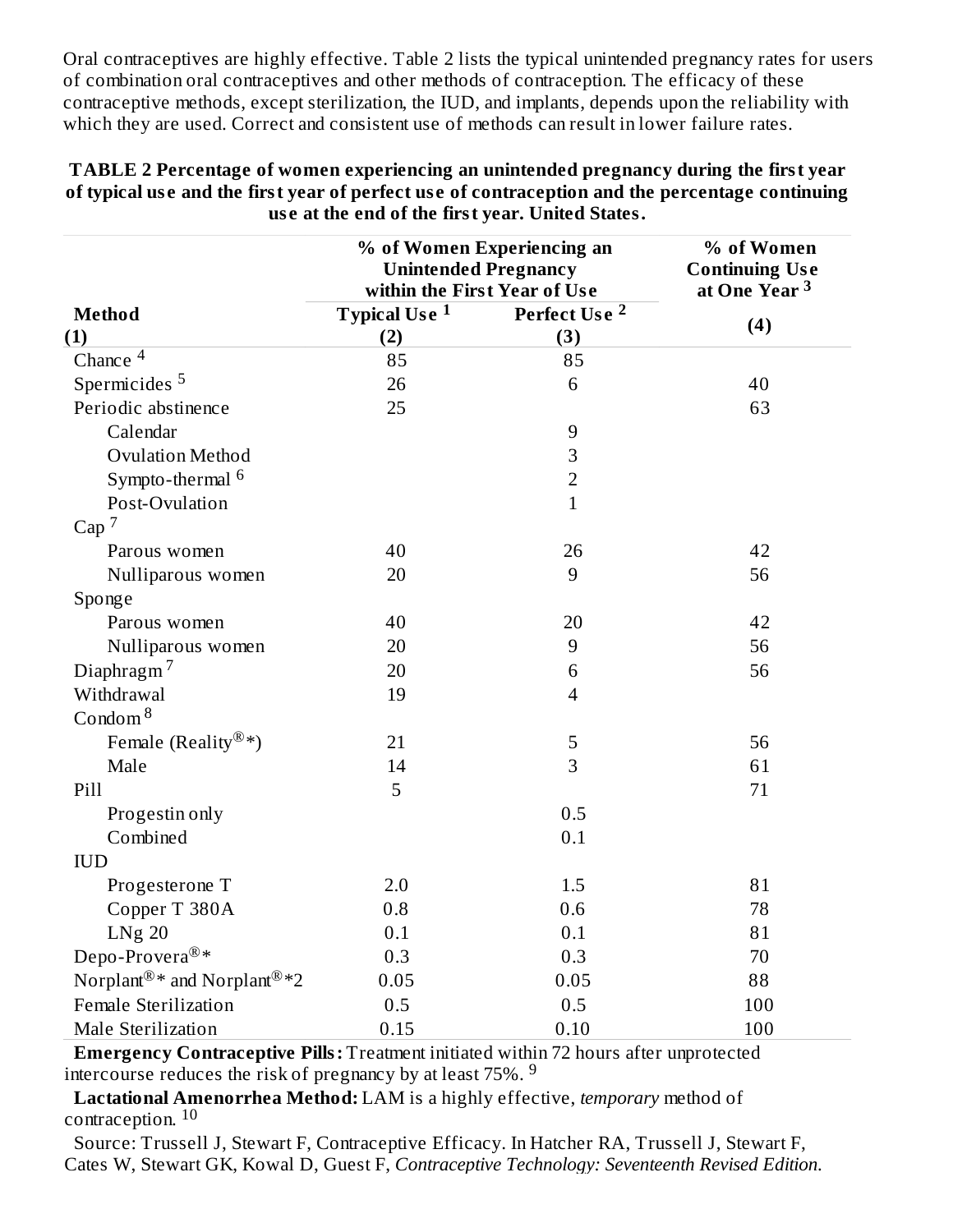<sup>1</sup> Among *typical* couples who initiate use of a method (not necessarily for the first time), the percentage who experience an accidental pregnancy during the first year if they do not stop use for any other reason

Among couples who initiate use of a method (not necessarily for the first time) and who use it *perfectly* 2 (both consistently and correctly), the percentage who experience an accidental pregnancy during the first year if they do not stop use for any other reason

 $3$  Among couples attempting to avoid pregnancy, the percentage who continue to use a method for one year

 $4$  The percentage of women becoming pregnant noted in columns (2) and (3) are based on data from populations where contraception is not used and from women who cease using contraception in order to become pregnant. Among such populations, about 89% became pregnant in one year. This estimate was lowered slightly (to 85%) to represent the percentage that would become pregnant within one year among women now relying on reversible methods of contraception if they abandon contraception altogether

 $5$  Foams, creams, gels, vaginal suppositories and vaginal film

 $6$  Cervical mucus (ovulation) method supplemented by calendar in the preovulatory and basal body temperature in the postovulatory phases

 $7$  With spermicidal cream or jelly

<sup>8</sup> Without spermicides

 $^9$  The treatment schedule is one dose within 72 hours after unprotected intercourse and a second dose 12 hours after the first dose. The Food and Drug Administration has declared the following brands of oral contraceptives to be safe and effective for emergency contraception: Ovral $^{\circledR}*$  (1 dose is 2 white pills), Alesse<sup>®</sup>\* (1 dose is 5 pink pills), Nordette®\* or Levlen<sup>®</sup>\* (1 dose is 2 light orange pills), Lo-Ovral<sup>®</sup>\* (1 dose is 4 white pills), Triphasil<sup>®\*</sup> or Tri-Levlen<sup>®\*</sup> (1 dose is 4 yellow pills)

 $^{10}$  However, to maintain effective protection against pregnancy, another method of contraception must be used as soon as menstruation resumes, the frequency or duration of breastfeeds is reduced, bottle feeds are introduced or the baby reaches six months of age

# **CONTRAINDICATIONS**

Combination oral contraceptives should not be used in women who currently have the following conditions:

- Thrombophlebitis or thromboembolic disorders
- History of deep vein thrombophlebitis or thromboembolic disorders
- Cerebrovascular or coronary artery disease (current or history)
- Valvular heart disease with thrombogenic complications
- Uncontrolled hypertension
- Diabetes with vascular involvement
- Headaches with focal neurological symptoms, such as aura
- Major surgery with prolonged immobilization
- Known or suspected carcinoma of the breast or personal history of breast cancer
- Carcinoma of the endometrium or other known or suspected estrogen-dependent neoplasia
- Undiagnosed abnormal genital bleeding
- Cholestatic jaundice of pregnancy or jaundice with prior pill use
- Hepatic adenomas or carcinomas, or active liver disease
- Known or suspected pregnancy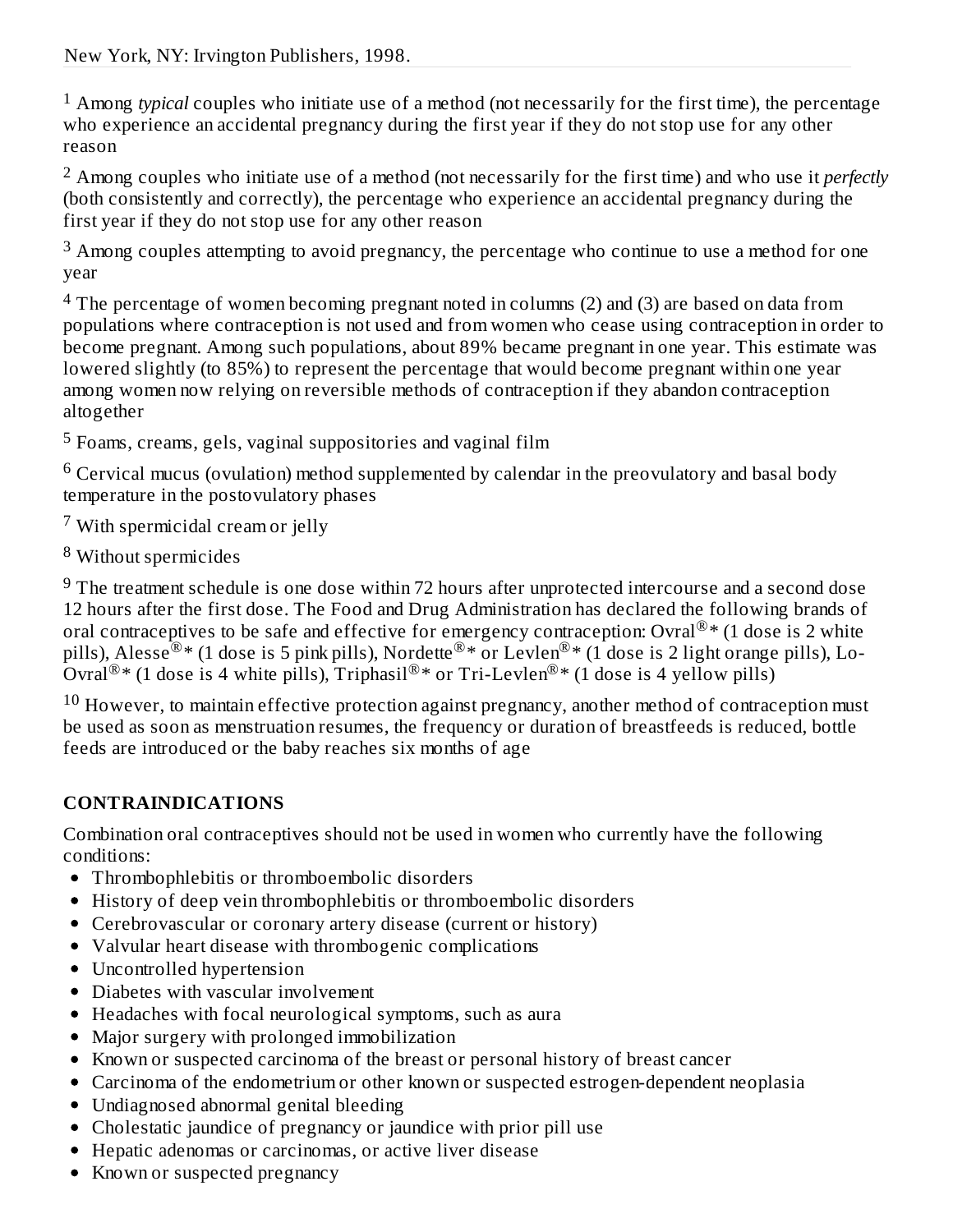Hypersensitivity to any component of this product

#### **WARNINGS**

**Cigarette smoking increas es the risk of s erious cardiovas cular side effects from oral contraceptive us e. This risk increas es with age and with the extent of smoking (in epidemiologic studies, 15 or more cigarettes per day was associated with a significantly increas ed risk) and is quite marked in women over 35 years of age. Women who us e oral contraceptives should be strongly advis ed not to smoke.**

The use of oral contraceptives is associated with increased risk of several serious conditions including venous and arterial thrombotic and thromboembolic events (such as myocardial infarction, thromboembolism, stroke), hepatic neoplasia, gallbladder disease, and hypertension, although the risk of serious morbidity or mortality is very small in healthy women without underlying risk factors. The risk of morbidity and mortality increases significantly in the presence of other underlying risk factors such as hypertension, hyperlipidemias, obesity and diabetes.

Practitioners prescribing oral contraceptives should be familiar with the following information relating to these risks. The information contained in this package insert is principally based on studies carried out in patients who used oral contraceptives with higher formulations of estrogens and progestogens than those in common use today. The effect of long-term use of the oral contraceptives with lower formulations of both estrogens and progestogens remains to be determined.

Throughout this labeling, epidemiological studies reported are of two types: retrospective or case control studies and prospective or cohort studies. Case control studies provide a measure of the relative risk of a disease, namely, a *ratio* of the incidence of a disease among oral contraceptive users to that among nonusers. The relative risk does not provide information on the actual clinical occurrence of a disease. Cohort studies provide a measure of attributable risk, which is the *difference* in the incidence of disease between oral contraceptive users and nonusers. The attributable risk does provide information about the actual occurrence of a disease in the population. For further information, the reader is referred to a text on epidemiological methods.

#### **1. THROMBOEMBOLIC DISORDERS AND OTHER VASCULAR PROBLEMS**

#### **a. Myocardial Infarction**

An increased risk of myocardial infarction has been attributed to oral contraceptive use. This risk is primarily in smokers or women with other underlying risk factors for coronary artery disease such as hypertension, hypercholesterolemia, morbid obesity, and diabetes. The relative risk of heart attack for current oral contraceptive users has been estimated to be two to six. The risk is very low under the age of 30.

Smoking in combination with oral contraceptive use has been shown to contribute substantially to the incidence of myocardial infarctions in women in their mid-thirties or older, with smoking accounting for the majority of excess cases. Mortality rates associated with circulatory disease have been shown to increase substantially in smokers over the age of 35 and nonsmokers over the age of 40 (Figure 1) among women who use oral contraceptives.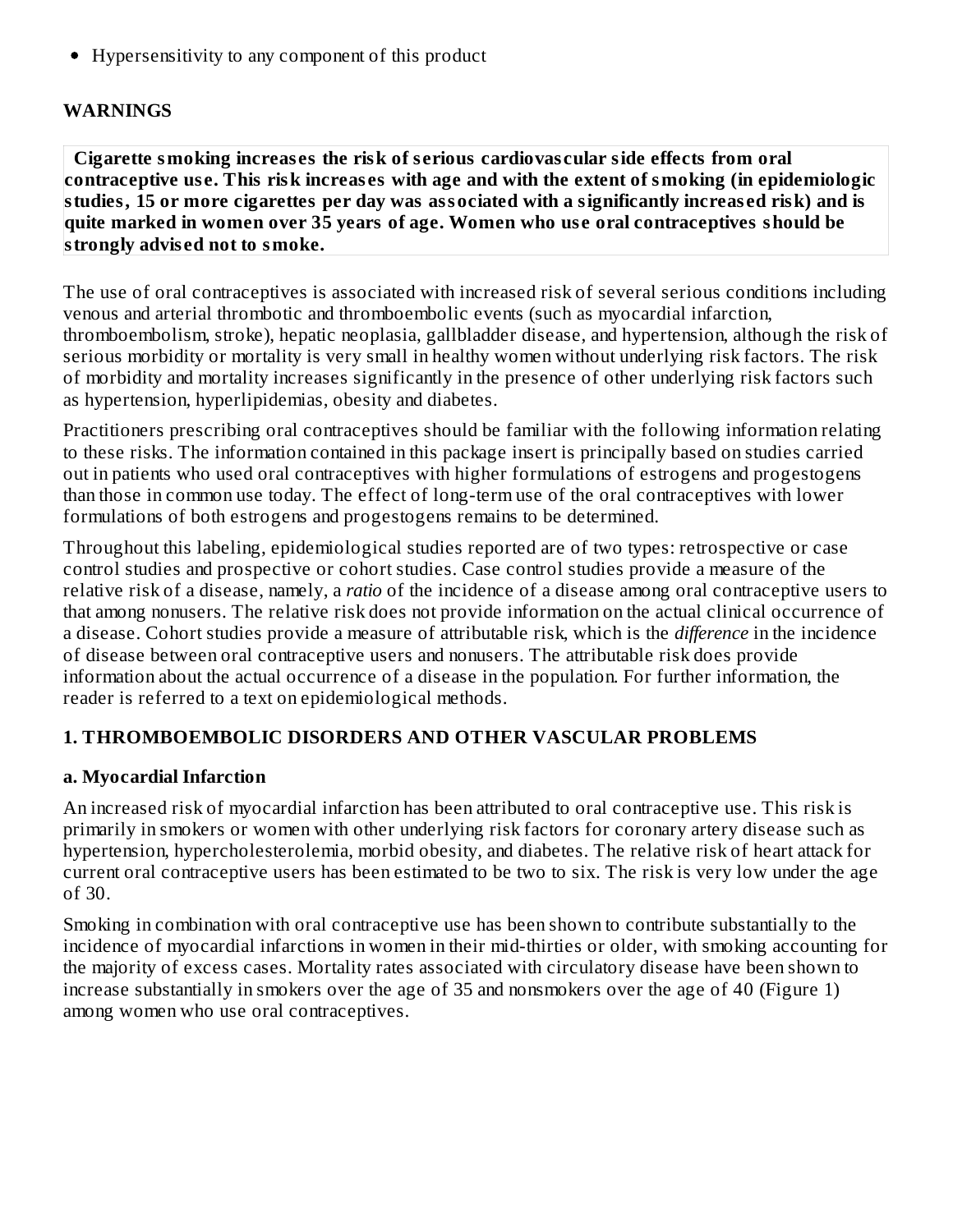

**FIGURE 1 CIRCULATORY DISEASE MORTALITY RATES PER 100,000 WOMEN-YEARS BY AGE, SMOKING STATUS AND ORAL CONTRACEPTIVE USE**

#### Layde PM, Beral V. *Lancet* 1981; 1:541-546.

Oral contraceptives may compound the effects of well-known risk factors, such as hypertension, diabetes, hyperlipidemias, age, and obesity. In particular, some progestogens are known to decrease HDL cholesterol and cause glucose intolerance, while estrogens may create a state of hyperinsulinism. Oral contraceptives have been shown to increase blood pressure among users (see section **9** in **WARNINGS**). Such increases in risk factors have been associated with an increased risk of heart disease and the risk increases with the number of risk factors present. Oral contraceptives must be used with caution in women with cardiovascular disease risk factors.

#### **b. Thromboembolism**

An increased risk of thromboembolic and thrombotic disease associated with the use of oral contraceptives is well established. Case control studies have found the relative risk of users compared to non-users to be 3 for the first episode of superficial venous thrombosis, 4 to 11 for deep vein thrombosis or pulmonary embolism, and 1.5 to 6 for women with predisposing conditions for venous thromboembolic disease. Cohort studies have shown the relative risk to be somewhat lower, about 3 for new cases and about 4.5 for new cases requiring hospitalization. The approximate incidence of deepvein thrombosis and pulmonary embolism in users of low dose (<50 mcg ethinyl estradiol) combination oral contraceptives is up to 4 per 10,000 woman-years compared to 0.5 to 3 per 10,000 woman-years for non-users. However, the incidence is substantially less than that associated with pregnancy (6 per 10,000 woman-years). The risk of thromboembolic disease due to oral contraceptives is not related to length of use and disappears after pill use is stopped.

A two- to four-fold increase in relative risk of postoperative thromboembolic complications has been reported with the use of oral contraceptives. The relative risk of venous thrombosis in women who have predisposing conditions is twice that of women without such medical conditions. If feasible, oral contraceptives should be discontinued at least four weeks prior to and for two weeks after elective surgery of a type associated with an increase in risk of thromboembolism and during and following prolonged immobilization. Since the immediate postpartum period is also associated with an increased risk of thromboembolism, oral contraceptives should be started no earlier than four to six weeks after delivery in women who elect not to breastfeed.

#### **c. Cerebrovas cular dis eas es**

Oral contraceptives have been shown to increase both the relative and attributable risk of cerebrovascular events (thrombotic and hemorrhagic strokes) although, in general, the risk is greatest among older (>35 years), hypertensive women who also smoke. Hypertension was found to be a risk factor for both users and nonusers, for both types of strokes, while smoking interacted to increase the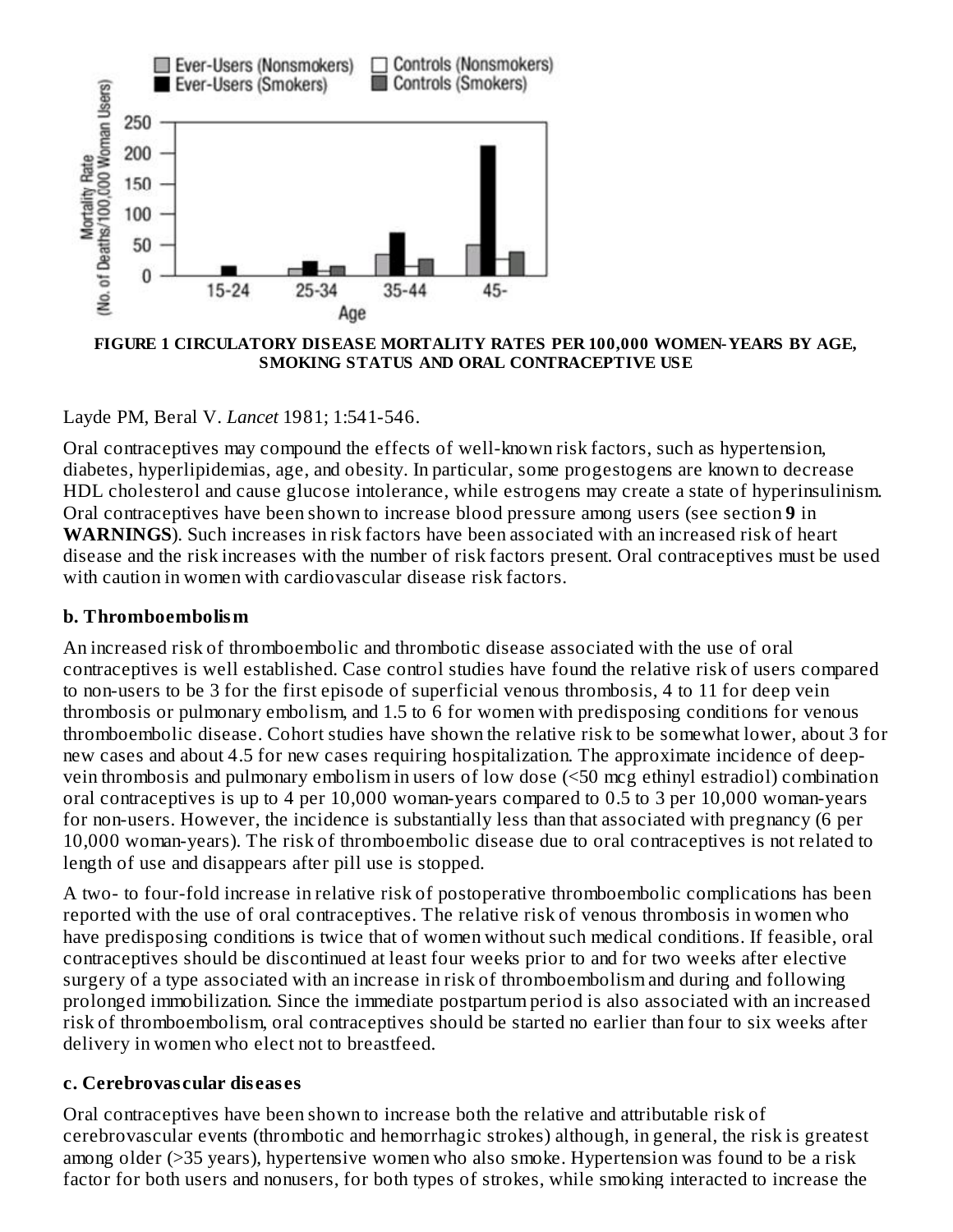factor for both users and nonusers, for both types of strokes, while smoking interacted to increase the risk for hemorrhagic strokes.

In a large study, the relative risk of thrombotic strokes has been shown to range from 3 for normotensive users to 14 for users with severe hypertension. The relative risk of hemorrhagic stroke is reported to be 1.2 for nonsmokers who used oral contraceptives, 2.6 for smokers who did not use oral contraceptives, 7.6 for smokers who used oral contraceptives, 1.8 for normotensive users and 25.7 for users with severe hypertension. The attributable risk is also greater in older women. Oral contraceptives also increase the risk for stroke in women with other underlying risk factors such as certain inherited or acquired thrombophilias, hyperlipidemias, and obesity. Women with migraine (particularly migraine with aura) who take combination oral contraceptives may be at an increased risk of stroke.

#### **d. Dos e-related risk of vas cular dis eas e from oral contraceptives**

A positive association has been observed between the amount of estrogen and progestogen in oral contraceptives and the risk of vascular disease. A decline in serum high density lipoproteins (HDL) has been reported with many progestational agents. A decline in serum high density lipoproteins has been associated with an increased incidence of ischemic heart disease. Because estrogens increase HDL cholesterol, the net effect of an oral contraceptive depends on a balance achieved between doses of estrogen and progestogen and the nature and absolute amount of progestogens used in the contraceptive. The amount of both hormones should be considered in the choice of an oral contraceptive.

Minimizing exposure to estrogen and progestogen is in keeping with good principles of therapeutics. For any particular estrogen/progestogen combination, the dosage regimen prescribed should be one which contains the least amount of estrogen and progestogen that is compatible with a low failure rate and the needs of the individual patient. New acceptors of oral contraceptive agents should be started on preparations containing the lowest content which is judged appropriate for the individual patient.

#### **e. Persistence of risk of vas cular dis eas e**

There are two studies which have shown persistence of risk of vascular disease for ever-users of oral contraceptives. In a study in the United States, the risk of developing myocardial infarction after discontinuing oral contraceptives persists for at least 9 years for women 40 to 49 years old who had used oral contraceptives for five or more years but this increased risk was not demonstrated in other age groups.

In another study in Great Britain, the risk of developing cerebrovascular disease persisted for at least 6 years after discontinuation of oral contraceptives, although excess risk was very small. However, both studies were performed with oral contraceptive formulations containing 50 micrograms or higher of estrogens.

#### **2. ESTIMATES OF MORTALITY FROM CONTRACEPTIVE USE**

One study gathered data from a variety of sources which have estimated the mortality rate associated with different methods of contraception at different ages (Table 3).

#### **TABLE 3 ANNUAL NUMBER OF BIRTH-RELATED OR METHOD-RELATED DEATHS ASSOCIATED WITH CONTROL OF FERTILITY PER 100,000 NONSTERILE WOMEN, BY FERTILITY CONTROL METHOD ACCORDING TO AGE**

|                                         |     | AGE                                           |    |      |                        |          |  |
|-----------------------------------------|-----|-----------------------------------------------|----|------|------------------------|----------|--|
| <b>Method of control</b><br>and outcome |     | 15 to 19 20 to 24 25 to 29 $\frac{30}{34}$ to |    |      | 35 <sub>to</sub><br>39 | 40 to 44 |  |
| No fertility control<br>$methods*$      | 7.0 | 74                                            | 91 | 14 R | 25.7                   | 28 2     |  |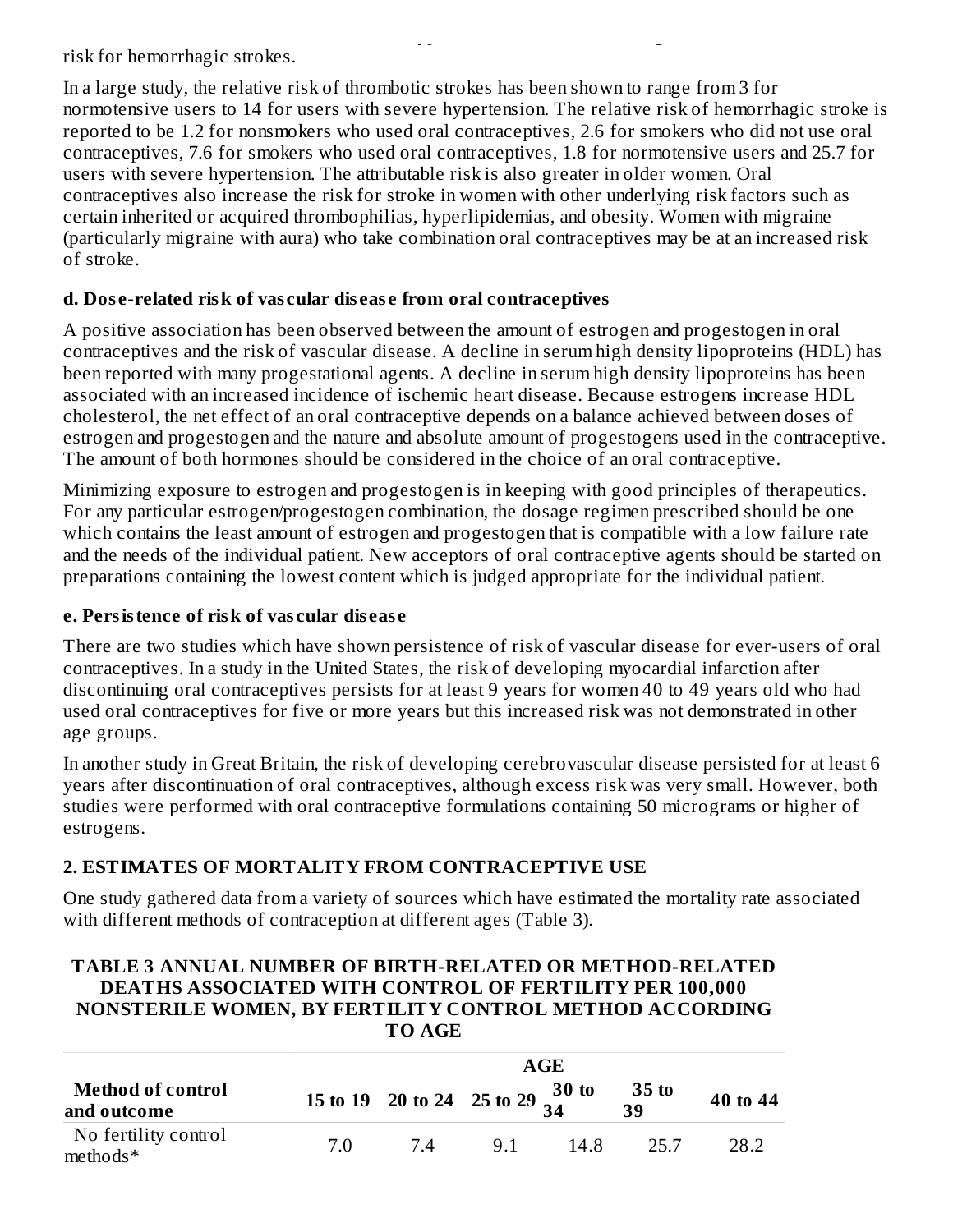| Oral contraceptives<br>nonsmoker**                    | 0.3 | 0.5 | 0.9 | 1.9  | 13.8 | 31.6  |  |  |
|-------------------------------------------------------|-----|-----|-----|------|------|-------|--|--|
| Oral contraceptives<br>smoker**                       | 2.2 | 3.4 | 6.6 | 13.5 | 51.1 | 117.2 |  |  |
| $\mathop{\rm IUD}\nolimits^{**}$                      | 0.8 | 0.8 | 1.0 | 1.0  | 1.4  | 1.4   |  |  |
| $Condom^*$                                            | 1.1 | 1.6 | 0.7 | 0.2  | 0.3  | 0.4   |  |  |
| Diaphragm/spermicide*                                 | 1.9 | 1.2 | 1.2 | 1.3  | 2.2  | 2.8   |  |  |
| Periodic abstinence*                                  | 2.5 | 1.6 | 1.6 | 1.7  | 2.9  | 3.6   |  |  |
| * Deaths are birth related                            |     |     |     |      |      |       |  |  |
| $***$<br>Deaths are method related                    |     |     |     |      |      |       |  |  |
| Ory HW. Family Planning Perspectives 1983; 15: 57-63. |     |     |     |      |      |       |  |  |

These estimates include the combined risk of death associated with contraceptive methods plus the risk attributable to pregnancy in the event of method failure. Each method of contraception has its specific benefits and risk. The study concluded that with the exception of oral contraceptive users 35 and older who smoke and 40 and older who do not smoke, mortality associated with all methods of birth control is low and below that associated with childbirth.

The observation of a possible increase in risk of mortality with age for oral contraceptive users is based on data gathered in the 1970s but not reported until 1983. However, current clinical practice involves the use of lower estrogen dose formulations combined with careful restriction of oral contraceptive use to women who do not have the various risk factors listed in this labeling.

Because of these changes in practice and, also, because of some limited new data which suggest that the risk of cardiovascular disease with the use of oral contraceptives may now be less than previously observed, the Fertility and Maternal Health Drugs Advisory Committee was asked to review the topic in 1989. The Committee concluded that although cardiovascular disease risk may be increased with oral contraceptive use after age 40 in healthy nonsmoking women (even with the newer low-dose formulations), there are greater potential health risks associated with pregnancy in older women and with the alternative surgical and medical procedures which may be necessary if such women do not have access to effective and acceptable means of contraception.

Therefore, the Committee recommended that the benefits of oral contraceptive use by healthy nonsmoking women over 40 may outweigh the possible risks. Of course, older women, as all women who take oral contraceptives, should take the lowest possible dose formulation that is effective.

# **3. CARCINOMA OF THE REPRODUCTIVE ORGANS AND BREASTS**

Numerous epidemiological studies have been performed on the incidence of breast, endometrial, ovarian, and cervical cancer in women using oral contraceptives. Although the risk of breast cancer may be slightly increased among current users of oral contraceptives  $(RR = 1.24)$ , this excess risk decreases over time after oral contraceptive discontinuation and by 10 years after cessation the increased risk disappears. The risk does not increase with duration of use, and no relationships have been found with dose or type of steroid. The patterns of risk are also similar regardless of a woman's reproductive history or her family breast cancer history. The subgroup for whom risk has been found to be significantly elevated is women who first used oral contraceptives before age 20, but because breast cancer is so rare at these young ages, the number of cases attributable to this early contraceptive use is extremely small. Breast cancers diagnosed in current or previous oral contraceptive users tend to be less advanced clinically than in never-users. Women who currently have or have had breast cancer should not use oral contraceptives because breast cancer is a hormone-sensitive tumor.

Some studies suggest that oral contraceptive use has been associated with an increase in the risk of cervical intraepithelial neoplasia or invasive cervical cancer in some populations of women. However, there continues to be controversy about the extent to which such findings may be due to differences in sexual behavior and other factors.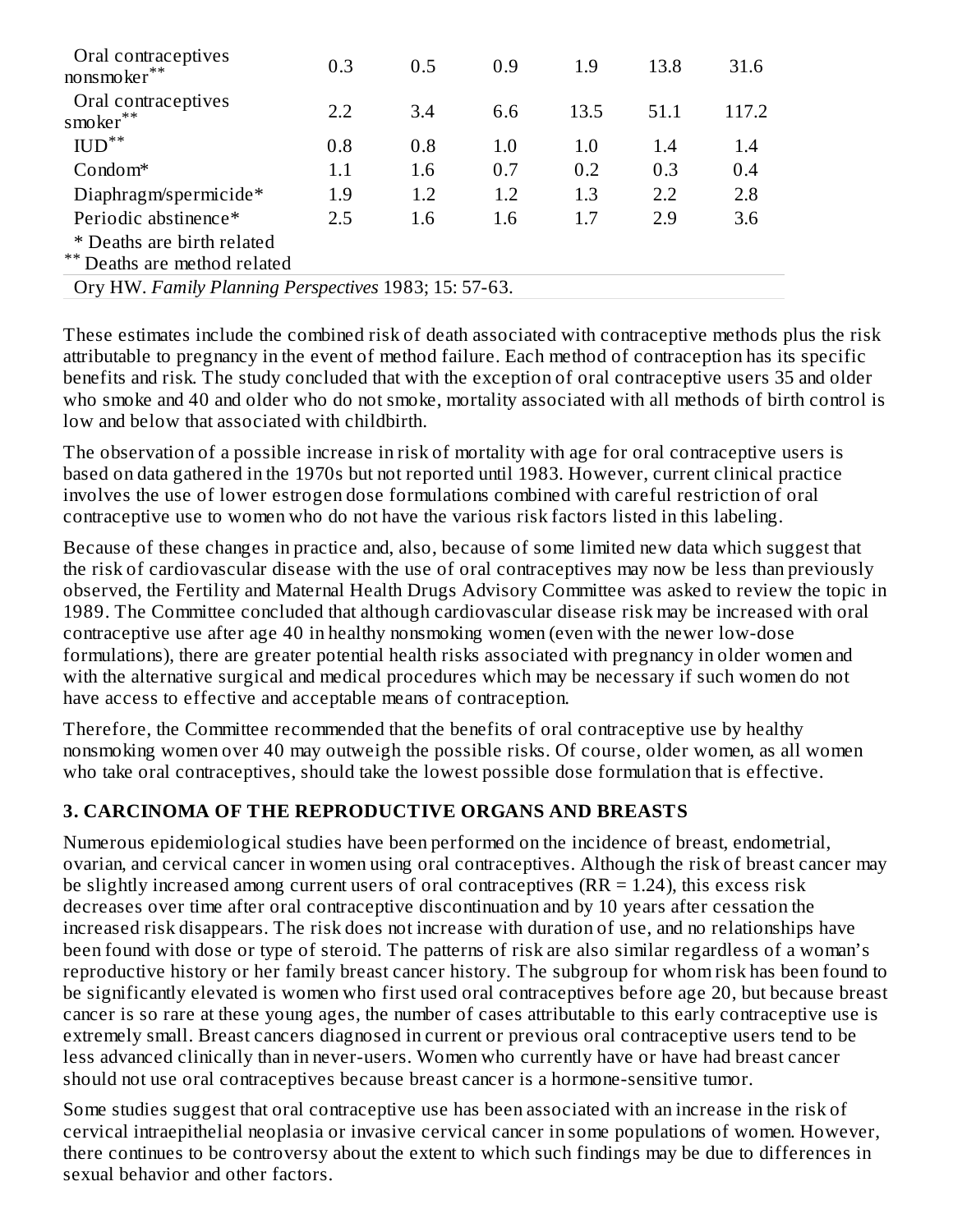In spite of many studies of the relationship between oral contraceptive use and breast cancer and cervical cancers, a cause-and-effect relationship has not been established.

## **4. HEPATIC NEOPLASIA**

Benign hepatic adenomas are associated with oral contraceptive use, although their occurrence is rare in the United States. Indirect calculations have estimated the attributable risk to be in the range of 3.3 cases/100,000 for users, a risk that increases after four or more years of use. Rupture of hepatic adenomas may cause death through intra-abdominal hemorrhage.

Studies from Britain have shown an increased risk of developing hepatocellular carcinoma in long-term (>8 years) oral contraceptive users. However, these cancers are extremely rare in the U.S. and the attributable risk (the excess incidence) of liver cancers in oral contraceptive users approaches less than one per million users.

# **5. OCULAR LESIONS**

There have been clinical case reports of retinal thrombosis associated with the use of oral contraceptives that may lead to partial or complete loss of vision. Oral contraceptives should be discontinued if there is unexplained partial or complete loss of vision; onset of proptosis or diplopia; papilledema; or retinal vascular lesions. Appropriate diagnostic and therapeutic measures should be undertaken immediately.

# **6. ORAL CONTRACEPTIVE USE BEFORE OR DURING EARLY PREGNANCY**

Extensive epidemiological studies have revealed no increased risk of birth defects in women who have used oral contraceptives prior to pregnancy. Studies also do not suggest a teratogenic effect, particularly in so far as cardiac anomalies and limb reduction defects are concerned, when taken inadvertently during early pregnancy (see **CONTRAINDICATIONS** section).

The administration of oral contraceptives to induce withdrawal bleeding should not be used as a test for pregnancy. Oral contraceptives should not be used during pregnancy to treat threatened or habitual abortion.

It is recommended that for any patient who has missed two consecutive periods, pregnancy should be ruled out. If the patient has not adhered to the prescribed schedule, the possibility of pregnancy should be considered at the time of the first missed period. Oral contraceptive use should be discontinued if pregnancy is confirmed.

# **7. GALLBLADDER DISEASE**

Earlier studies have reported an increased lifetime relative risk of gallbladder surgery in users of oral contraceptives and estrogens. More recent studies, however, have shown that the relative risk of developing gallbladder disease among oral contraceptive users may be minimal. The recent findings of minimal risk may be related to the use of oral contraceptive formulations containing lower hormonal doses of estrogens and progestogens.

# **8. CARBOHYDRATE AND LIPID METABOLIC EFFECTS**

Oral contraceptives have been shown to cause glucose intolerance in a significant percentage of users. Oral contraceptives containing greater than 75 micrograms of estrogens cause hyperinsulinism, while lower doses of estrogen cause less glucose intolerance. Progestogens increase insulin secretion and create insulin resistance, this effect varying with different progestational agents. However, in the nondiabetic woman, oral contraceptives appear to have no effect on fasting blood glucose. Because of these demonstrated effects, prediabetic and diabetic women should be carefully observed while taking oral contraceptives.

A small proportion of women will have persistent hypertriglyceridemia while on the pill. As discussed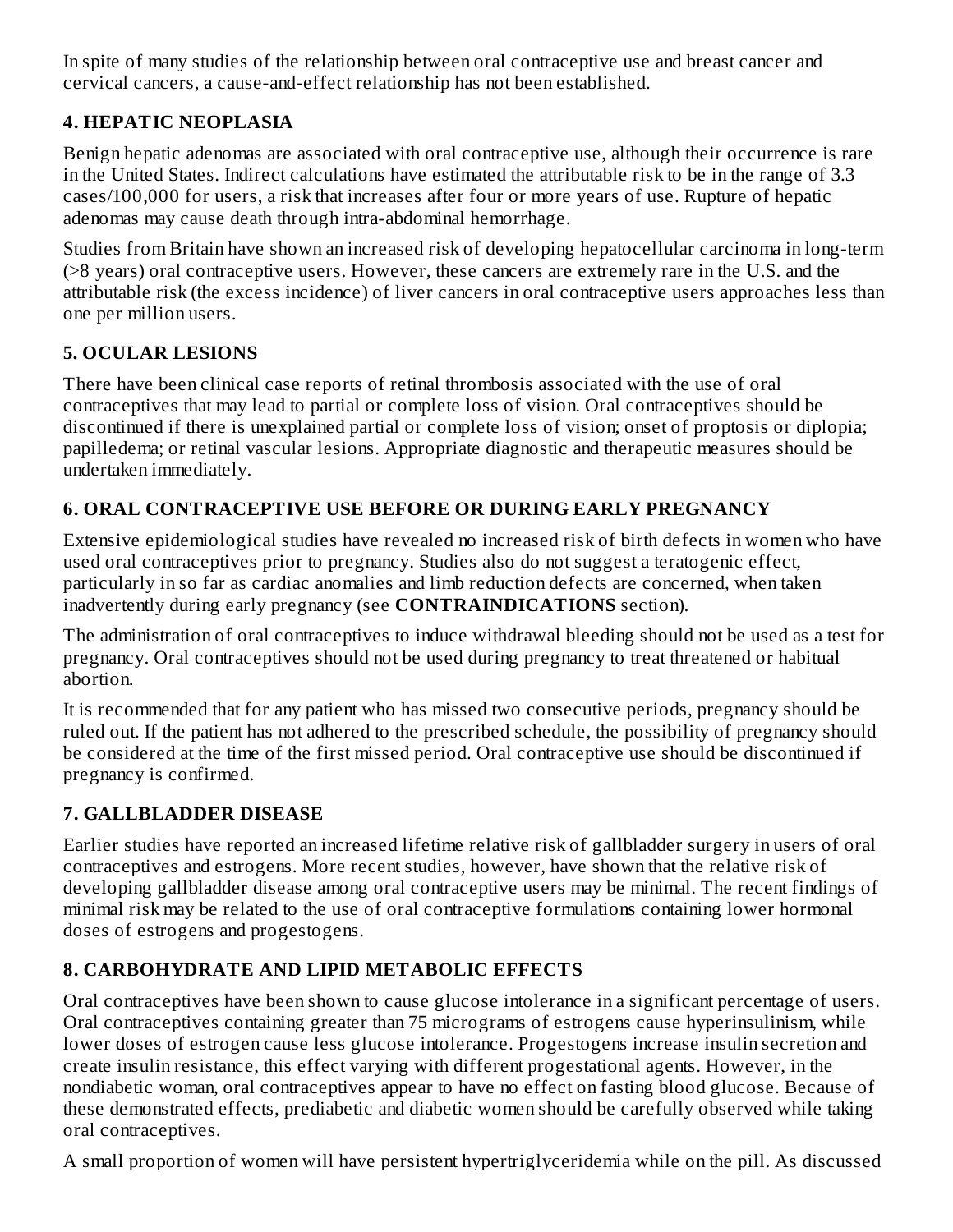earlier (see **WARNINGS 1.a.** and **1.d.**), changes in serum triglycerides and lipoprotein levels have been reported in oral contraceptive users.

# **9. ELEVATED BLOOD PRESSURE**

Women with significant hypertension should not be started on hormonal contraceptives. An increase in blood pressure has been reported in women taking oral contraceptives, and this increase is more likely in older oral contraceptive users and with continued use. Data from the Royal College of General Practitioners and subsequent randomized trials have shown that the incidence of hypertension increases with increasing concentrations of progestogens.

Women with a history of hypertension or hypertension-related diseases, or renal disease should be encouraged to use another method of contraception. If women elect to use oral contraceptives, they should be monitored closely and if significant elevation of blood pressure occurs, oral contraceptives should be discontinued (see **Contraindications** section). For most women, elevated blood pressure will return to normal after stopping oral contraceptives, and there is no difference in the occurrence of hypertension among ever- and never-users.

# **10. HEADACHE**

The onset or exacerbation of migraine or development of headache with a new pattern which is recurrent, persistent, or severe requires discontinuation of oral contraceptives and evaluation of the cause (see **WARNINGS 1.c.**).

# **11. BLEEDING IRREGULARITIES**

Breakthrough bleeding and spotting are sometimes encountered in patients on oral contraceptives, especially during the first three months of use. If bleeding persists or recurs, nonhormonal causes should be considered and adequate diagnostic measures taken to rule out malignancy or pregnancy in the event of breakthrough bleeding, as in the case of any abnormal vaginal bleeding. If pathology has been excluded, time or a change to another formulation may solve the problem. In the event of amenorrhea, pregnancy should be ruled out.

Some women may encounter post-pill amenorrhea or oligomenorrhea (possibly with anovulation), especially when such a condition was preexistent.

# **12. ECTOPIC PREGNANCY**

Ectopic as well as intrauterine pregnancy may occur in contraceptive failures.

# **PRECAUTIONS**

# **1. SEXUALLY TRANSMITTED DISEASES**

#### **Patients should be couns eled that this product does not protect against HIV infection (AIDS) and other s exually transmitted dis eas es.**

# **2. PHYSICAL EXAMINATION AND FOLLOW-UP**

A periodic personal and family medical history and complete physical examination are appropriate for all women, including women using oral contraceptives. The physical examination, however, may be deferred until after initiation of oral contraceptives if requested by the woman and judged appropriate by the clinician. The physical examination should include special reference to blood pressure, breasts, abdomen and pelvic organs, including cervical cytology, and relevant laboratory tests. In case of undiagnosed, persistent or recurrent abnormal vaginal bleeding, appropriate measures should be conducted to rule out malignancy. Women with a strong family history of breast cancer or who have breast nodules should be monitored with particular care.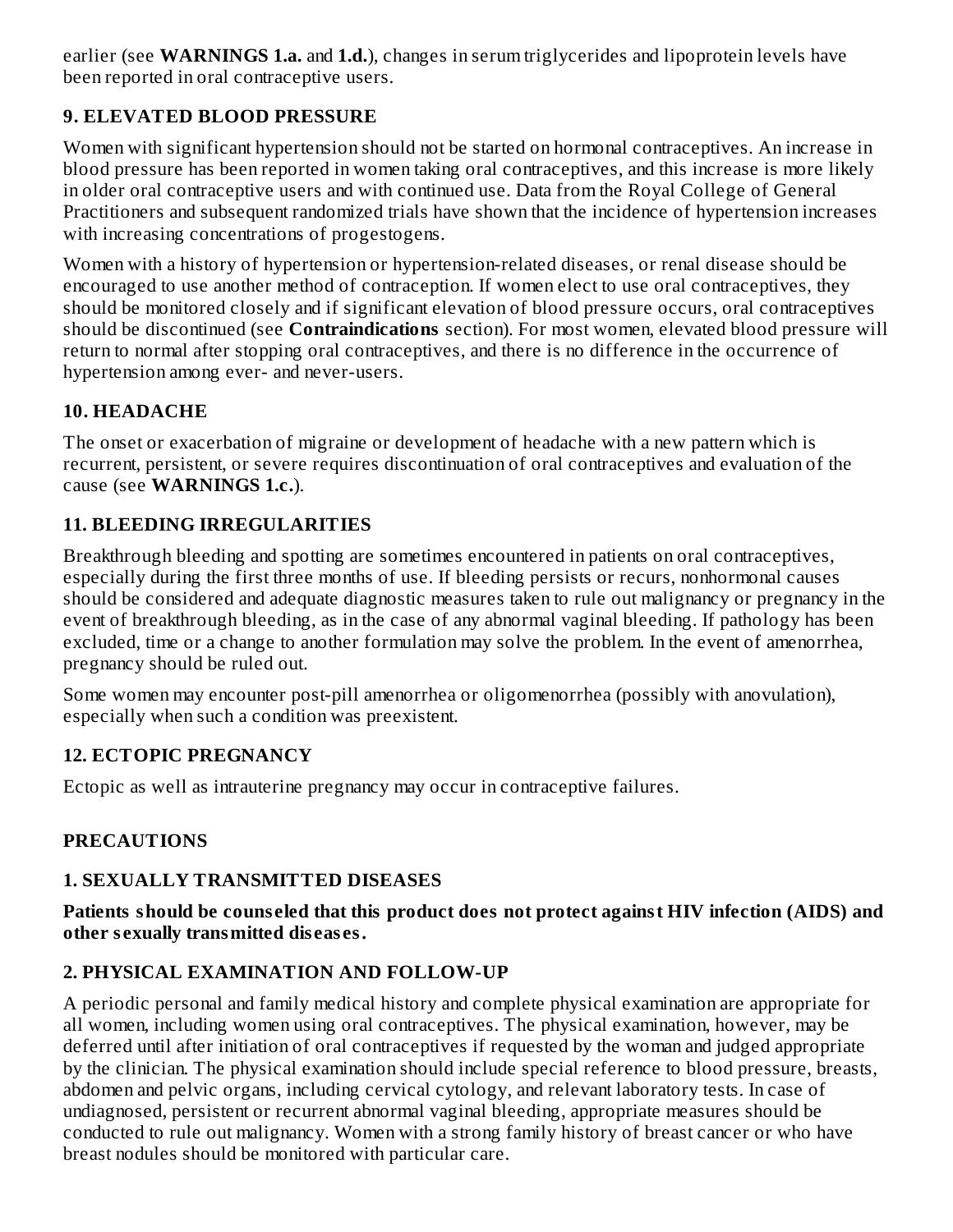# **3. LIPID DISORDERS**

Women who are being treated for hyperlipidemias should be followed closely if they elect to use oral contraceptives. Some progestogens may elevate LDL levels and may render the control of hyperlipidemias more difficult. (See **WARNINGS 1.d.**).

In patients with familial defects of lipoprotein metabolism receiving estrogen-containing preparations, there have been case reports of significant elevations of plasma triglycerides leading to pancreatitis.

#### **4. LIVER FUNCTION**

If jaundice develops in any woman receiving such drugs, the medication should be discontinued. Steroid hormones may be poorly metabolized in patients with impaired liver function.

#### **5. FLUID RETENTION**

Oral contraceptives may cause some degree of fluid retention. They should be prescribed with caution, and only with careful monitoring, in patients with conditions which might be aggravated by fluid retention.

## **6. EMOTIONAL DISORDERS**

Women with a history of depression should be carefully observed and the drug discontinued if depression recurs to a serious degree. Patients becoming significantly depressed while taking oral contraceptives should stop the medication and use an alternate method of contraception in an attempt to determine whether the symptom is drug related. Women with a history of depression should be carefully observed and the drug discontinued if depression recurs to a serious degree.

## **7. CONTACT LENSES**

Contact lens wearers who develop visual changes or changes in lens tolerance should be assessed by an ophthalmologist.

## **8. DRUG INTERACTIONS**

#### **Changes in contraceptive effectiveness associated with coadministration of other products:**

#### **a. Anti-infective agents and anticonvulsants**

Contraceptive effectiveness may be reduced when hormonal contraceptives are coadministered with antibiotics, anticonvulsants, and other drugs that increase the metabolism of contraceptive steroids. This could result in unintended pregnancy or breakthrough bleeding. Examples include rifampin, barbiturates, phenylbutazone, phenytoin, carbamazepine, felbamate, oxcarbazepine, topiramate, and griseofulvin. Several cases of contraceptive failure and breakthrough bleeding have been reported in the literature with concomitant administration of antibiotics such as ampicillin and tetracyclines. However, clinical pharmacology studies investigating drug interaction between combined oral contraceptives and these antibiotics have reported inconsistent results.

## **b. Anti-HIV proteas e inhibitors**

Several of the anti-HIV protease inhibitors have been studied with coadministration of oral combination hormonal contraceptives; significant changes (increase and decrease) in the plasma levels of the estrogen and progestin have been noted in some cases. The safety and efficacy of combination oral contraceptive products may be affected with coadministration of anti-HIV protease inhibitors. Healthcare providers should refer to the label of the individual anti-HIV protease inhibitors for further drug-drug interaction information.

## **c. Herbal products**

Herbal products containing St. John's Wort *(Hypericum perforatum)* may induce hepatic enzymes (cytochrome P450) and p-glycoprotein transporter and may reduce the effectiveness of contraceptive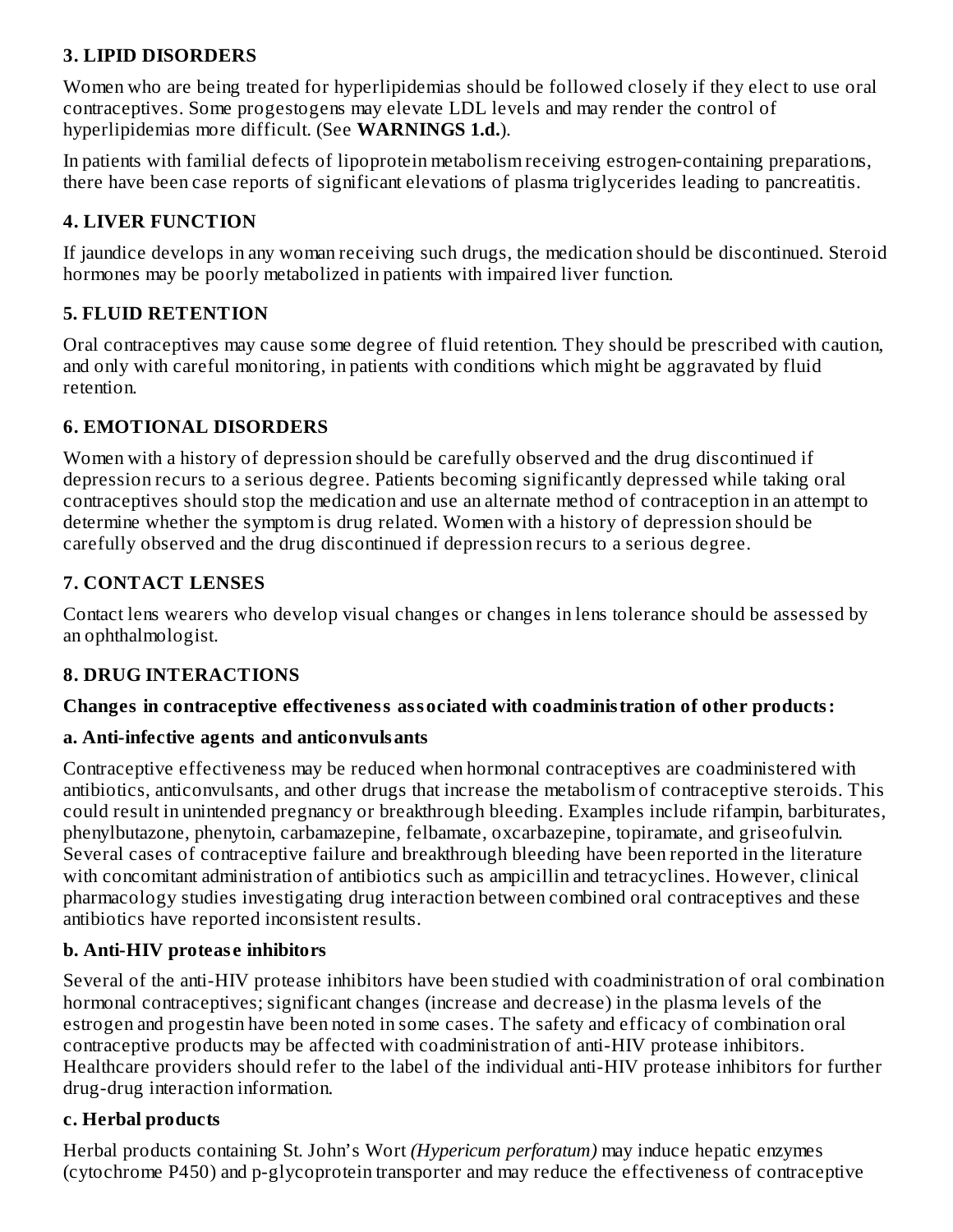steroids. This may also result in breakthrough bleeding.

# **Increas e in plasma levels of estradiol associated with coadministered drugs:**

Coadministration of atorvastatin and certain combination oral contraceptives containing ethinyl estradiol increase AUC values for ethinyl estradiol by approximately 20%. Ascorbic acid and acetaminophen may increase plasma ethinyl estradiol levels, possibly by inhibition of conjugation. CYP3A4 inhibitors such as itraconazole or ketoconazole may increase plasma hormone levels.

# **Changes in plasma levels of coadministered drugs:**

Combination hormonal contraceptives containing some synthetic estrogens (e.g., ethinyl estradiol) may inhibit the metabolism of other compounds. Increased plasma concentrations of cyclosporin, prednisolone, and theophylline have been reported with concomitant administration of combination oral contraceptives. Decreased plasma concentrations of acetaminophen and increased clearance of temazepam, salicylic acid, morphine and clofibric acid, due to induction of conjugation have been noted when these drugs were administered with combination oral contraceptives.

# **9. INTERACTIONS WITH LABORATORY TESTS**

Certain endocrine and liver function tests and blood components may be affected by oral contraceptives:

- a. Increased prothrombin and factors VII, VIII, IX, and X; decreased antithrombin 3; increased norepinephrine-induced platelet aggregability.
- b. Increased thyroid-binding globulin (TBG) leading to increased circulating total thyroid hormone, as measured by protein-bound iodine (PBI),  ${\tt T}_4$  by column or by radioimmunoassay. Free  ${\tt T}_3$  resin uptake is decreased, reflecting the elevated TBG, free  $\mathrm{T}_4$  concentration is unaltered.
- c. Other binding proteins may be elevated in serum.
- d. Sex hormone binding globulins are increased and result in elevated levels of total circulating sex steroids and corticoids; however, free or biologically active levels remain unchanged.
- e. Triglycerides may be increased and levels of various other lipids and lipoproteins may be affected.
- f. Glucose tolerance may be decreased.
- g. Serum folate levels may be depressed by oral contraceptive therapy. This may be of clinical significance if a woman becomes pregnant shortly after discontinuing oral contraceptives.

# **10. CARCINOGENESIS**

## See **WARNINGS** section.

# **11. PREGNANCY**

*Pregnancy Category X.* See **CONTRAINDICATIONS** and **WARNINGS** sections.

# **12. NURSING MOTHERS**

Small amounts of oral contraceptive steroids and/or metabolites have been identified in the milk of nursing mothers and a few adverse effects on the child have been reported, including jaundice and breast enlargement. In addition, oral contraceptives given in the postpartum period may interfere with lactation by decreasing the quantity and quality of breast milk. If possible, the nursing mother should be advised not to use oral contraceptives but to use other forms of contraception until she has completely weaned her child.

# **13. PEDIATRIC USE**

Safety and efficacy of Zenchent Fe™ norethindrone and ethinyl estradiol tablets, chewable and ferrous fumarate tablets have been established in women of reproductive age. Safety and efficacy are expected to be the same in postpubertal adolescents under the age of 16 years and in users ages 16 years and older. Use of this product before menarche is not indicated.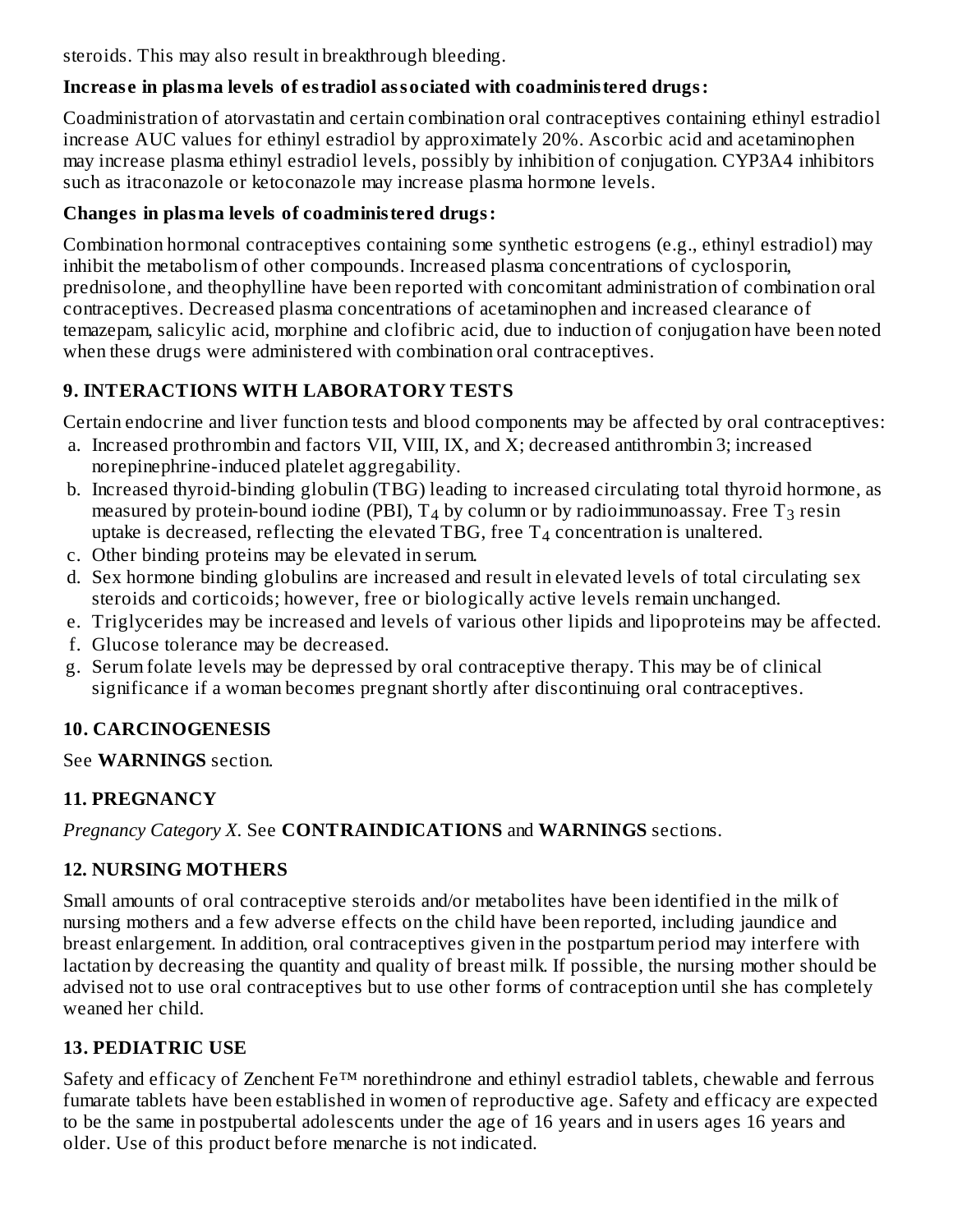#### **14. GERIATRIC USE**

This product has not been studied in women over 65 years of age and is not indicated in this population.

## **INFORMATION FOR THE PATIENT**

See Patient Labeling printed below

#### **ADVERSE REACTIONS**

An increased risk of the following serious adverse reactions has been associated with the use of oral contraceptives (see **WARNINGS** section):

- Thrombophlebitis
- Arterial thromboembolism
- Pulmonary embolism
- Myocardial infarction
- Cerebral hemorrhage
- Cerebral thrombosis
- Hypertension
- Gallbladder disease
- Hepatic adenomas or benign liver tumors

There is evidence of an association between the following conditions and the use of oral contraceptives:

- Mesenteric thrombosis
- Retinal thrombosis

The following adverse reactions have been reported in patients receiving oral contraceptives and are believed to be drug related:

- Nausea
- Vomiting
- Gastrointestinal symptoms (such as abdominal cramps and bloating)
- **•** Breakthrough bleeding
- Spotting
- Change in menstrual flow
- Amenorrhea
- Temporary infertility after discontinuation of treatment
- Edema/fluid retention
- Melasma/chloasma which may persist
- Breast changes: tenderness, pain, enlargement, and secretion
- Change in weight (increase or decrease)
- Change in cervical ectropion and secretion
- Possible diminution in lactation when given immediately postpartum
- Cholestatic jaundice
- Migraine headache
- Rash (allergic)
- Mood changes, including depression
- Vaginitis, including candidiasis
- Change in corneal curvature (steepening)
- Intolerance to contact lenses
- Decrease in serum folate levels
- Exacerbation of systemic lupus erythematosus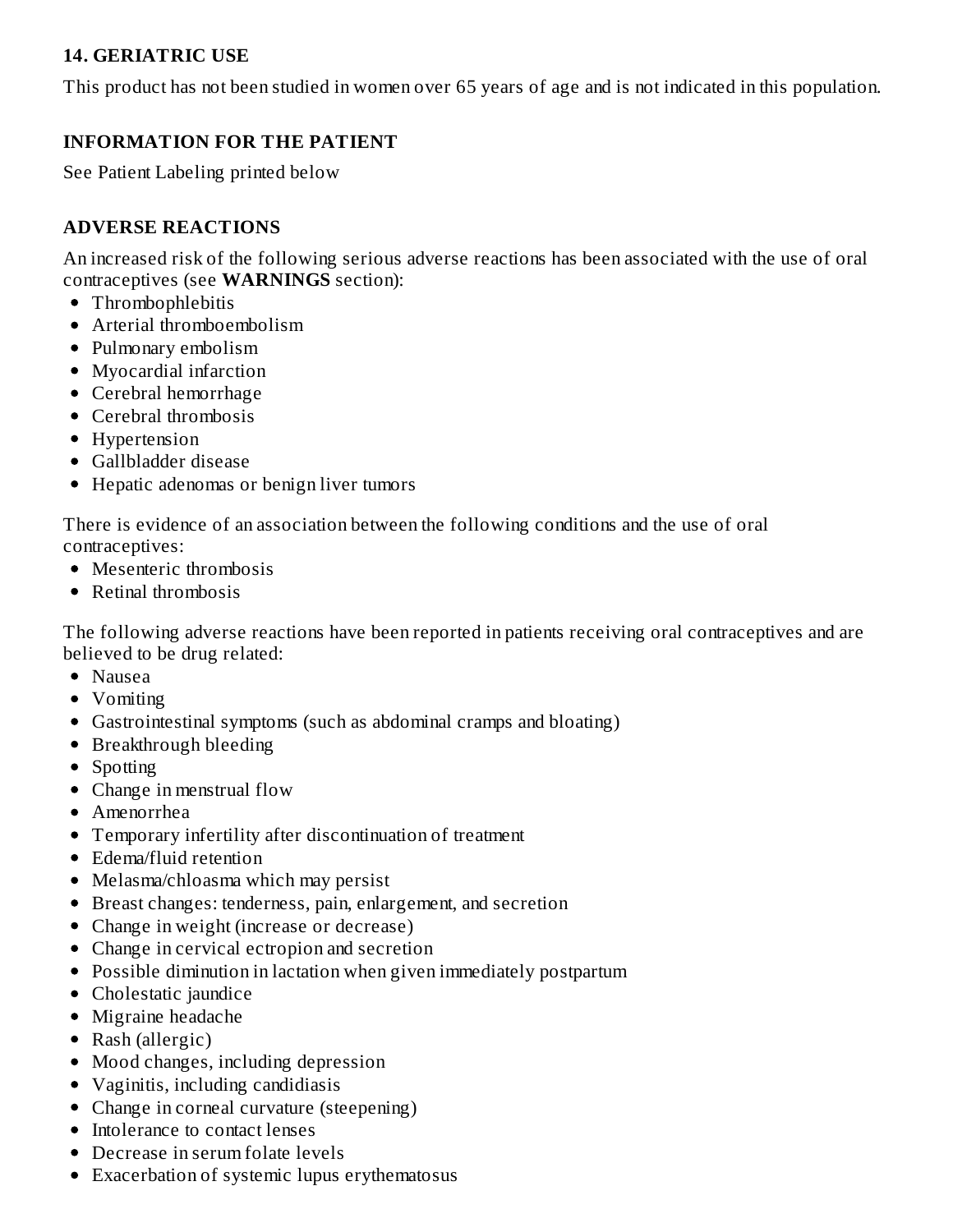- Exacerbation of porphyria
- Exacerbation of chorea
- Aggravation of varicose veins
- Anaphylactic/anaphylactoid reactions, including urticaria, angioedema, and severe reactions with respiratory and circulatory symptoms

The following adverse reactions have been reported in users of oral contraceptives, and a causal association has been neither confirmed nor refuted:

- Premenstrual syndrome
- Cataracts
- Optic neuritis, which may lead to partial or complete loss of vision
- Cystitis-like syndrome
- Headache
- Nervousness
- Dizziness
- Hirsutism
- Loss of scalp hair
- Erythema multiforme
- Erythema nodosum
- Hemorrhagic eruption
- Impaired renal function
- Hemolytic uremic syndrome
- Budd-Chiari syndrome
- Acne
- Changes in libido
- Colitis
- Pancreatitis
- Dysmenorrhea

# **OVERDOSAGE**

Serious ill effects have not been reported following acute ingestion of large doses of oral contraceptives by young children. Overdosage may cause nausea, and withdrawal bleeding may occur in females.

## **NONCONTRACEPTIVE HEALTH EFFECTS**

The following noncontraceptive health benefits related to the use of oral contraceptives are supported by epidemiological studies which largely utilized oral contraceptive formulations containing doses exceeding 0.035 mg of ethinyl estradiol or 0.05 mg of mestranol.

Effects on menses:

- Increased menstrual cycle regularity
- Decreased blood loss and decreased incidence of iron deficiency anemia
- Decreased incidence of dysmenorrhea

Effects related to inhibition of ovulation:

- Decreased incidence of functional ovarian cysts
- Decreased incidence of ectopic pregnancies

Effects from long-term use:

Decreased incidence of fibroadenomas and fibrocystic disease of the breast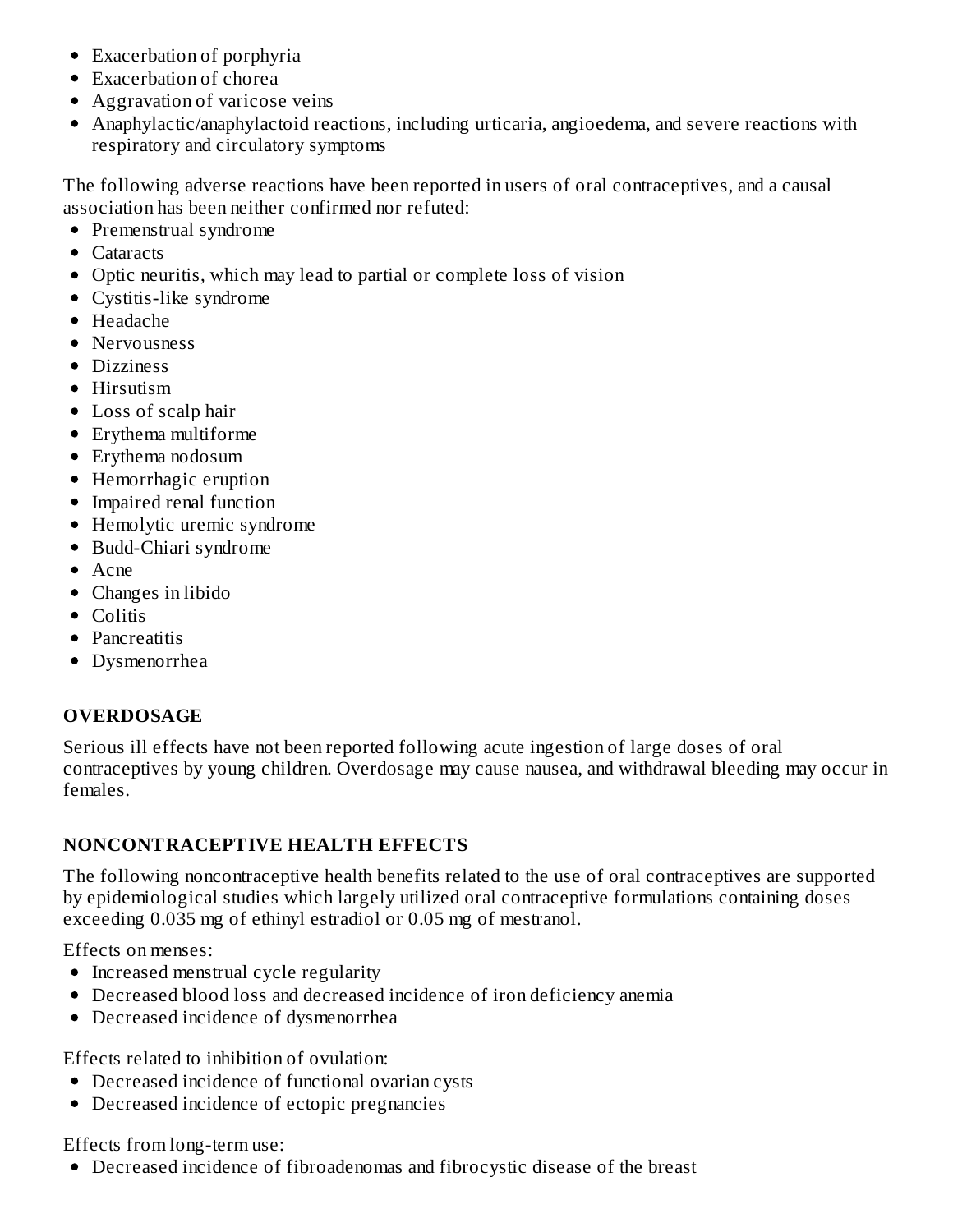- Decreased incidence of acute pelvic inflammatory disease
- Decreased incidence of endometrial cancer
- Decreased incidence of ovarian cancer

#### **DOSAGE AND ADMINISTRATION**

To achieve maximum contraceptive effectiveness, norethindrone and ethinyl estradiol tablets, chewable and ferrous fumarate tablets must be taken exactly as directed and at intervals not exceeding 24 hours. The dosage of norethindrone and ethinyl estradiol tablets, chewable and ferrous fumarate tablets is one light yellow tablet daily for 21 consecutive days, followed by one natural brown tablet, daily for 7 consecutive days. It is recommended that tablets be taken at the same time each day. The pill may be swallowed whole or chewed and swallowed. If the pill is chewed, the patient should drink a full glass (8 ounces) of liquid immediately after swallowing. During the first cycle of use, the patient is instructed to begin taking norethindrone and ethinyl estradiol tablets, chewable and ferrous fumarate tablets on either Day 1 or the first Sunday after the onset of menstruation. If menstruation begins on a Sunday, the first tablet (light yellow) is taken that day. One light yellow tablet should be taken daily for 21 consecutive days followed by one natural brown tablet daily for 7 consecutive days. Withdrawal bleeding should usually occur within three days following discontinuation of light yellow tablets and may not have finished before the next pack is started. During the first cycle with a Sunday start, contraceptive reliance should not be placed on norethindrone and ethinyl estradiol tablets, chewable and ferrous fumarate tablets until a light yellow tablet has been taken daily for 7 consecutive days and a nonhormonal back-up method of birth control (such as condoms or spermicide) should be used during those 7 days. The possibility of ovulation and conception prior to initiation of medication should be considered.

The patient begins her next and all subsequent 28-day courses of tablets on the same day of the week on which she began her first course, following the same schedule: 21 days on light yellow tablets - 7 days on natural brown tablets. If in any cycle the patient starts tablets later than the proper day, she should protect herself against pregnancy by using a non-hormonal back-up method of birth control until she has taken a light yellow tablet daily for 7 consecutive days.

When the patient is switching from a 21-day regimen of tablets, she should wait 7 days after her last tablet before she starts norethindrone and ethinyl estradiol tablets, chewable and ferrous fumarate tablets. She will probably experience withdrawal bleeding during that week. She should be sure that no more than 7 days pass after her previous 21-day regimen. When the patient is switching from a 28-day regimen of tablets, she should start her first pack of norethindrone and ethinyl estradiol tablets, chewable and ferrous fumarate tablets on the day after her last tablet. She should not wait any days between packs. The patient may switch any day from a progestin-only pill and should begin norethindrone and ethinyl estradiol tablets, chewable and ferrous fumarate tablets the next day. If switching from an implant or injection, the patient should start norethindrone and ethinyl estradiol tablets, chewable and ferrous fumarate tablets on the day of implant removal or, if using an injection, the day the next injection would be due.

If spotting or breakthrough bleeding occurs, the patient is instructed to continue on the same regimen. This type of bleeding is usually transient and without significance; however, if the bleeding is persistent or prolonged, the patient is advised to consult her healthcare provider. Although pregnancy is unlikely if norethindrone and ethinyl estradiol tablets, chewable and ferrous fumarate tablets are taken according to directions, if withdrawal bleeding does not occur, the possibility of pregnancy must be considered. If the patient has not adhered to the prescribed schedule (missed one or more tablets or started taking them on a day later than she should have), the probability of pregnancy should be considered at the time of the first missed period and appropriate diagnostic measures taken. If the patient has adhered to the prescribed regimen and misses two consecutive periods, pregnancy should be ruled out. Hormonal contraceptives should be discontinued if pregnancy is confirmed.

For additional patient instructions regarding missed pills, see the "WHAT TO DO IF YOU MISS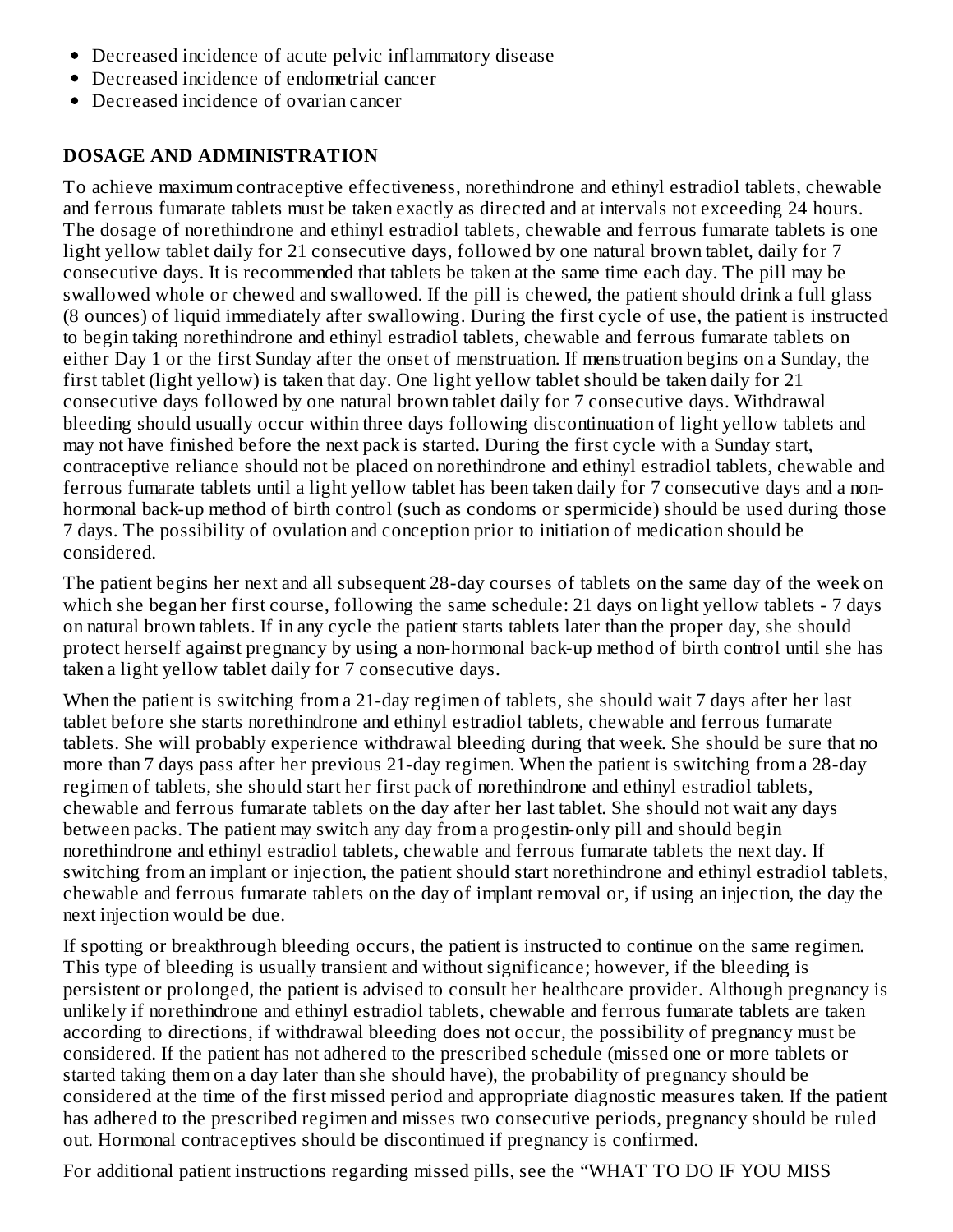PILLS" section in the **DETAILED PATIENT LABELING**. Any time the patient misses two or more light yellow tablets, she should also use another method of non-hormonal back-up contraception until she has taken a light yellow tablet daily for seven consecutive days. If the patient misses one or more natural brown tablets, she is still protected against pregnancy **provided** she begins taking light yellow tablets again on the proper day. If breakthrough bleeding occurs following missed light yellow tablets, it will usually be transient and of no consequence. The possibility of ovulation increases with each successive day that scheduled light yellow tablets are missed. The risk of pregnancy increases with each active (light yellow) tablet missed.

Norethindrone and ethinyl estradiol tablets, chewable and ferrous fumarate tablets may be initiated no earlier than day 28 postpartum in the nonlactating mother due to the increased risk for thromboembolism. When the tablets are administered in the postpartum period, the increased risk of thromboembolic disease associated with the postpartum period must be considered (see "**CONTRAINDICATIONS**," "**WARNINGS**," and "**PRECAUTIONS**" concerning thromboembolic disease). The patient should be advised to use a non-hormonal back-up method for the first 7 days of tablet-taking. However, if intercourse has already occurred, the possibility of ovulation and conception prior to initiation of medication should be considered. Norethindrone and ethinyl estradiol tablets, chewable and ferrous fumarate tablets may be initiated after a first-trimester abortion; if the patient starts norethindrone and ethinyl estradiol tablets, chewable and ferrous fumarate tablets immediately, additional contraceptive measures are not needed.

For additional patient instructions regarding complete dosing instructions, see "HOW TO TAKE THE PILL" section in the **DETAILED PATIENT LABELING**.

# **HOW SUPPLIED**

Zenchent Fe™ Norethindrone and ethinyl estradiol tablets, chewable and ferrous fumarate tablets are available only in a 28-day regimen. Each package contains 21 round, light yellow uncoated tablets of 0.4 mg norethindrone and 0.035 mg ethinyl estradiol, with **292** on one side and **WATSON** on the other. Each natural brown, round tablet contains 75 mg ferrous fumarate, with **293** on one side and **P1** on the other.

Norethindrone and ethinyl estradiol tablets, chewable, 0.4 mg/35 mcg are mint flavored.

Norethindrone and ethinyl estradiol tablets, chewable, 0.4 mg/35 mcg and ferrous fumarate tablets, 75 mg

NDC 65162-347-84 Carton of 3 Dispensers each containing 28 tablets

Store at 20° to 25°C (68° to 77°F) [See USP Controlled Room Temperature].

References are available upon request.

 $^*$ Reality $^{\circledR}$  is manufactured by Female Health Company and a registered trademark of Meijer, Inc.; Depo-Provera $^\circledR$  is manufactured by and a registered trademark of Pharmacia and Upjohn; Norplant $^\circledR$  is manufactured by and a registered trademark of Population Council; Ovral $^{\circledR}$ , Alesse $^{\circledR}$ , Lo-Ovral $^{\circledR}$  and Triphasil<sup>®</sup> are manufactured by Wyeth Pharmaceuticals, Inc. and registered trademarks of Wyeth Corporation; Nordette<sup>®</sup> is manufactured by and a registered trademark of Duramed Pharmaceuticals, Inc.; Levlen $^{\circledR}$  and Tri-Levlen $^{\circledR}$  are manufactured by and registered trademarks of Bayer Healthcare.

## **PATIENT BRIEF SUMMARY**

## **PATIENT BRIEF SUMMARY**

**This product (like all oral contraceptives) is intended to prevent pregnancy. It does not protect against HIV infection (AIDS) and other s exually transmitted dis eas es.**

Oral contraceptives, also known as "birth control pills" or "the pill," are taken to prevent pregnancy and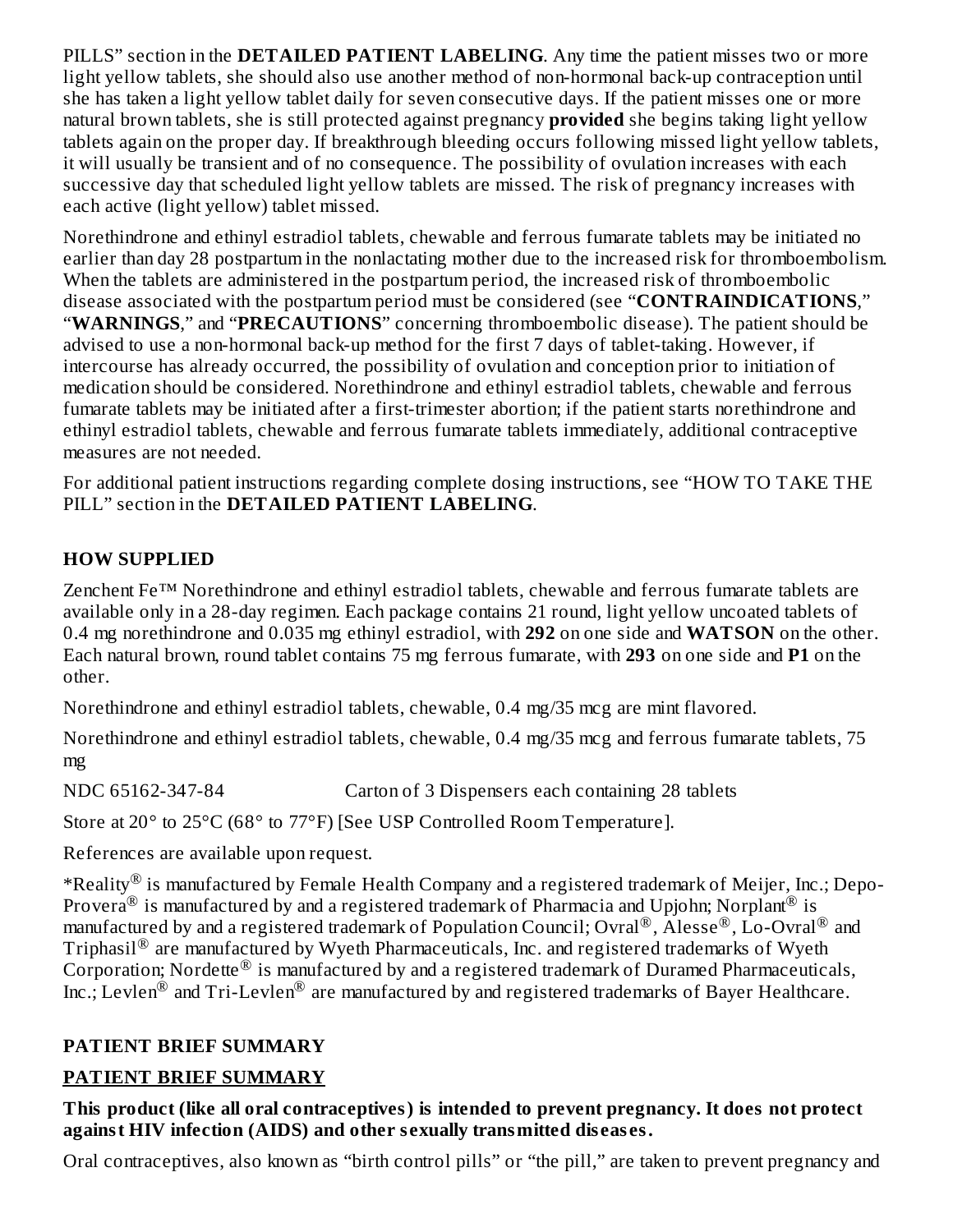when taken correctly without missing any pills, have a failure rate of about 1% per year (1 pregnancy per 100 women per year of use). The typical failure rate of pill users is 5% per year (5 pregnancies per 100 women per year of use) when women who miss pills are included.

For the majority of women, oral contraceptives can be taken safely. But for some women oral contraceptive use is associated with certain serious diseases that can be life-threatening or may cause temporary or permanent disability or death. The risks associated with taking oral contraceptives increase significantly if you:

- Smoke
- Have high blood pressure, diabetes, high cholesterol, or are obese
- Have or have had clotting disorders, heart attack, stroke, angina pectoris, cancer of the breast or sex organs, jaundice or malignant or benign liver tumors

You should not take the pill if you are pregnant or have unexplained vaginal bleeding.

Although cardiovascular disease risks may be increased with oral contraceptive use after age 40 in healthy, non-smoking women (even with the newer low-dose formulations), there are also greater potential health risks associated with pregnancy in older women.

Cigarette smoking increases the risk of serious adverse effects on the heart and blood vessels from oral contraceptive use. This risk increases with age and with the amount of smoking (15 or **more cigarettes per day has been associated with a significantly increas ed risk) and is quite marked in women over 35 years of age. Women who us e oral contraceptives should not smoke.**

Most side effects of the pill are not serious. The most common are nausea, vomiting, bleeding or spotting between menstrual periods, weight gain, breast tenderness, and difficulty wearing contact lenses. These side effects, especially nausea and vomiting, may decrease or subside within the first three months of use.

The serious side effects of the pill occur very infrequently, especially if you are in good health and do not smoke. However, you should know that the following medical conditions have been associated with or made worse by the pill:

1. Blood clots in the legs (thrombophlebitis), lungs (pulmonary embolism), stoppage or rupture of a blood vessel in the brain (stroke), blockage of blood vessels in the heart (heart attack or angina pectoris), or other organs of the body. As mentioned above, smoking increases the risk of heart attacks and strokes and subsequent serious medical consequences. Women with migraine also may be at increased risk of stroke when taking the pill.

2. Liver tumors, which may rupture and cause severe bleeding. A possible but not definite association has been found with the pill and liver cancer. However, liver cancers are extremely rare. The chance of developing liver cancer from using the pill is thus even rarer.

3. High blood pressure, although blood pressure usually returns to normal when the pill is stopped.

The symptoms associated with these serious side effects are discussed in the detailed patient information leaflet given to you with your supply of pills. Notify your doctor or healthcare provider if you notice any unusual physical disturbances while taking the pill. In addition, drugs such as rifampin, as well as some anticonvulsants and some antibiotics, and herbal preparations containing St. John's Wort *(Hypericum perforatum)*, may decrease oral contraceptive effectiveness.

Breast cancer has been diagnosed slightly more often in women who use the pill than in women of the same age who do not use the pill. This very small increase in the number of breast cancer diagnoses gradually disappears during the 10 years after stopping use of the pill. It is not known whether the difference is caused by the pill. It may be that women taking the pill were examined more often, so that breast cancer is more likely to be detected. You should have regular breast examinations by a healthcare provider and examine your own breasts monthly. Tell your healthcare provider if you have a family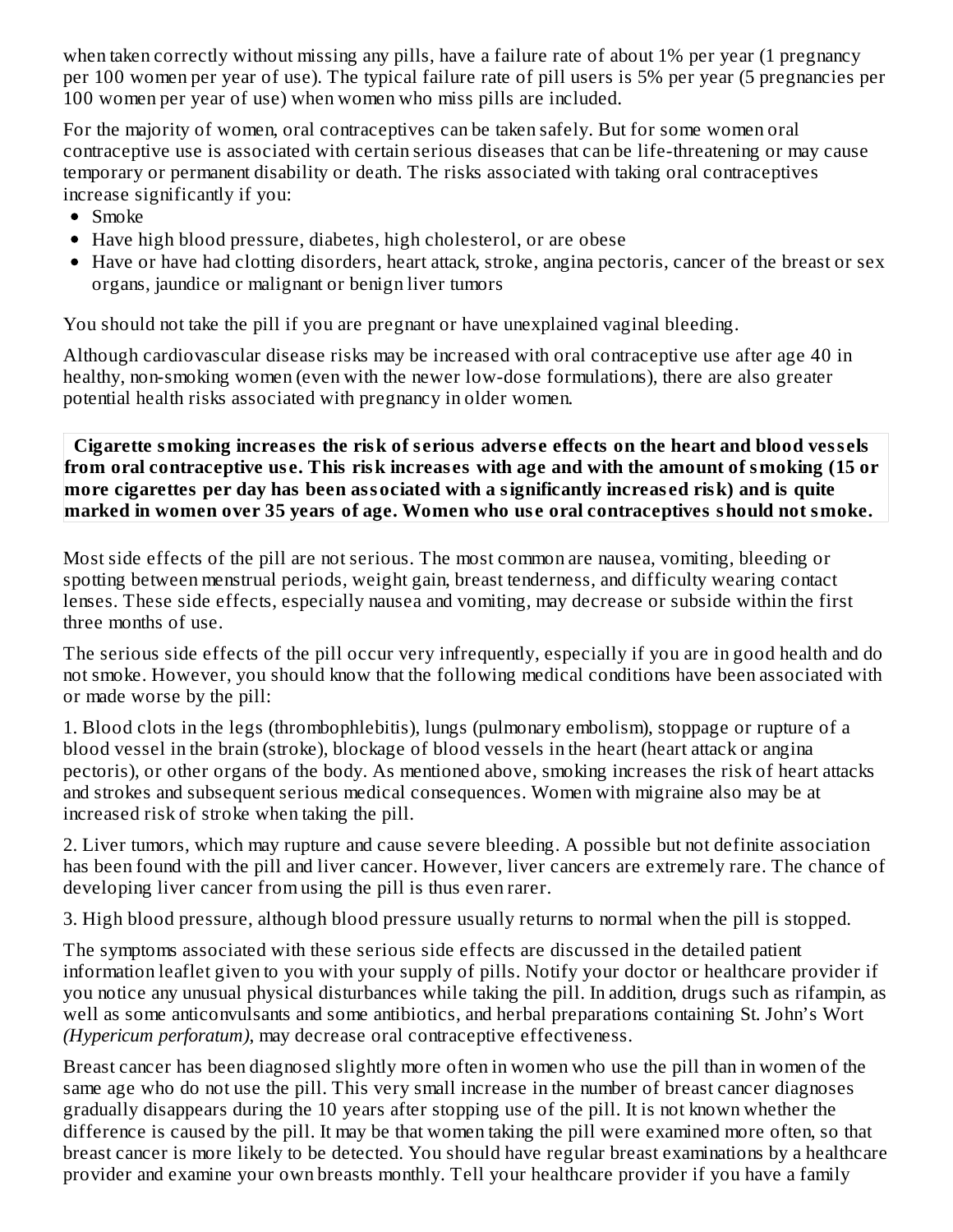history of breast cancer or if you have had breast nodules or an abnormal mammogram. Women who currently have or have had breast cancer should not use hormonal contraceptives because breast cancer is usually a hormone-sensitive tumor.

Some studies have found an increase in the incidence of cancer or precancerous lesions of the cervix in women who use the pill. However, this finding may be related to factors other than the use of the pill.

Taking the combination pill provides some important noncontraceptive effects. These include less painful menstruation, less menstrual blood loss and anemia, fewer pelvic infections, and fewer cancers of the ovary and the lining of the uterus.

Be sure to discuss any medical condition you may have with your healthcare provider. Your healthcare provider will take a medical and family history before prescribing oral contraceptives and will examine you. The physical examination may be delayed to another time if you request it and the healthcare provider believes that it is a good medical practice to postpone it. You should be reexamined at least once a year while taking oral contraceptives. The detailed patient information leaflet gives you further information which you should read and discuss with your healthcare provider.

#### **DOSAGE AND ADMINISTRATION**

#### **HOW TO TAKE NORETHINDRONE AND ETHINYL ESTRADIOL TABLETS, CHEWABLE AND FERROUS FUMARATE TABLETS**

#### **IMPORTANT POINTS TO REMEMBER**

## *BEFORE* **YOU START TAKING YOUR PILLS:**

- 1. BE SURE TO READ THESE DIRECTIONS:
	- Before you start taking your pills
	- Any time you are not sure what to do
- 2. THE PILL MAY BE SWALLOWED WHOLE OR CHEWED AND SWALLOWED. IF THE PILL IS CHEWED, YOU SHOULD DRINK A FULL GLASS (8 OUNCES) OF LIQUID IMMEDIATELY AFTER SWALLOWING.
- 3. TAKE ONE PILL EVERY DAY AT THE SAME TIME. If you miss pills you could get pregnant. This includes starting the pack late. The more pills you miss, the more likely you are to get pregnant.
- 4. MANY WOMEN HAVE SPOTTING OR LIGHT BLEEDING, OR MAY FEEL SICK TO THEIR STOMACH DURING THE FIRST 1-3 PACKS OF PILLS. If you have spotting or light bleeding or feel sick to your stomach, do not stop taking the pill. The problem will usually go away. If it doesn't go away, check with your healthcare provider.
- 5. MISSING PILLS CAN ALSO CAUSE SPOTTING OR LIGHT BLEEDING, even when you make up these missed pills. On the days you take 2 pills to make up for missed pills, you could also feel a little sick to your stomach.
- 6. IF YOU HAVE VOMITING (within 3 to 4 hours after you take your pill), you should follow the instructions for WHAT TO DO IF YOU MISS PILLS. IF YOU HAVE DIARRHEA or IF YOU TAKE SOME MEDICINES, including some antibiotics, or the herbal supplement St. John's Wort, your pills may not work as well. Use a back-up method of birth control (such as condoms or spermicide) until you check with your healthcare provider.
- 7. IF YOU HAVE TROUBLE REMEMBERING TO TAKE THE PILL, talk to your healthcare provider about how to make pill-taking easier or about using another method of birth control.
- 8. IF YOU HAVE ANY QUESTIONS OR ARE UNSURE ABOUT THE INFORMATION IN THIS LEAFLET, call your healthcare provider.

# *BEFORE* **YOU START TAKING YOUR PILLS**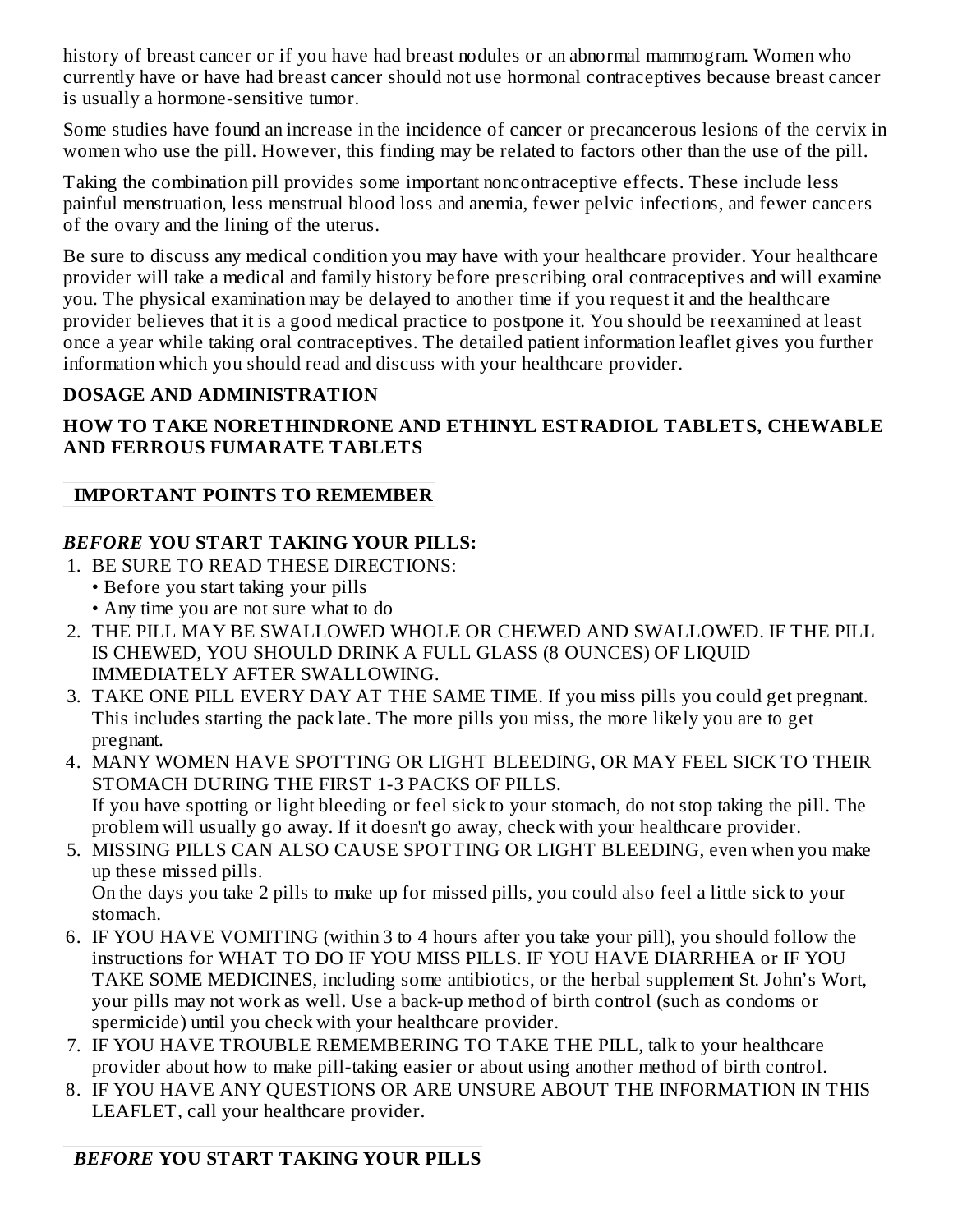#### 1. DECIDE WHAT TIME OF DAY YOU WANT TO TAKE YOUR PILL.

It is important to take it at about the same time every day.

#### 2. LOOK AT YOUR PILL PACK:

The pill pack has 21 "active" light yellow pills (with hormones) to take for 3 weeks, followed by 7 "reminder" natural brown pills (without hormones) to take for 1 week.



\*For use of day labels, see **WHEN TO START THE** *FIRST* **PACK OF PILLS.**

3. ALSO FIND:

•Where on the pack to start taking pills

•In what order to take the pills (follow the arrows), and

•the week numbers as shown in the picture above.

4. BE SURE YOU HAVE READY AT ALL TIMES:

•ANOTHER KIND OF BIRTH CONTROL (such as condoms or spermicide) to use as a back-up in case you miss pills.

•AN EXTRA, FULL PILL PACK.

# **WHEN TO START THE** *FIRST* **PACK OF PILLS**

You have 2 choices of which day to start taking your first pack of pills. (See DAY 1 START or SUNDAY START directions below.) Decide with your healthcare provider which is the best day for you. Once you have decided which day you will begin taking your pills, immediately do the following: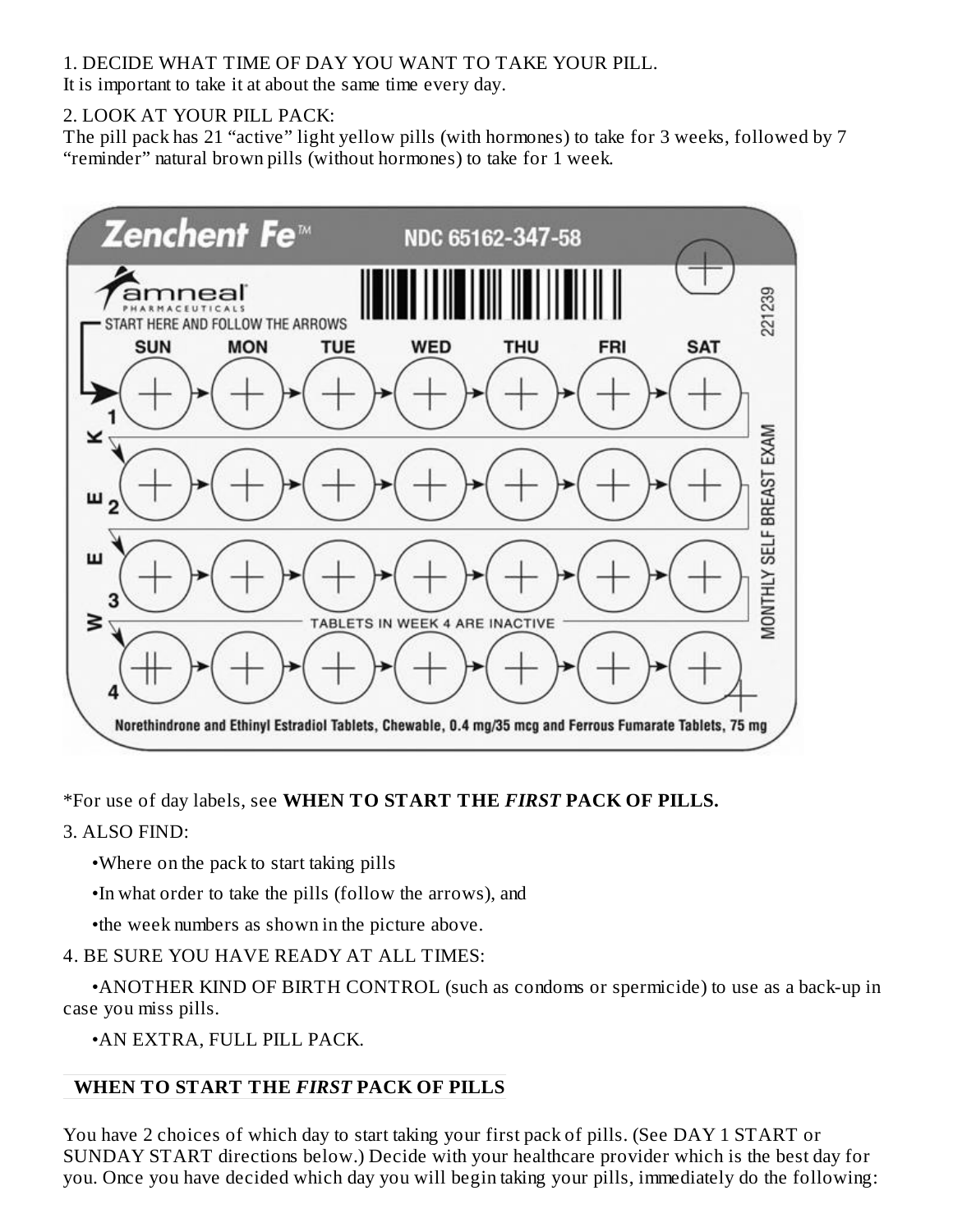remove the Brief Summary from inside the pouch and look for the attached day label sheet; peel the label from the sheet which has the start day printed on the left hand side; place the label on the blister card in the designated location. Take your pill daily in the order indicated by the arrows on the blister card illustration shown above. Pick a time of day which will be easy to remember and take your pill at the same time each day.

## DAY 1 START:

- 1. Take the first "active" light yellow pill of the first pack during the *first 24 hours* of your period.
- 2. You will not need to use a back-up method of birth control, since you are starting the pill at the beginning of your period.

#### SUNDAY START:

- 1. Take the first "active" light yellow pill of the first pack on the *Sunday after your period starts,* even if you are still bleeding. If your period begins on Sunday, start the pack that same day.
- 2. *Use another method of birth control* as a back-up method if you have sex anytime from the Sunday you start your first pack until the next Sunday (7 days). Condoms or spermicide are good back-up methods of birth control.

# **WHAT TO DO DURING THE MONTH**

1. TAKE ONE PILL AT THE SAME TIME EVERY DAY UNTIL THE PACK IS EMPTY. Do not skip pills even if you are spotting or bleeding between monthly periods or feel sick to your stomach (nausea).

Do not skip pills even if you do not have sex very often.

- 2. WHEN YOU FINISH A PACK OF YOUR NORETHINDRONE AND ETHINYL ESTRADIOL TABLETS, CHEWABLE AND FERROUS FUMARATE TABLETS Start the next pack on the day after your last natural brown "reminder" pill. Do not wait any days between packs.
- 3. WHEN YOU SWITCH FROM A DIFFERENT BRAND OF PILLS: If your previous brand had 21 pills, wait 7 days before starting norethindrone and ethinyl estradiol tablets, chewable and ferrous fumarate tablets. If your previous brand had 28 pills, start taking norethindrone and ethinyl estradiol tablets, chewable

and ferrous fumarate tablets on the day after the last pill.

## **WHAT TO DO IF YOU MISS PILLS**

The pill may not be as effective if you miss light yellow "active" pills, and particularly if you miss the first few or the last few light yellow "active" pills in a pack.

## **If you MISS 1 light yellow "active" pill:**

- 1. Take it as soon as you remember. Take the next pill at your regular time. This means you may take 2 pills in 1 day.
- 2. You do not need to use a back-up birth control method if you have sex.

## **If you MISS 2 light yellow "active" pills in a row in WEEK 1 OR WEEK 2 of your pack:**

- 1. Take 2 pills on the day you remember and 2 pills the next day.
- 2. Then take 1 pill a day until you finish the pack.
- 3. You COULD BECOME PREGNANT if you have sex during the *7 days* after you restart your pills. You MUST use a non-hormonal birth control method (such as condoms or spermicide) as a back-up for those 7 days.

## **If you MISS 2 light yellow "active" pills in a row in THE 3 WEEK: rd**

1. **If you are a Day 1 Starter:**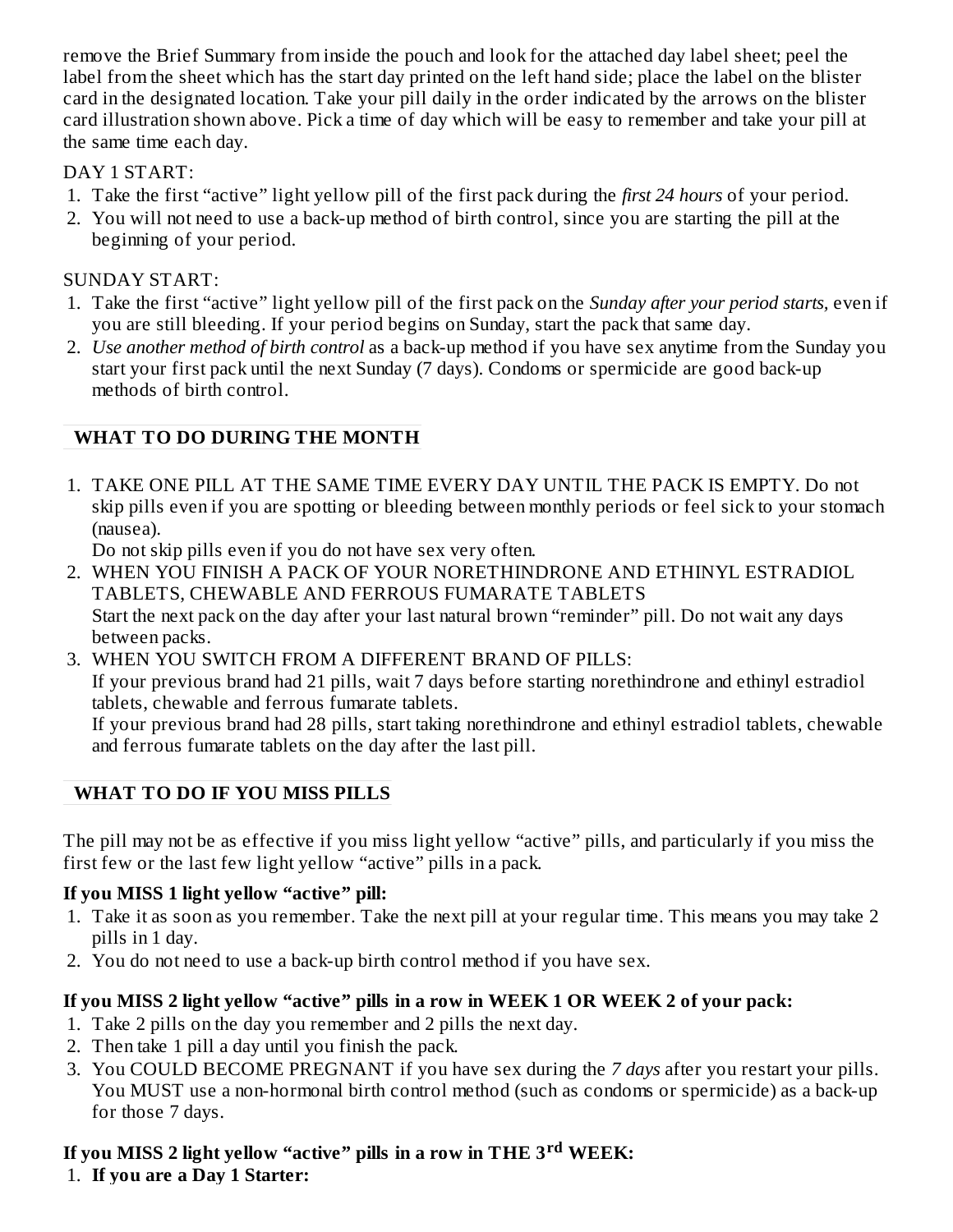THROW OUT the rest of the pill pack and start a new pack that same day.

#### **If you are a Sunday Starter:**

Keep taking 1 pill every day until Sunday.

On Sunday, THROW OUT the rest of the pack and start a new pack of pills that same day.

- 2. You may not have your period this month but this is expected. However, if you miss your period 2 months in a row, call your healthcare provider because you might be pregnant.
- 3. You COULD BECOME PREGNANT if you have sex during the *7 days* after you restart your pills. You MUST use a non-hormonal birth control method (such as condoms or spermicide) as a back-up for those 7 days.

# **If you MISS 3 OR MORE light yellow "active" pills in a row (during the first 3 weeks):**

# 1. **If you are a Day 1 Starter:**

THROW OUT the rest of the pill pack and start a new pack that same day.

# **If you are a Sunday Starter:**

Keep taking 1 pill every day until Sunday.

On Sunday, THROW OUT the rest of the pack and start a new pack of pills that same day.

- 2. You may not have your period this month but this is expected. However, if you miss your period 2 months in a row, call your healthcare provider because you might be pregnant.
- 3. You COULD BECOME PREGNANT if you have sex on the days when you missed pills or during the first *7 days* after restarting your pills. You MUST use a non-hormonal birth control method (such as condoms or spermicide) as a back-up for the first 7 days after you restart your pills.

# **If you forget any of the 7 natural brown "reminder" pills in Week 4:**

- 1. THROW AWAY the pills you missed.
- 2. Keep taking 1 pill each day until the pack is empty.
- 3. You do not need a back-up method of birth control.

## **FINALLY, IF YOU ARE STILL NOT SURE WHAT TO DO ABOUT THE PILLS YOU HAVE MISSED:**

- 1. Use a BACK-UP METHOD any time you have sex.
- 2. KEEP TAKING ONE "ACTIVE" (LIGHT YELLOW) PILL EACH DAY until you can reach your healthcare provider.

Call your doctor for medical advice about side effects. You may report side effects to FDA at 1-800- FDA-1088.

# **DETAILED PATIENT PACKAGE INSERT**

# **This product (like all oral contraceptives) is intended to prevent pregnancy. It does not protect against HIV infection (AIDS) and other s exually transmitted dis eas es.**

# **INTRODUCTION**

Any woman who considers using oral contraceptives (the "birth control pill" or "the pill") should understand the benefits and risks of using this form of birth control.

Although the oral contraceptives have important advantages over other methods of contraception, they have certain risks that no other method has, and some of these risks may continue after you have stopped using the oral contraceptive. This leaflet will give you much of the information you will need to make this decision and will also help you determine if you are at risk of developing any of the serious side effects of the pill. It will tell you how to use norethindrone and ethinyl estradiol tablets, chewable and ferrous fumarate tablets properly so that it will be as effective as possible. However, this booklet is not a replacement for a careful discussion between you and your healthcare provider. You should discuss the information provided in this booklet with your healthcare provider, both when you first start taking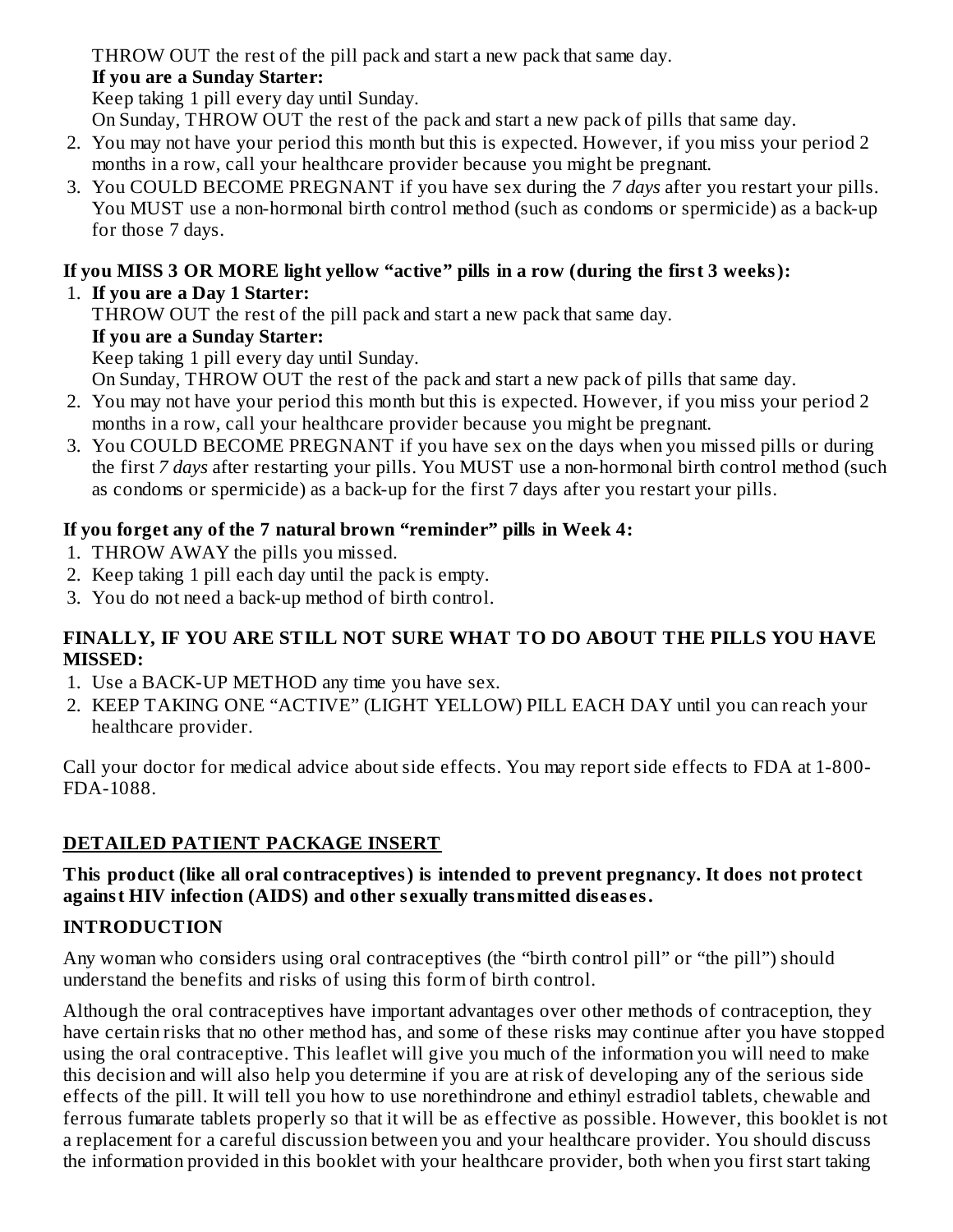the pill and during your revisits. You should also follow your healthcare provider's advice with regard to regular check-ups while you are on norethindrone and ethinyl estradiol tablets, chewable and ferrous fumarate tablets.

## **EFFECTIVENESS OF ORAL CONTRACEPTIVES**

Oral contraceptives or "birth control pill" or "the pill" are used to prevent pregnancy and are more effective than most other nonsurgical methods of birth control. The chance of becoming pregnant is approximately 1% per year (1 pregnancy per 100 women per year of use) when the pills are used correctly and no pills are missed. Typical failure rates are 5% per year (5 pregnancies per 100 women per year of use) when women who miss pills are included. The chance of becoming pregnant increases with each missed pill during a menstrual cycle.

In comparison, typical failure rates for other methods of birth control during the first year of use are as follows:

No methods: 85% Vaginal sponge: 20% to 40% Cervical cap: 20% to 40% Spermicides alone: 26% Periodic abstinence: 25% Condom (female): 21% Diaphragm with spermicides: 20% Withdrawal: 19% Condom (male): 14% Female sterilization: 0.5% IUD: 0.1% to 2.0% Injectable progestogen: 0.3% Male sterilization: 0.15%

Norplant $^{\circledR}*$  system: 0.05%

## **WHO SHOULD NOT TAKE ORAL CONTRACEPTIVES**

Cigarette smoking increases the risk of serious adverse effects on the heart and blood vessels from oral contraceptive use. This risk increases with age and with the amount of smoking (15 or **more cigarettes per day has been associated with a significantly increas ed risk) and is quite marked in women over 35 years of age. Women who us e oral contraceptives should not smoke.**

Some women should not use the pill. You should not use the pill if you have or have ever had any of the following conditions:

- A history of heart attack or stroke
- A history of blood clots in the legs (thrombophlebitis), lungs (pulmonary embolism), or eyes
- A history of blood clots in the deep veins of your legs
- Chest pain (angina pectoris)
- Known or suspected breast cancer or cancer of the lining of the uterus, cervix, vagina, or certain hormonally-sensitive cancers
- Unexplained vaginal bleeding (until a diagnosis is reached by your healthcare provider)
- Yellowing of the whites of the eyes or of the skin (jaundice) during pregnancy or during previous use of the pill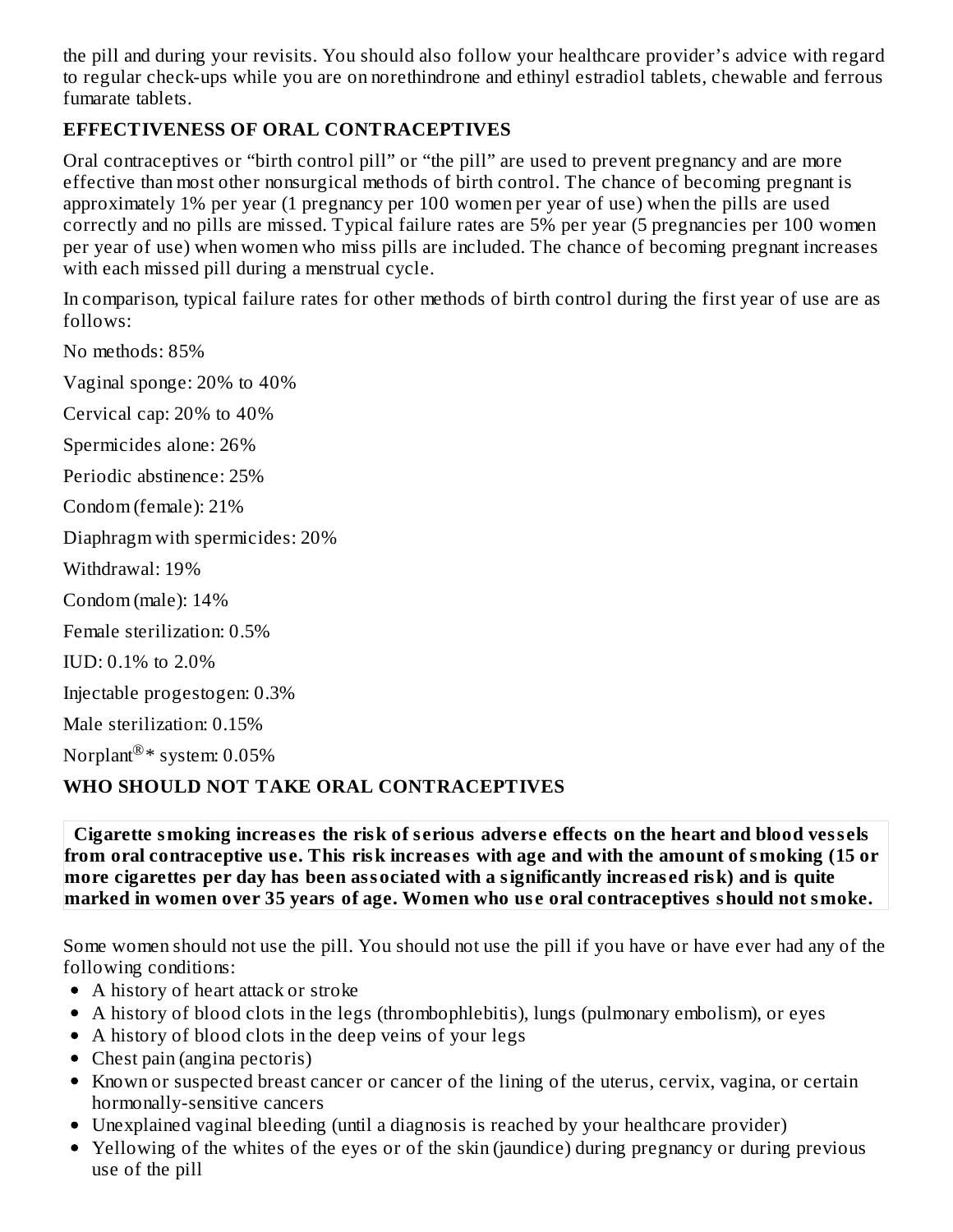- Liver tumor (benign or cancerous)
- Known or suspected pregnancy
- Heart valve or heart rhythm disorders that may be associated with formation of blood clots
- Diabetes affecting your circulation
- Uncontrolled high blood pressure
- Active liver disease with abnormal liver function tests
- Headache with neurological symptoms
- Allergy or hypersensitivity to any of the components of norethindrone and ethinyl estradiol tablets, chewable and ferrous fumarate tablets
- A need for surgery with prolonged bed rest  $\bullet$

Tell your healthcare provider if you have any of the above conditions. Your healthcare provider can recommend a safer method of birth control.

# **OTHER CONSIDERATIONS BEFORE TAKING ORAL CONTRACEPTIVES**

Tell your healthcare provider if you or any family member has ever had:

- Breast nodules, fibrocystic disease of the breast or an abnormal breast x-ray or mammogram
- Diabetes
- Elevated cholesterol or triglycerides
- High blood pressure
- Migraine or other headaches or epilepsy
- Depression
- Gallbladder, liver, heart, or kidney disease
- History of scanty or irregular menstrual periods

Women with any of these conditions should be checked often by their healthcare provider if they choose to use oral contraceptives.

Also, be sure to inform your healthcare provider if you smoke or are on any medications.

# **RISKS OF TAKING ORAL CONTRACEPTIVES**

# **1. Risk of developing blood clots**

Blood clots and blockage of blood vessels are the most serious side effects of taking oral contraceptives and can cause death or serious disability. In particular, a clot in the legs can cause thrombophlebitis and a clot that travels to the lungs can cause a sudden blocking of the vessel carrying blood to the lungs. Either of these can cause death or disability. Rarely, clots occur in the blood vessels of the eye and may cause blindness, double vision, or impaired vision.

If you take oral contraceptives and need elective surgery, need to stay in bed for a prolonged illness or injury, or have recently delivered a baby, you may be at risk of developing blood clots. You should consult your healthcare provider about stopping oral contraceptives three to four weeks before surgery and not taking oral contraceptives for two weeks after surgery or during bed rest. You should also not take oral contraceptives soon after delivery of a baby. It is advisable to wait for at least four weeks after delivery if you are not breastfeeding. If you are breastfeeding, you should wait until you have weaned your child before using the pill (see the section on **breastfeeding** in **GENERAL PRECAUTIONS)**.

The risk of circulatory disease in oral contraceptive users may be higher in users of high-dose pills (containing 50 micrograms or higher of ethinyl estradiol) and may be greater with longer duration of oral contraceptive use. In addition, some of these increased risks may continue for a number of years after stopping oral contraceptives, but the increased risk from the oral contraceptive appears to be present at all ages. For women aged 20 to 44 it is estimated that about 1 in 2,000 using oral contraceptives will be hospitalized each year because of abnormal clotting. Among nonusers in the same age group, about 1 in 20,000 would be hospitalized each year. For oral contraceptive users in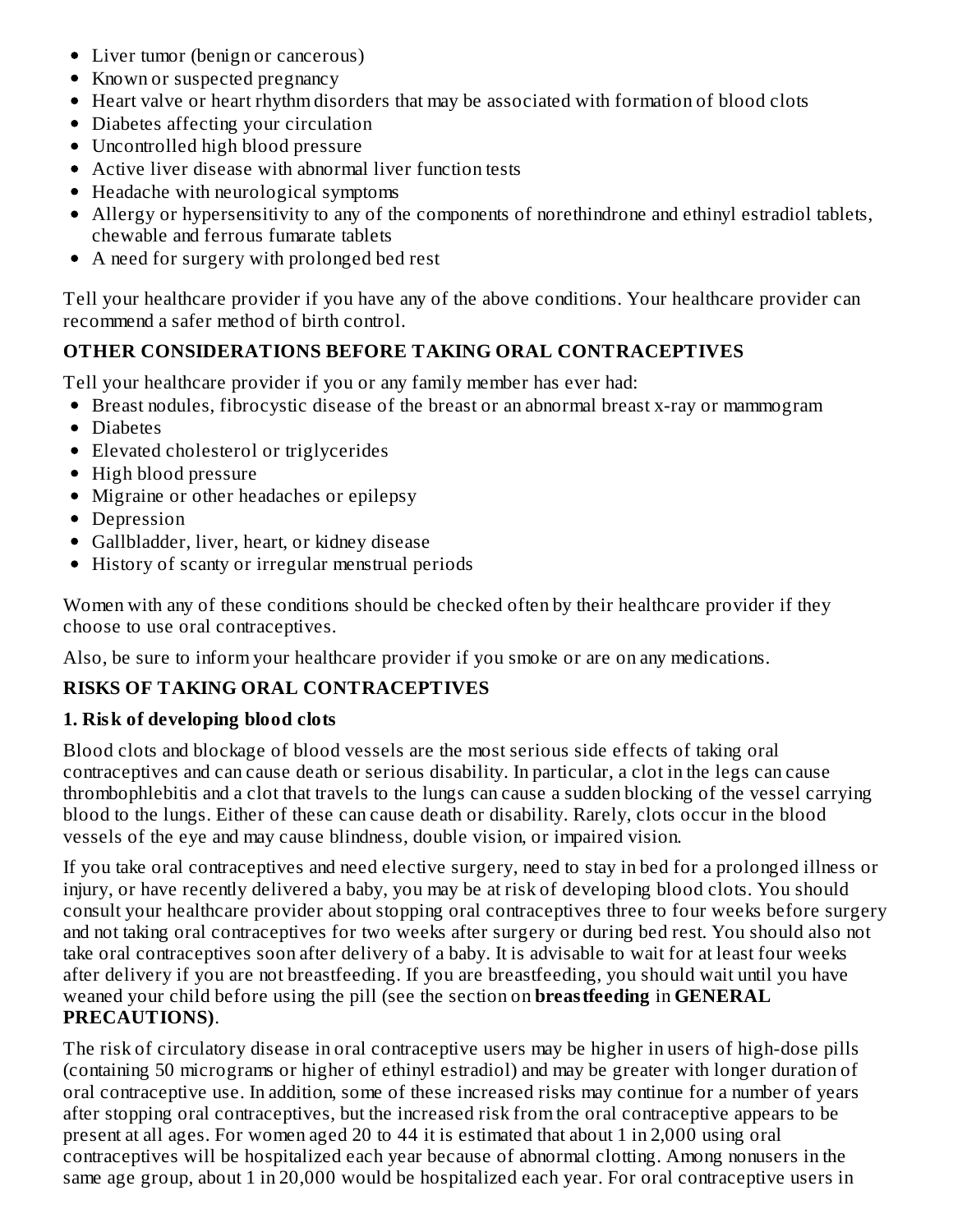general, it has been estimated that in women between the ages of 15 and 34 the risk of death due to a circulatory disorder is about 1 in 12,000 per year, whereas for nonusers the rate is about 1 in 50,000 per year. In the age group 35 to 44, the risk is estimated to be about 1 in 2,500 per year for oral contraceptive users and about 1 in 10,000 per year for nonusers.

#### **2. Heart attacks and strokes**

Oral contraceptives may increase the tendency to develop strokes (stoppage or rupture of blood vessels in the brain) and angina pectoris and heart attacks (blockage of blood vessels in the heart). Any of these conditions can cause death or disability.

Smoking greatly increases the possibility of suffering heart attacks and strokes. Furthermore, smoking and the use of oral contraceptives greatly increase the chances of developing and dying of heart disease.

Women with migraine (especially migraine with aura) who take oral contraceptives also may be at higher risk of stroke.

#### **3. Gallbladder dis eas e**

Oral contraceptive users probably have a greater risk than nonusers of having gallbladder disease, although this risk may be related to pills containing high doses of estrogens.

#### **4. Liver tumors**

In rare cases, oral contraceptives can cause benign but dangerous liver tumors. These benign liver tumors can rupture and cause fatal internal bleeding. In addition, a possible, but not definite, association has been found with the pill and liver cancers in two studies, in which a few women who developed these very rare cancers were found to have used oral contraceptives for long periods. However, liver cancers in general are extremely rare, and the chance of developing liver cancer from using the pill is thus even rarer.

## **5. Cancer of the breast and reproductive organs**

Breast cancer has been diagnosed slightly more often in women who use the pill than in women of the same age who do not use the pill. This small increase in the number of breast cancer diagnoses gradually disappears during the 10 years after stopping use of the pill. It is not known whether the difference is caused by the pill. It may be that women taking the pill are examined more often, so that breast cancer is more likely to be detected. You should have regular breast examinations by a healthcare provider and examine your own breasts monthly. Tell your healthcare provider if you have a family history of breast cancer or if you have had breast nodules or an abnormal mammogram.

Women who currently have or have had breast cancer should not use oral contraceptives because breast cancer is usually a hormone-sensitive tumor.

Some studies have found an increase in the incidence of cancer or precancerous lesions of the cervix in women who use oral contraceptives. However, this finding may be related to factors other than the use of oral contraceptives. There is insufficient evidence to rule out the possibility that the pill may cause such cancers.

## **6. Lipid metabolism and inflammation of the pancreas**

In patients with inherited defects of lipid metabolism, there have been reports of significant elevations of plasma triglycerides during estrogen therapy. This has led to pancreatitis in some cases.

# **ESTIMATED RISK OF DEATH FROM A BIRTH CONTROL METHOD OR PREGNANCY**

All methods of birth control and pregnancy are associated with a risk of developing certain diseases which may lead to disability or death. An estimate of the number of deaths associated with different methods of birth control and pregnancy has been calculated and is shown in the following table.

# **ANNUAL NUMBER OF BIRTH-RELATED OR METHOD-RELATED DEATHS**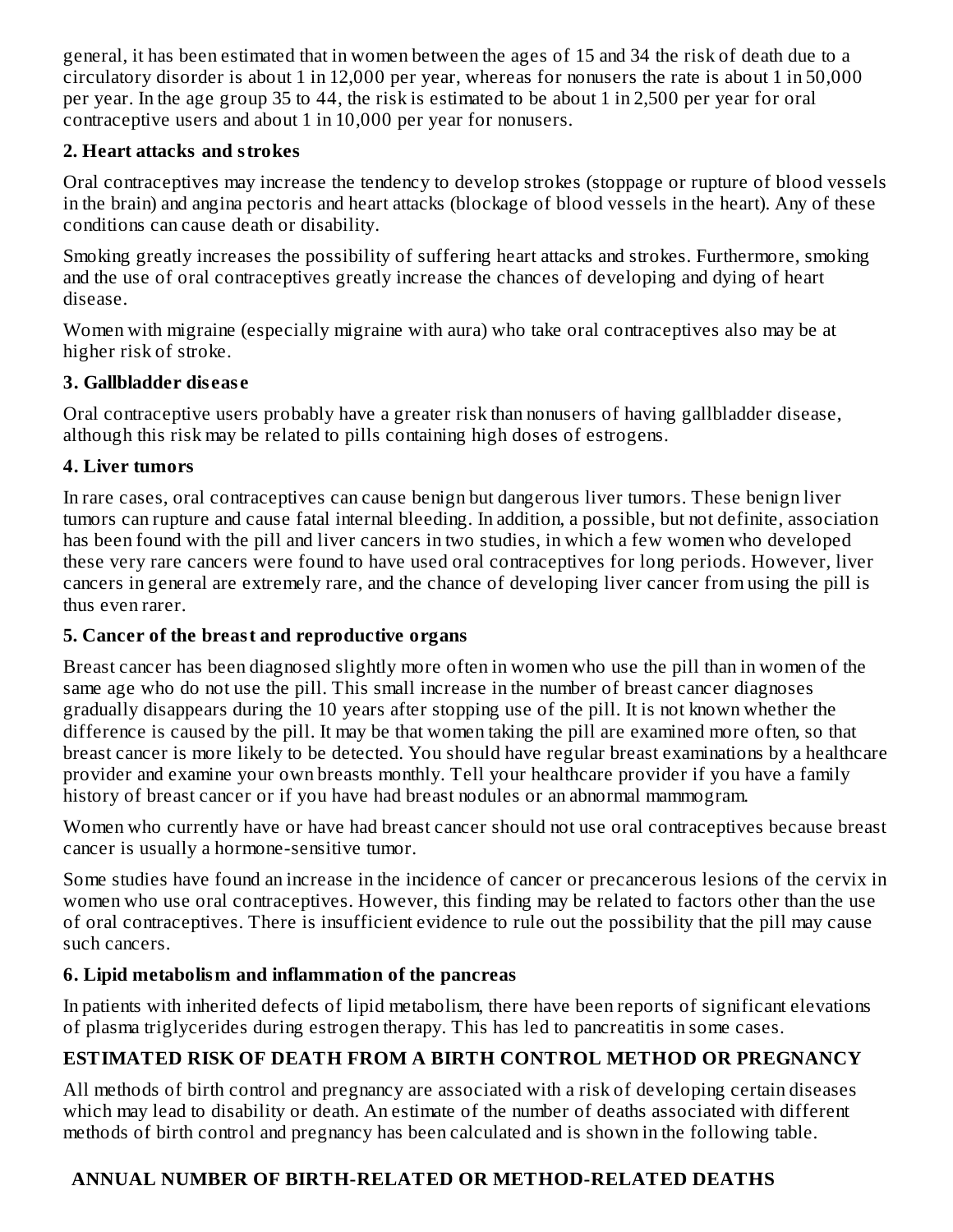| <b>ASSOCIATED WITH CONTROL OF FERTILITY PER 100,000 NONSTERILE</b> |
|--------------------------------------------------------------------|
| WOMEN, BY FERTILITY CONTROL METHOD ACCORDING TO AGE                |

| <b>Method of control</b><br>and outcome | AGE      |          |          |          |          |          |
|-----------------------------------------|----------|----------|----------|----------|----------|----------|
|                                         | 15 to 19 | 20 to 24 | 25 to 29 | 30 to 34 | 35 to 39 | 40 to 44 |
| No fertility control methods $*$        | 7.0      | 7.4      | 9.1      | 14.8     | 25.7     | 28.2     |
| Oral contraceptives<br>nonsmoker**      | 0.3      | 0.5      | 0.9      | 1.9      | 13.8     | 31.6     |
| Oral contraceptives<br>smoker**         | 2.2      | 3.4      | 6.6      | 13.5     | 51.1     | 117.2    |
| $IUD**$                                 | 0.8      | 0.8      | 1.0      | 1.0      | 1.4      | 1.4      |
| $Condom^*$                              | 1.1      | 1.6      | 0.7      | 0.2      | 0.3      | 0.4      |
| Diaphragm/spermicide*                   | 1.9      | 1.2      | 1.2      | 1.3      | 2.2      | 2.8      |
| Periodic abstinence*                    | 2.5      | 1.6      | 1.6      | 1.7      | 2.9      | 3.6      |
| *Deaths are birth related               |          |          |          |          |          |          |
| **Deaths are method related             |          |          |          |          |          |          |

In the above table, the risk of death from any birth control method is less than the risk of childbirth, except for oral contraceptive users over the age of 35 who smoke and pill users over the age of 40 even if they do not smoke. It can be seen in the table that for women aged 15 to 39, the risk of death was highest with pregnancy (7 to 26 deaths per 100,000 women, depending on age). Among pill users who do not smoke, the risk of death was always lower than that associated with pregnancy for any age group, although over the age of 40, the risk increases to 32 deaths per 100,000 women, compared to 28 associated with pregnancy in that age group. However, for pill users who smoke and are over the age of 35, the estimated number of deaths exceeds those for other methods of birth control. If a woman is over the age of 40 and smokes, her estimated risk of death is four times higher (117/100,000 women) than the estimated risk associated with pregnancy (28/100,000 women) in that age group.

The suggestion that women over 40 who don't smoke should not take oral contraceptives is based on information from older high-dose pills. An Advisory Committee of the FDA discussed this issue in 1989 and recommended that the benefits of oral contraceptive use by healthy, nonsmoking women over 40 years of age may outweigh the possible risks. Older women, as all women who take oral contraceptives, should take an oral contraceptive which contains the least amount of estrogen and progestin that is compatible with the individual patient needs.

## **WARNING SIGNALS**

If any of these adverse conditions occur while you are taking oral contraceptives, call your healthcare provider immediately:

- Sharp chest pain, coughing of blood, or sudden shortness of breath (indicating a possible clot in the lung)
- Pain in the calf (indicating a possible clot in the leg)
- Crushing chest pain or heaviness in the chest (indicating a possible heart attack)
- Sudden severe headache or vomiting, dizziness or fainting, disturbances of vision or speech, weakness, or numbness in an arm or leg (indicating a possible stroke)
- Sudden partial or complete loss of vision (indicating a possible clot in the eye)
- Breast lumps (indicating possible breast cancer or fibrocystic disease of the breast; ask your healthcare provider to show you how to examine your breasts)
- Severe pain or tenderness in the stomach area (possibly indicating a ruptured liver tumor)
- Difficulty in sleeping, weakness, lack of energy, fatigue, or change in mood (possibly indicating severe depression)
- Jaundice or a yellowing of the skin or eyeballs, accompanied frequently by fever, fatigue, loss of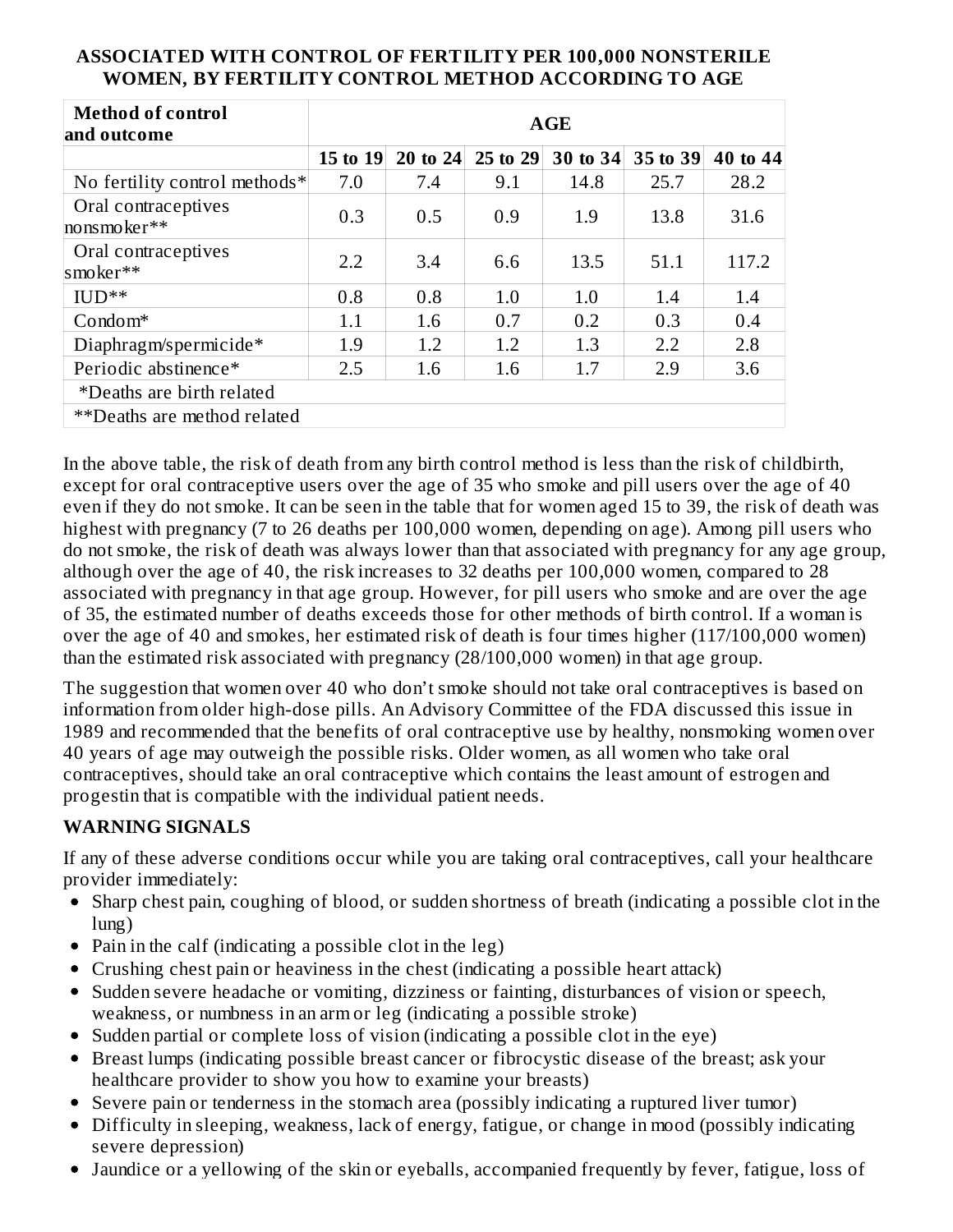#### **SIDE EFFECTS OF ORAL CONTRACEPTIVES**

#### In addition to the risks and more serious side effects discussed above (see **RISKS OF TAKING ORAL CONTRACEPTIVES**, **ESTIMATED RISK OF DEATH FROM A BIRTH CONTROL METHOD OR PREGNANCY** and **WARNING SIGNALS** sections), the following may also occur:

#### **1. Irregular vaginal bleeding**

Irregular vaginal bleeding or spotting may occur while you are taking norethindrone and ethinyl estradiol tablets, chewable and ferrous fumarate tablets. Irregular bleeding may vary from slight staining between menstrual periods to breakthrough bleeding which is a flow much like a regular period. Irregular bleeding occurs most often during the first few months of oral contraceptive use, but may also occur after you have been taking the pill for some time. Such bleeding may be temporary and usually does not indicate any serious problems. It is important to continue taking your pills on schedule. If the bleeding occurs in more than one cycle or lasts for more than a few days, talk to your healthcare provider.

#### **2. Contact lens es**

If you wear contact lenses and notice a change in vision or an inability to wear your lenses, contact your doctor or healthcare provider.

#### **3. Fluid retention**

Oral contraceptives may cause edema (fluid retention) with swelling of the fingers or ankles and may raise your blood pressure. If you experience fluid retention, contact your doctor or healthcare provider.

#### **4. Melasma**

A spotty darkening of the skin is possible, particularly of the face.

#### **5. Other side effects**

Other side effects may include nausea and vomiting, change in appetite, breast tenderness, headache, nervousness, depression, dizziness, loss of scalp hair, rash, vaginal infections, and allergic reactions.

If any of these side effects bother you, call your doctor or healthcare provider.

## **GENERAL PRECAUTIONS**

#### **1. Miss ed periods and us e of oral contraceptives before or during early pregnancy**

There may be times when you may not menstruate regularly after you have completed taking a cycle of pills. If you have taken your pills regularly and miss one menstrual period, continue taking your pills for the next cycle but be sure to inform your healthcare provider. If you have not taken the pills daily as instructed and missed a menstrual period, or if you missed two consecutive menstrual periods, you may be pregnant. Check with your healthcare provider immediately to determine whether you are pregnant. Stop taking norethindrone and ethinyl estradiol tablets, chewable and ferrous fumarate tablets if you are pregnant.

There is no conclusive evidence that oral contraceptive use is associated with an increase in birth defects, when taken inadvertently during early pregnancy. Previously, a few studies had reported that oral contraceptives might be associated with birth defects, but these studies have not been confirmed. Nevertheless, oral contraceptives should not be used during pregnancy. You should check with your healthcare provider about risks to your unborn child of any medication taken during pregnancy.

#### **2. While breastfeeding**

If you are breastfeeding, consult your healthcare provider before starting oral contraceptives. Some of the drug will be passed on to the child in the milk. A few adverse effects on the child have been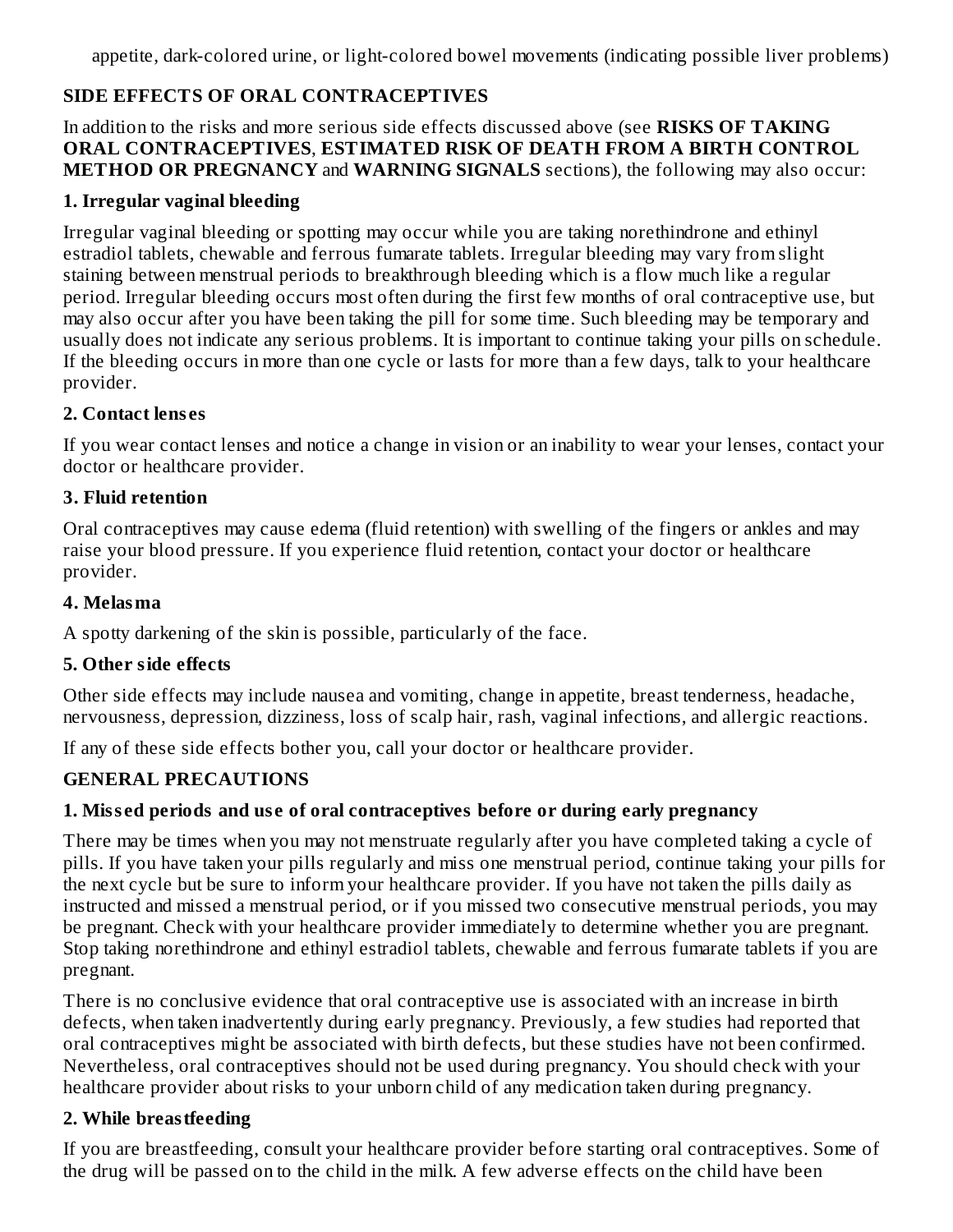reported, including yellowing of the skin (jaundice) and breast enlargement. In addition, oral contraceptives may decrease the amount and quality of your milk. If possible, do not use oral contraceptives while breastfeeding. You should use another method of contraception since breastfeeding provides only partial protection from becoming pregnant, and this partial protection decreases significantly as you breastfeed for longer periods of time. You should consider starting oral contraceptives only after you have weaned your child completely.

# **3. Laboratory tests**

If you are scheduled for any laboratory tests, tell your healthcare provider you are taking birth control pills. Certain blood tests may be affected by birth control pills.

# **4. Drug interactions**

Certain drugs may interact with birth control pills to make them less effective in preventing pregnancy or cause an increase in breakthrough bleeding. Such drugs include rifampin, drugs used for epilepsy such as barbiturates (for example, phenobarbital), carbamazepine (Tegretol<sup>®\*</sup> is one brand of this drug), and phenytoin (Dilantin<sup>®</sup> \* is one brand of this drug), primidone (Mysoline<sup>®</sup> \*), topiramate (Topamax<sup>®</sup> \*), phenylbutazone (Butazolidin\* is one brand), some drugs used for HIV such as ritonavir (Norvir®\*),  $\mod$  modafinil (Provigil $^{\circledR}*$ ) and possibly certain antibiotics (such as ampicillin and other penicillins, and tetracyclines), and herbal products containing St. John's Wort (*Hypericum perforatum*). You may need to use a non-hormonal method of contraception during any cycle in which you take drugs that can make oral contraceptives less effective. Be sure to tell your healthcare provider if you are taking or start taking any other medications, including nonprescription products or herbal products while taking birth control pills.

You may be at higher risk of a specific type of liver dysfunction if you take troleandomycin (Tao\* capsules) and oral contraceptives at the same time.

# **5. Sexually transmitted dis eas es**

This product (like all oral contraceptives) is intended to prevent pregnancy. It does not protect against transmission of HIV (AIDS) and other sexually transmitted diseases such as Chlamydia, genital herpes, genital warts, gonorrhea, hepatitis B, and syphilis.

## **HOW TO TAKE NORETHINDRONE AND ETHINYL ESTRADIOL TABLETS, CHEWABLE AND FERROUS FUMARATE TABLETS**

# **IMPORTANT POINTS TO REMEMBER**

# *BEFORE* **YOU START TAKING YOUR PILLS:**

- 1. BE SURE TO READ THESE DIRECTIONS: Before you start taking your pills Any time you are not sure what to do
- 2. THE PILL MAY BE SWALLOWED WHOLE OR CHEWED AND SWALLOWED. IF THE PILL IS CHEWED, YOU SHOULD DRINK A FULL GLASS (8 OUNCES) OF LIQUID IMMEDIATELY AFTER SWALLOWING.
- 3. TAKE ONE PILL EVERY DAY AT THE SAME TIME. If you miss pills you could get pregnant. This includes starting the pack late. The more pills you miss, the more likely you are to get pregnant.
- 4. MANY WOMEN HAVE SPOTTING OR LIGHT BLEEDING, OR MAY FEEL SICK TO THEIR STOMACH DURING THE FIRST 1-3 PACKS OF PILLS. If you have spotting or light bleeding or feel sick to your stomach, do not stop taking the pill. The problem will usually go away. If it doesn't go away, check with your healthcare provider.
- 5. MISSING PILLS CAN ALSO CAUSE SPOTTING OR LIGHT BLEEDING, even when you make up these missed pills.

On the days you take 2 pills to make up for missed pills, you could also feel a little sick to your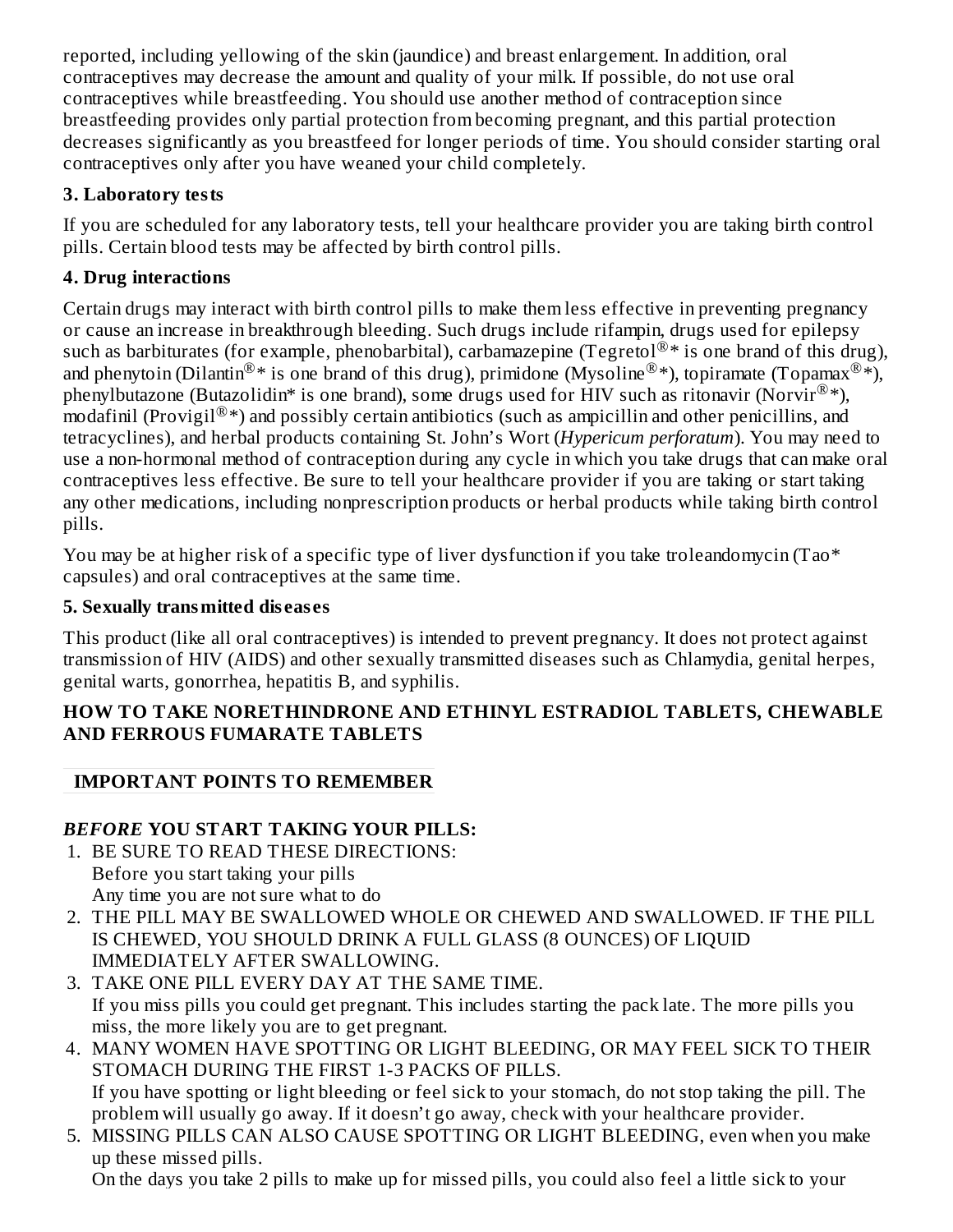On the days you take 2 pills to make up for missed pills, you could also feel a little sick to your stomach.

- 6. IF YOU HAVE VOMITING (within 3 to 4 hours after you take your pill), you should follow the instructions for WHAT TO DO IF YOU MISS PILLS. IF YOU HAVE DIARRHEA or IF YOU TAKE CERTAIN MEDICINES, including some antibiotics, or the herbal supplement St. John's Wort, your pills may not work as well. Use a back-up method of birth control (such as condoms or spermicide) until you check with your healthcare provider.
- 7. IF YOU HAVE TROUBLE REMEMBERING TO TAKE THE PILL, talk to your healthcare provider about how to make pill-taking easier or about using another method of birth control.
- 8. IF YOU HAVE ANY QUESTIONS OR ARE UNSURE ABOUT THE INFORMATION IN THIS LEAFLET, call your healthcare provider.

# *BEFORE* **YOU START TAKING YOUR PILLS**

# 1. DECIDE WHAT TIME OF DAY YOU WANT TO TAKE YOUR PILL.

It is important to take it at about the same time every day.

2. LOOK AT YOUR PILL PACK:

The pill pack has 21 "active" light yellow pills (with hormones) to take for 3 weeks, followed by 7 "reminder" natural brown pills (without hormones) to take for 1 week.



\*For use of day labels, see **WHEN TO START THE** *FIRST* **PACK OF PILLS.**

# 3. ALSO FIND:

•Where on the pack to start taking pills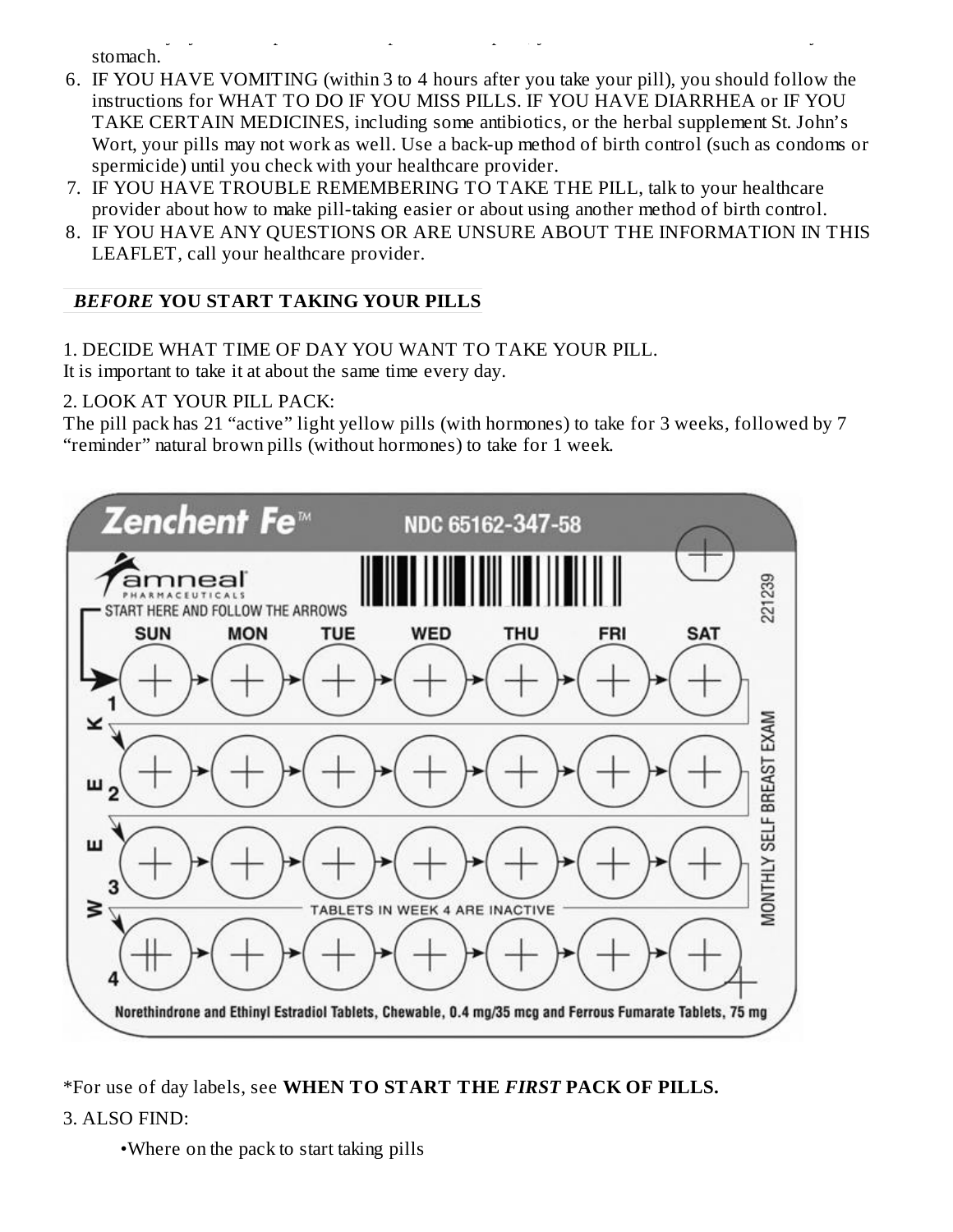•In what order to take the pills (follow the arrows), and

•the week numbers as shown in the picture above.

# 4. BE SURE YOU HAVE READY AT ALL TIMES:

•ANOTHER KIND OF BIRTH CONTROL (such as condoms or spermicide) to use as a back-up in case you miss pills.

•AN EXTRA, FULL PILL PACK.

# **WHEN TO START THE** *FIRST* **PACK OF PILLS**

You have 2 choices of which day to start taking your first pack of pills. (See DAY 1 START or SUNDAY START directions below). Decide with your healthcare provider which is the best day for you. Once you have decided which day you will begin taking your pills, immediately do the following: remove the Brief Summary from inside the pouch and look for the attached day label sheet; peel the label from the sheet which has the start day printed on the left hand side; place the label on the blister card in the designated location. Take your pill daily in the order indicated by the arrows on the blister card illustration shown above. Pick a time of day which will be easy to remember and take your pill at the same time each day.

# DAY 1 START:

- 1. Take the first "active" light yellow pill of the first pack during the *first 24 hours* of your period.
- 2. You will not need to use a back-up method of birth control, since you are starting the pill at the beginning of your period.

# SUNDAY START:

- 1. Take the first "active" light yellow pill of the first pack on the *Sunday after your period starts,* even if you are still bleeding. If your period begins on Sunday, start the pack that same day.
- 2. *Use another method of birth control* as a back-up method if you have sex anytime from the Sunday you start your first pack until the next Sunday (7 days). Condoms or spermicide are good back-up methods of birth control.

# **WHAT TO DO DURING THE MONTH**

1. TAKE ONE PILL AT THE SAME TIME EVERY DAY UNTIL THE PACK IS EMPTY Do not skip pills even if you are spotting or bleeding between monthly periods or feel sick to your stomach (nausea).

Do not skip pills even if you do not have sex very often.

- 2. WHEN YOU FINISH A PACK OF YOUR NORETHINDRONE AND ETHINYL ESTRADIOL TABLETS, CHEWABLE AND FERROUS FUMARATE TABLETS: Start the next pack on the day after your last natural brown "reminder" pill. Do not wait any days between packs.
- 3. WHEN YOU SWITCH FROM A DIFFERENT BRAND OF PILLS:

If your previous brand had 21 pills, wait 7 days before starting norethindrone and ethinyl estradiol tablets, chewable and ferrous fumarate tablets.

If your previous brand had 28 pills, start taking norethindrone and ethinyl estradiol tablets, chewable and ferrous fumarate tablets on the day after the last pill.

# **WHAT TO DO IF YOU MISS PILLS**

The pill may not be as effective if you miss light yellow "active" pills, and particularly if you miss the first few or the last few light yellow "active" pills in a pack.

# **If you MISS 1 light yellow "active" pill:**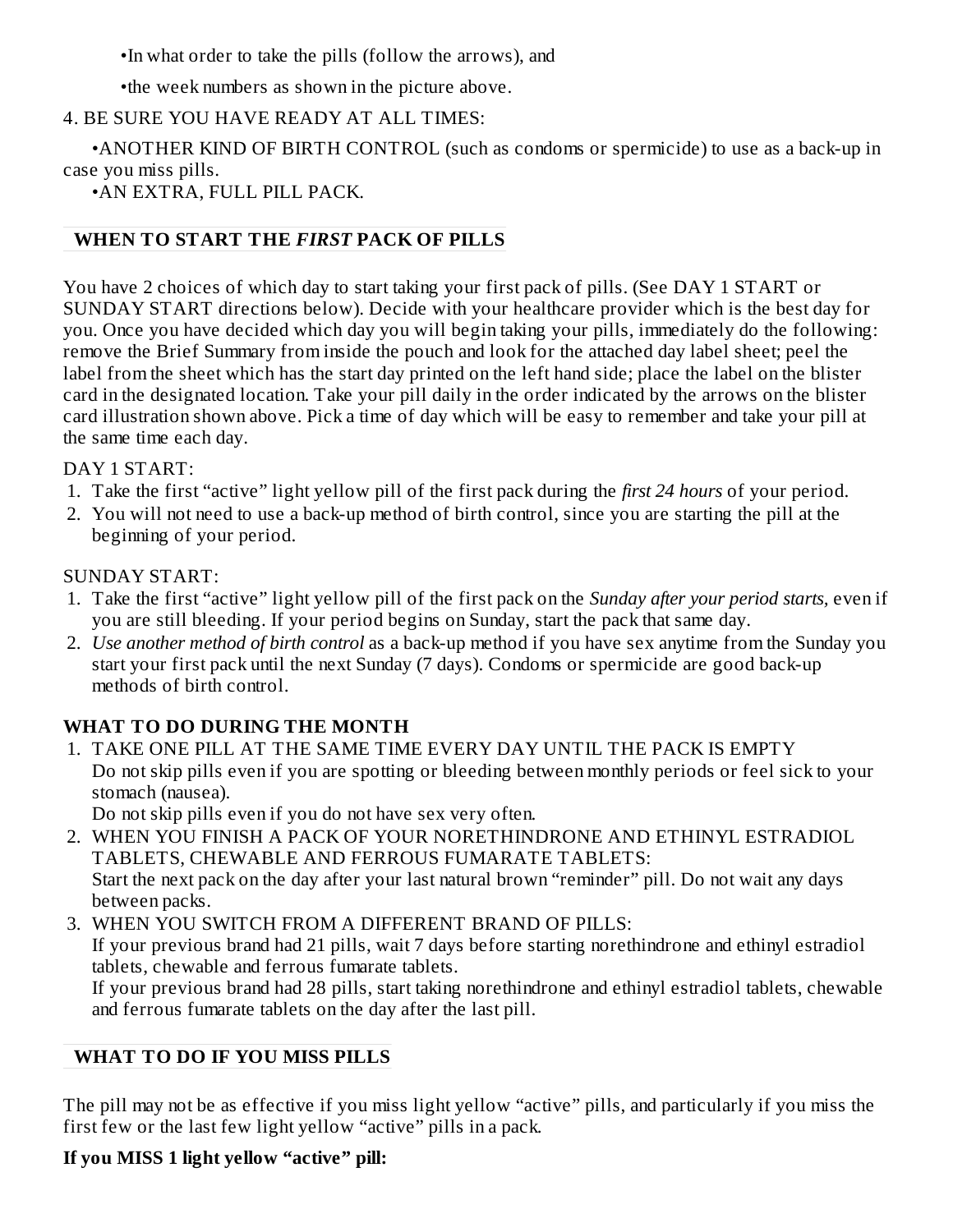- 1. Take it as soon as you remember. Take the next pill at your regular time. This means you may take 2 pills in 1 day.
- 2. You do not need to use a back-up birth control method if you have sex.

## **If you MISS 2 light yellow "active" pills in a row in WEEK 1 OR WEEK 2 of your pack:**

- 1. Take 2 pills on the day you remember and 2 pills the next day.
- 2. Then take 1 pill a day until you finish the pack.
- 3. You COULD BECOME PREGNANT if you have sex during the 7 days after you restart your pills. You MUST use a non-hormonal birth control method (such as condoms or spermicide) as a back-up for those 7 days.

# **If you MISS 2 light yellow "active" pills in a row in THE 3 WEEK: rd**

# 1. **If you are a Day 1 Starter:**

THROW OUT the rest of the pill pack and start a new pack that same day.

#### **If you are a Sunday Starter:**

Keep taking 1 pill every day until Sunday.

On Sunday, THROW OUT the rest of the pack and start a new pack of pills that same day.

- 2. You may not have your period this month but this is expected. However, if you miss your period 2 months in a row, call your healthcare provider because you might be pregnant.
- 3. You COULD BECOME PREGNANT if you have sex during the *7 days* after you restart your pills. You MUST use a non-hormonal birth control method (such as condoms or spermicide) as a back-up for those 7 days.

# **If you MISS 3 OR MORE light yellow "active" pills in a row (during the first 3 weeks):**

## 1. **If you are a Day 1 Starter:**

THROW OUT the rest of the pill pack and start a new pack that same day.

**If you are a Sunday Starter:**

Keep taking 1 pill every day until Sunday.

On Sunday, THROW OUT the rest of the pack and start a new pack of pills that same day.

- 2. You may not have your period this month but this is expected. However, if you miss your period 2 months in a row, call your healthcare provider because you might be pregnant.
- 3. You COULD BECOME PREGNANT if you have sex on the days when you missed pills or during the first 7 days after restarting your pills. You MUST use a non-hormonal birth control method (such as condoms or spermicide) as a back-up for the first 7 days after you restart your pills.

# **If you forget any of the 7 natural brown "reminder" pills in Week 4:**

- 1. THROW AWAY the pills you missed.
- 2. Keep taking 1 pill each day until the pack is empty.
- 3. You do not need a back-up method of birth control.

## **FINALLY, IF YOU ARE STILL NOT SURE WHAT TO DO ABOUT THE PILLS YOU HAVE MISSED:**

- 1. Use a BACK-UP METHOD any time you have sex.
- 2. KEEP TAKING ONE "ACTIVE" (LIGHT YELLOW) PILL EACH DAY until you can reach your healthcare provider.

# **GENERAL**

# **1. Pregnancy due to pill failure**

If taken every day as directed, the incidence of pill failure resulting in pregnancy is approximately 1% per year (one pregnancy per 100 women per year), but more typical failure rates are about 5% per year (5 pregnancies per 100 women per year). If pregnancy does occur, the risk to the fetus is minimal.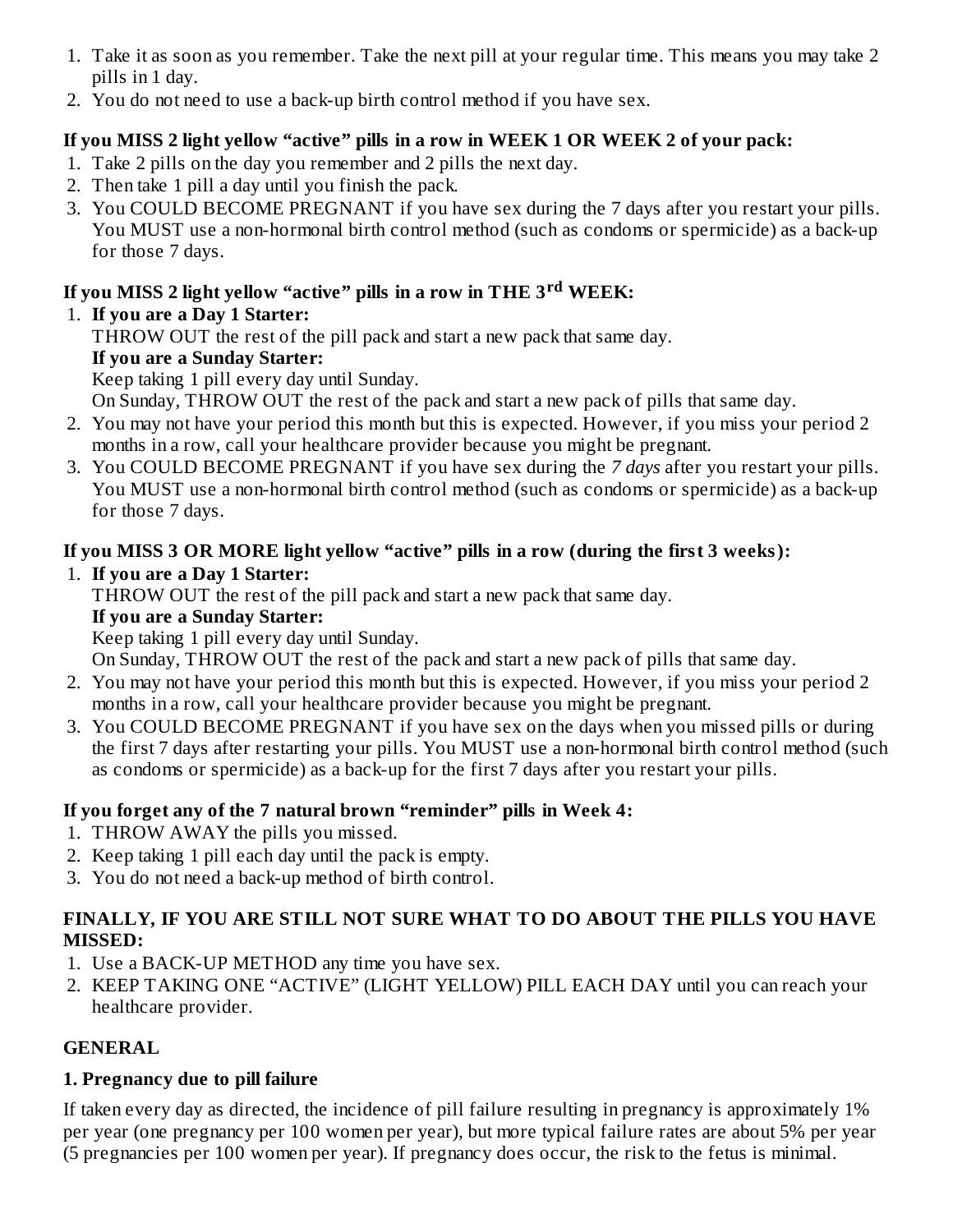## **2. Pregnancy after stopping the pill**

There may be some delay in becoming pregnant after you stop using oral contraceptives, especially if you had irregular menstrual cycles before you used oral contraceptives. It may be advisable to postpone conception until you begin menstruating regularly once you have stopped taking the pill and desire pregnancy.

There does not appear to be any increase in birth defects in newborn babies when pregnancy occurs soon after stopping the pill.

# **3. Overdosage**

Serious ill effects have not been reported following ingestion of large doses of oral contraceptives by young children. Overdosage may cause nausea and withdrawal bleeding in females. In case of overdosage, contact your healthcare provider or pharmacist.

## **4. Other information**

Your healthcare provider will take a medical and family history before prescribing oral contraceptives and will examine you. The physical examination may be delayed to another time if you request it and the healthcare provider believes that it is a good medical practice to postpone it. You should be reexamined at least once a year. Be sure to inform your healthcare provider if there is a family history of any of the conditions listed previously in this leaflet. Be sure to keep all appointments with your healthcare provider, because this is a time to determine if there are early signs of side effects of oral contraceptive use.

Do not use this drug for any condition other than the one for which it was prescribed. This drug has been prescribed specifically for you; do not give it to others who may want birth control pills.

# **HEALTH BENEFITS OF ORAL CONTRACEPTIVES**

In addition to preventing pregnancy, use of oral contraceptives may provide certain benefits. They are:

- Menstrual cycles may become more regular
- Blood flow during menstruation may be lighter and less iron may be lost. Therefore, anemia due to iron deficiency is less likely to occur
- Pain or other symptoms during menstruation may be encountered less frequently
- Ovarian cysts may occur less frequently
- Ectopic (tubal) pregnancy may occur less frequently
- Noncancerous cysts or lumps in the breast may occur less frequently
- Acute pelvic inflammatory disease may occur less frequently
- Oral contraceptive use may provide some protection against developing two forms of cancer: cancer of the ovaries and cancer of the lining of the uterus

If you want more information about birth control pills, ask your healthcare provider or pharmacist. They have a more technical leaflet called the Professional Labeling, which you may wish to read.

Call your doctor for medical advice about side effects. You may report side effects to FDA at 1-800- FDA-1088.

\*Norplant $^{\circledR}$  is manufactured by and a registered trademark of Population Council; Tegretol $^{\circledR}$  is manufactured by and a registered trademark of Novartis; Dilantin $^{\circledR}$  is manufactured by and a registered trademark of Pfizer Pharmaceuticals; Mysoline® is manufactured by and a registered trademark of Valeant; Topamax $^{\circledR}$  is distributed by Ortho McNeil Pharmaceuticals and a registered trademark of Johnson & Johnson Corporation; Butazolidin was formerly manufactured by Novartis; Norvir $^\circledR$  is manufactured by and a registered trademark of Abbott; Provigil $^{\circledR}$  is manufactured by and a registered trademark of Cephalon; and Tao was formerly manufactured by Pfizer.

# Manufactured by:

# **Watson Laboratories, Inc.**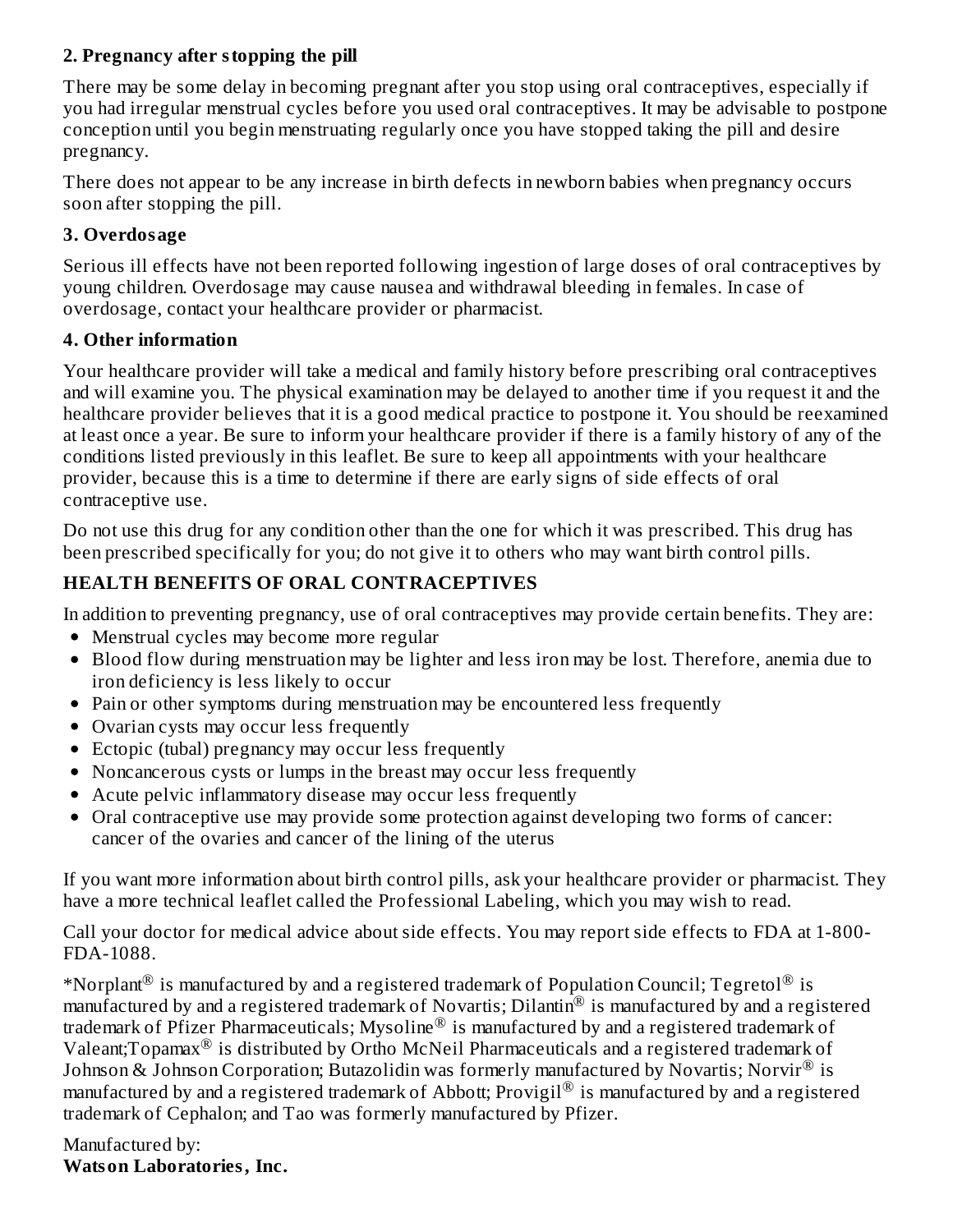Corona, CA 92880 USA

Distributed by: **Amneal Pharmaceuticals** Glasgow, KY 42141

Phone: 1-877-835-5472

Rev. 10-2013 221238

#### **PRINCIPAL DISPLAY PANEL**

NDC 65162-347-84 **Zenchent Fe™ (Norethindrone and Ethinyl Estradiol Tablets, Chewable, 0.4 mg/35 mcg and Ferrous Fumarate Tablets, 75 mg)**

Ferrous Fumarate tablets are not USP for dissolution and assay.

Contains 3 dispensers, each containing a cycle of 28 tablets: 21 light yellow tablets

each containing 0.4 mg norethindrone and 35 mcg ethinyl estradiol and 7 natural

brown tablets each containing 75 mg ferrous fumarate.

This product (like all oral contraceptives) is intended to prevent pregnancy. It does not protect against HIV infection (AIDS) and other sexually transmitted diseases.

**Rx only Amneal Pharmaceuticals 3 Dispens ers of 28 Tablets Each**

| 3 Dispensers of 28 Tablets Each<br>leanme <sup>y</sup><br><b>Kx only</b><br>TETSE YA waqasii) "ani aksitubrammifi kanma man sidalawa ene sekpo lenolibbi». [zieldo]<br>Phormocist. Three PATENT INSERTS ore extracted for your use when dispensing Senchent Formords<br>Ferrous Fumorate fablels are not USP for dissolution and assay.<br>Ferrous Funnance Tablets, 75 mg)<br>(Noresthindrone and Ethinyl Estradiol Tablets, Chewable, 0.4 mg/35 mcg and<br>Zenchent Fe<br>MDC 69162-347-84                                                                                                                                                                                                                                                  |                                                                                                         |                                                                                                                                                                                                                                                                                                                                                                                                                                                                                                                                                                                                                                                                                                                                                | <b>THE REAL</b>                                                                                                                                                                                                                                                                                                                                                                                                                                                                                                                                                                                                                  |
|-----------------------------------------------------------------------------------------------------------------------------------------------------------------------------------------------------------------------------------------------------------------------------------------------------------------------------------------------------------------------------------------------------------------------------------------------------------------------------------------------------------------------------------------------------------------------------------------------------------------------------------------------------------------------------------------------------------------------------------------------|---------------------------------------------------------------------------------------------------------|------------------------------------------------------------------------------------------------------------------------------------------------------------------------------------------------------------------------------------------------------------------------------------------------------------------------------------------------------------------------------------------------------------------------------------------------------------------------------------------------------------------------------------------------------------------------------------------------------------------------------------------------------------------------------------------------------------------------------------------------|----------------------------------------------------------------------------------------------------------------------------------------------------------------------------------------------------------------------------------------------------------------------------------------------------------------------------------------------------------------------------------------------------------------------------------------------------------------------------------------------------------------------------------------------------------------------------------------------------------------------------------|
| NDC 65162-347-84<br>Zenchent Fe <sup>™</sup><br>(Norethindrone and Ethinyl Estradiol Tablets, Chewable,<br>0.4 mg/35 mcg and Ferrous Fumarate Tablets, 75 mg)<br>Ferrous Fumarate tablets are not USP for dissolution and assay.<br>Contains 3 dispensers, each containing a cycle of 28 tablets: 21 light yellow<br>tablets each containing 0.4 mg norethindrone and 35 mcg ethinyl estradiol<br>and 7 natural brown tablets each containing 75 mg ferrous fumarate.<br>This product (like all oral contraceptives) is intended to prevent pregnancy. It does<br>not protect against HIV infection (AIDS) and other sexually transmitted diseases.<br><b>Rx</b> only<br>Tamneal<br>3 Dispensers of 28 Tablets Each<br><b>FRANKAZZZZCZZZZ</b> | Zenchent Fe™<br>(Norethindrone and Ethinyl<br>Estradiol Tablets, Chewable,<br>0.4 mg/35 mcg and Ferrous | NDC 65162-347-84<br>Zenchent Fe <sup>™</sup><br>(Norethindrone and Ethinyl Estradiol Tablets, Chewable,<br>0.4 mg/35 mcg and Ferrous Fumarate Tablets, 75 mg)<br>Ferrous Fumarate tablets are not USP for dissolution and assay.<br>Contains 3 dispensers, each containing a cycle of 28 tablets: 21 light yellow<br>tablets each containing 0.4 mg norethindrone and 35 mcg ethinyl estradiol<br>and 7 natural brown tablets each containing 75 mg ferrous fumarate.<br>This product (like all oral contraceptives) is intended to prevent preanancy. It does<br>not protect against HIV infection (AIDS) and other sexually transmitted diseases.<br><b>Rx</b> only<br><b><i><u>amneal</u></i></b><br><b>3 Dispensers of 28 Tablets Each</b> | Zenchent Fe™<br>(Norethindrone and Ethinyl<br>Estradiol Tablets, Chewable,<br>0.4 mg/35 mcg and Ferrous<br>Fumarate Tablets, 75 mg)<br><b>Usual dosage:</b> One light yellow tablet<br>daily for 21 consecutive days, followed<br>by one natural brown tablet, daily for<br>7 consecutive days as prescribed.<br>See enclosed package insert for<br>complete prescribing information.<br>Store of 20" to 25"C (68" to 77"F)<br>[See USP Controlled Room Temperature].<br>Manufactured by:<br>Watson Laboratories, Inc.<br>Corona, CA 92880 USA<br>Distributed by:<br>Amneal Pharmaceuticals<br>Glasgow, KY 42141<br>Rev. 10-2013 |
|                                                                                                                                                                                                                                                                                                                                                                                                                                                                                                                                                                                                                                                                                                                                               | 221241                                                                                                  | <u> Hillian III</u>                                                                                                                                                                                                                                                                                                                                                                                                                                                                                                                                                                                                                                                                                                                            |                                                                                                                                                                                                                                                                                                                                                                                                                                                                                                                                                                                                                                  |

| <b>ZENCHENT FE</b>                      |                         |                    |               |  |  |  |  |  |
|-----------------------------------------|-------------------------|--------------------|---------------|--|--|--|--|--|
| norethindrone and ethinyl estradiol kit |                         |                    |               |  |  |  |  |  |
|                                         |                         |                    |               |  |  |  |  |  |
| <b>Product Information</b>              |                         |                    |               |  |  |  |  |  |
| <b>Product Type</b>                     | HUMAN PRESCRIPTION DRUG | Item Code (Source) | NDC:65162-347 |  |  |  |  |  |
|                                         |                         |                    |               |  |  |  |  |  |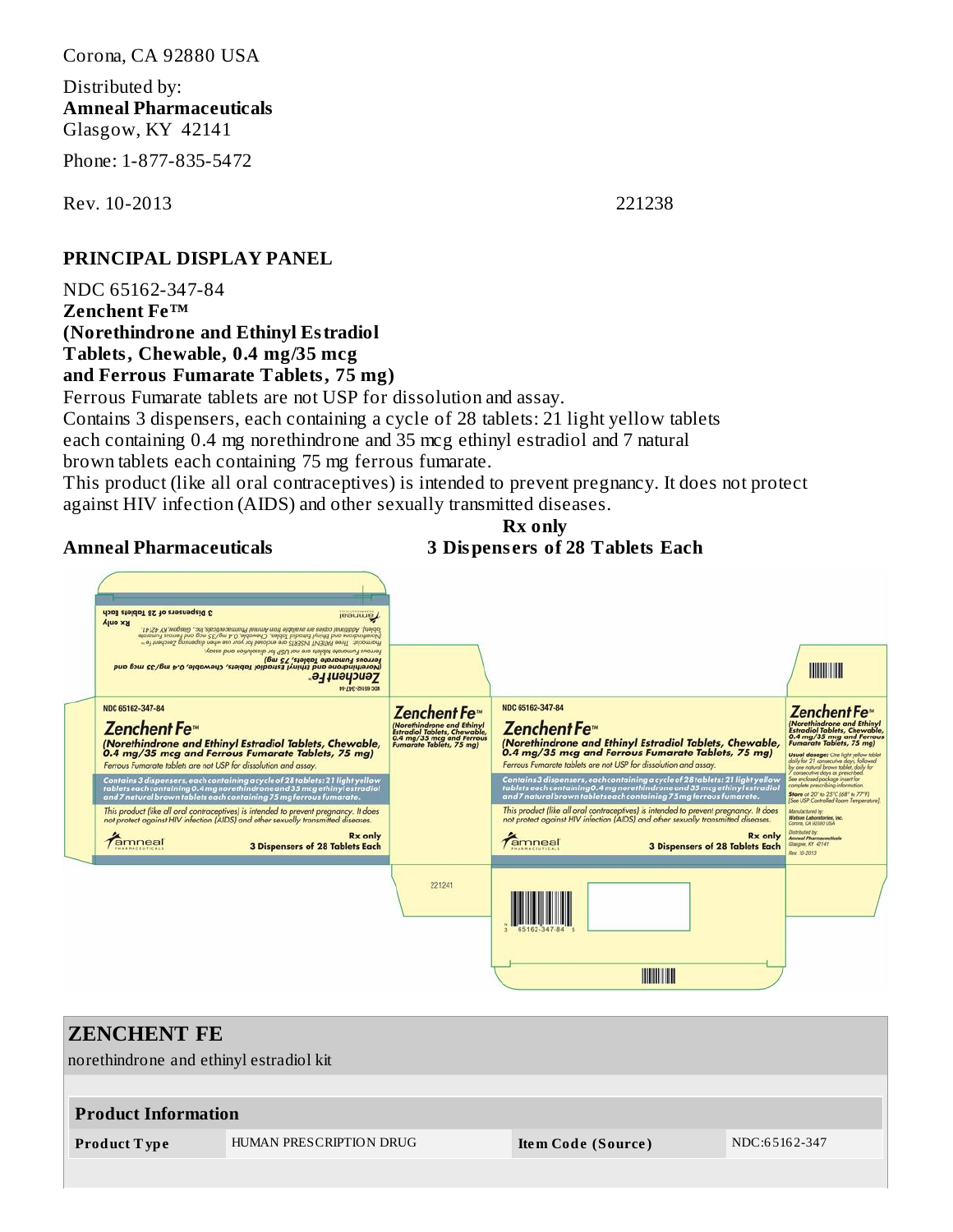|                                             | Packaging                                                               |                         |                            |                                                                            |                               |                           |  |  |  |
|---------------------------------------------|-------------------------------------------------------------------------|-------------------------|----------------------------|----------------------------------------------------------------------------|-------------------------------|---------------------------|--|--|--|
|                                             |                                                                         |                         |                            |                                                                            |                               |                           |  |  |  |
| #                                           | <b>Item Code</b>                                                        |                         | <b>Package Description</b> | <b>Marketing Start Date</b>                                                |                               | <b>Marketing End Date</b> |  |  |  |
|                                             | 1 NDC:65162-347-84                                                      | 3 in 1 CARTON           | 1 in 1 BLISTER PACK        |                                                                            |                               |                           |  |  |  |
| $\mathbf{1}$                                |                                                                         |                         |                            |                                                                            |                               |                           |  |  |  |
|                                             |                                                                         |                         |                            |                                                                            |                               |                           |  |  |  |
|                                             | <b>Quantity of Parts</b>                                                |                         |                            |                                                                            |                               |                           |  |  |  |
|                                             | Part #                                                                  | <b>Package Quantity</b> |                            |                                                                            | <b>Total Product Quantity</b> |                           |  |  |  |
|                                             | Part 1                                                                  |                         |                            | 21                                                                         |                               |                           |  |  |  |
|                                             | Part 2                                                                  |                         |                            | $\boldsymbol{7}$                                                           |                               |                           |  |  |  |
|                                             |                                                                         |                         |                            |                                                                            |                               |                           |  |  |  |
|                                             | Part 1 of 2                                                             |                         |                            |                                                                            |                               |                           |  |  |  |
|                                             | <b>ZENCHENT FE</b>                                                      |                         |                            |                                                                            |                               |                           |  |  |  |
|                                             | norethindrone and ethinyl estradiol tablet, chewable                    |                         |                            |                                                                            |                               |                           |  |  |  |
|                                             |                                                                         |                         |                            |                                                                            |                               |                           |  |  |  |
|                                             | <b>Product Information</b>                                              |                         |                            |                                                                            |                               |                           |  |  |  |
|                                             | <b>Route of Administration</b>                                          |                         | ORAL                       |                                                                            |                               |                           |  |  |  |
|                                             |                                                                         |                         |                            |                                                                            |                               |                           |  |  |  |
|                                             |                                                                         |                         |                            |                                                                            |                               |                           |  |  |  |
|                                             | <b>Active Ingredient/Active Moiety</b>                                  |                         |                            |                                                                            |                               |                           |  |  |  |
|                                             |                                                                         |                         | <b>Ingredient Name</b>     |                                                                            | <b>Basis of Strength</b>      | Strength                  |  |  |  |
|                                             | NO RETHINDRO NE (UNII: T18 F433X4S) (NO RETHINDRONE - UNII:T18 F433X4S) |                         |                            |                                                                            | <b>NORETHINDRONE</b>          | $0.4$ mg                  |  |  |  |
|                                             |                                                                         |                         |                            | ETHINYL ESTRADIOL (UNII: 423D2T571U) (ETHINYL ESTRADIOL - UNII:423D2T571U) | ETHINYL ESTRADIOL             | 0.035 mg                  |  |  |  |
|                                             |                                                                         |                         |                            |                                                                            |                               |                           |  |  |  |
|                                             | <b>Inactive Ingredients</b>                                             |                         |                            |                                                                            |                               |                           |  |  |  |
|                                             |                                                                         |                         | <b>Ingredient Name</b>     |                                                                            |                               | Strength                  |  |  |  |
|                                             | CALCIUM PHO SPHATE, DIBASIC, DIHYDRATE (UNII: O7TSZ97GEP)               |                         |                            |                                                                            |                               |                           |  |  |  |
|                                             | D&C YELLOW NO. 10 (UNII: 35SW5USQ3G)                                    |                         |                            |                                                                            |                               |                           |  |  |  |
|                                             | LACTOSE MONOHYDRATE (UNII: EWQ57Q8I5X)                                  |                         |                            |                                                                            |                               |                           |  |  |  |
|                                             | MAGNESIUM STEARATE (UNII: 70097M6I30)                                   |                         |                            |                                                                            |                               |                           |  |  |  |
|                                             | PO VIDONES (UNII: FZ989GH94E)                                           |                         |                            |                                                                            |                               |                           |  |  |  |
|                                             | <b>MALTODEXTRIN</b> (UNII: 7CVR7L4A2D)                                  |                         |                            |                                                                            |                               |                           |  |  |  |
| SUCRALOSE (UNII: 96K6UQ3ZD4)                |                                                                         |                         |                            |                                                                            |                               |                           |  |  |  |
|                                             | <b>SPEARMINT</b> (UNII: J7I2T6 IV1N)                                    |                         |                            |                                                                            |                               |                           |  |  |  |
|                                             |                                                                         |                         |                            |                                                                            |                               |                           |  |  |  |
|                                             | <b>Product Characteristics</b>                                          |                         |                            |                                                                            |                               |                           |  |  |  |
|                                             | Color                                                                   | YELLOW (Light Yellow)   |                            | <b>Score</b>                                                               | no score                      |                           |  |  |  |
| <b>ROUND</b><br><b>Shape</b><br>Size<br>6mm |                                                                         |                         |                            |                                                                            |                               |                           |  |  |  |
|                                             | Flavor<br><b>MINT</b>                                                   |                         |                            | <b>Imprint Code</b>                                                        | 292; WATSON                   |                           |  |  |  |
|                                             | Contains                                                                |                         |                            |                                                                            |                               |                           |  |  |  |
|                                             |                                                                         |                         |                            |                                                                            |                               |                           |  |  |  |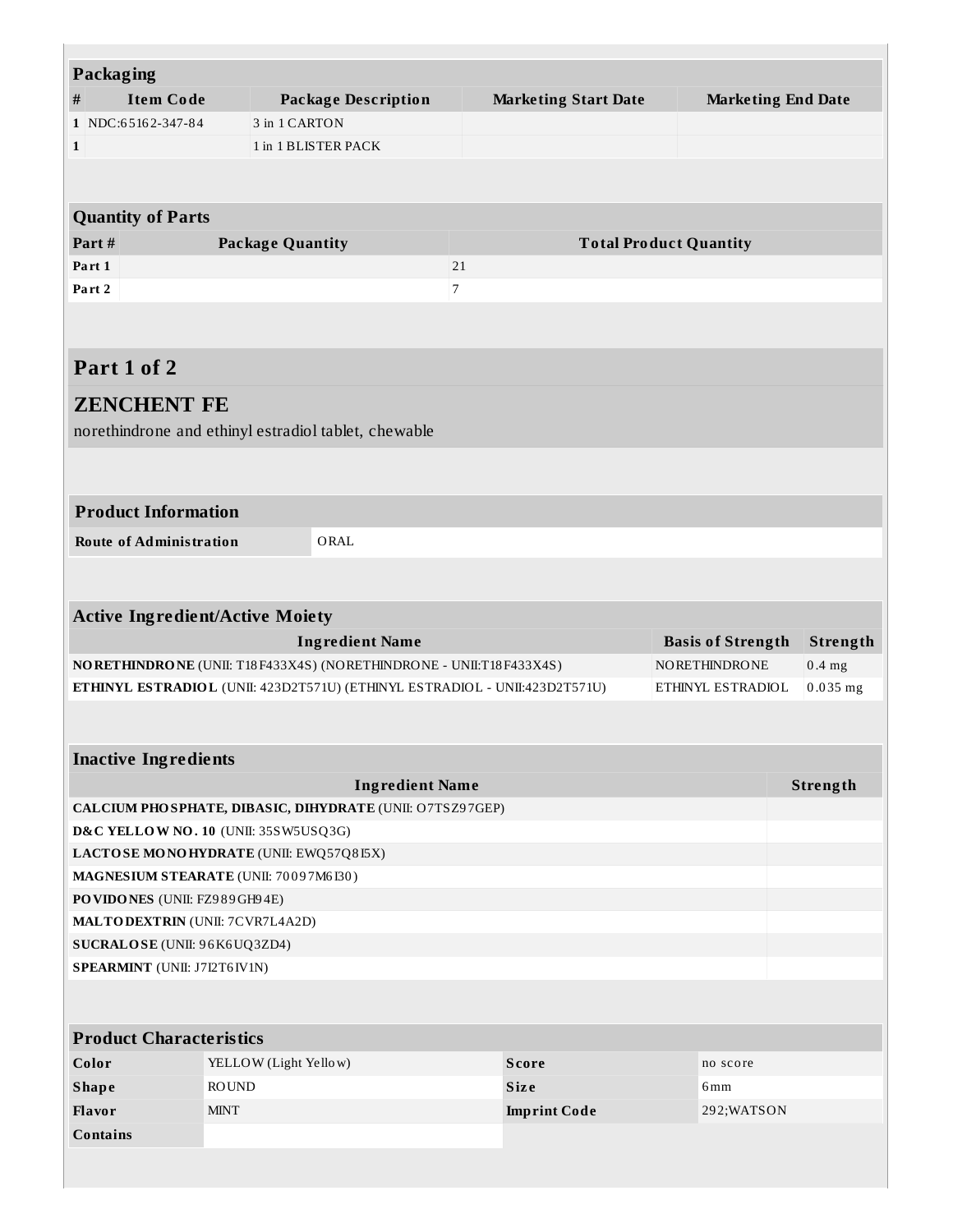| <b>Marketing Information</b>                                                 |                                                 |                                                 |                             |                             |                           |  |  |  |  |
|------------------------------------------------------------------------------|-------------------------------------------------|-------------------------------------------------|-----------------------------|-----------------------------|---------------------------|--|--|--|--|
| <b>Marketing Category</b>                                                    | <b>Application Number or Monograph Citation</b> |                                                 |                             | <b>Marketing Start Date</b> | <b>Marketing End Date</b> |  |  |  |  |
| ANDA                                                                         | ANDA078892                                      |                                                 |                             | 09/26/2011                  |                           |  |  |  |  |
|                                                                              |                                                 |                                                 |                             |                             |                           |  |  |  |  |
| Part 2 of 2                                                                  |                                                 |                                                 |                             |                             |                           |  |  |  |  |
| <b>INERT</b><br>inert tablet, chewable                                       |                                                 |                                                 |                             |                             |                           |  |  |  |  |
|                                                                              |                                                 |                                                 |                             |                             |                           |  |  |  |  |
| <b>Product Information</b>                                                   |                                                 |                                                 |                             |                             |                           |  |  |  |  |
| <b>Route of Administration</b>                                               |                                                 | ORAL                                            |                             |                             |                           |  |  |  |  |
|                                                                              |                                                 |                                                 |                             |                             |                           |  |  |  |  |
| <b>Inactive Ingredients</b>                                                  |                                                 |                                                 |                             |                             |                           |  |  |  |  |
|                                                                              |                                                 | <b>Ingredient Name</b>                          |                             |                             | Strength                  |  |  |  |  |
| CELLULOSE, MICRO CRYSTALLINE (UNII: OP1R32D61U)                              |                                                 |                                                 |                             |                             |                           |  |  |  |  |
| MAGNESIUM STEARATE (UNII: 70097M6I30)                                        |                                                 |                                                 |                             |                             |                           |  |  |  |  |
| SODIUM STARCH GLYCOLATE TYPE A POTATO (UNII: 5856J3G2A2)                     |                                                 |                                                 |                             |                             |                           |  |  |  |  |
| SUCRALOSE (UNII: 96K6UQ3ZD4)                                                 |                                                 |                                                 |                             |                             |                           |  |  |  |  |
| FERROUS FUMARATE (UNII: R5L488RY0Q)                                          |                                                 |                                                 |                             |                             |                           |  |  |  |  |
|                                                                              |                                                 |                                                 |                             |                             |                           |  |  |  |  |
| <b>Product Characteristics</b>                                               |                                                 |                                                 |                             |                             |                           |  |  |  |  |
| Color                                                                        | <b>BROWN</b>                                    |                                                 | <b>Score</b>                |                             | no score                  |  |  |  |  |
| <b>Shape</b>                                                                 | <b>ROUND</b>                                    |                                                 | <b>Size</b>                 |                             | 6 <sub>mm</sub>           |  |  |  |  |
| <b>Flavor</b>                                                                |                                                 |                                                 | <b>Imprint Code</b>         |                             | 293;P1                    |  |  |  |  |
| <b>Contains</b>                                                              |                                                 |                                                 |                             |                             |                           |  |  |  |  |
|                                                                              |                                                 |                                                 |                             |                             |                           |  |  |  |  |
| <b>Marketing Information</b>                                                 |                                                 |                                                 |                             |                             |                           |  |  |  |  |
| <b>Marketing Category</b><br><b>Application Number or Monograph Citation</b> |                                                 |                                                 | <b>Marketing Start Date</b> | <b>Marketing End Date</b>   |                           |  |  |  |  |
| <b>ANDA</b>                                                                  | ANDA078892<br>09/26/2011                        |                                                 |                             |                             |                           |  |  |  |  |
|                                                                              |                                                 |                                                 |                             |                             |                           |  |  |  |  |
| <b>Marketing Information</b>                                                 |                                                 |                                                 |                             |                             |                           |  |  |  |  |
| <b>Marketing Category</b>                                                    |                                                 | <b>Application Number or Monograph Citation</b> |                             | <b>Marketing Start Date</b> | <b>Marketing End Date</b> |  |  |  |  |
| <b>ANDA</b>                                                                  | ANDA078892                                      |                                                 |                             | 09/26/2011                  |                           |  |  |  |  |
|                                                                              |                                                 |                                                 |                             |                             |                           |  |  |  |  |

**Labeler -** Amneal Pharmaceuticals of New York, LLC (123797875)

# **Establishment Name Address ID/FEI Business Operations**